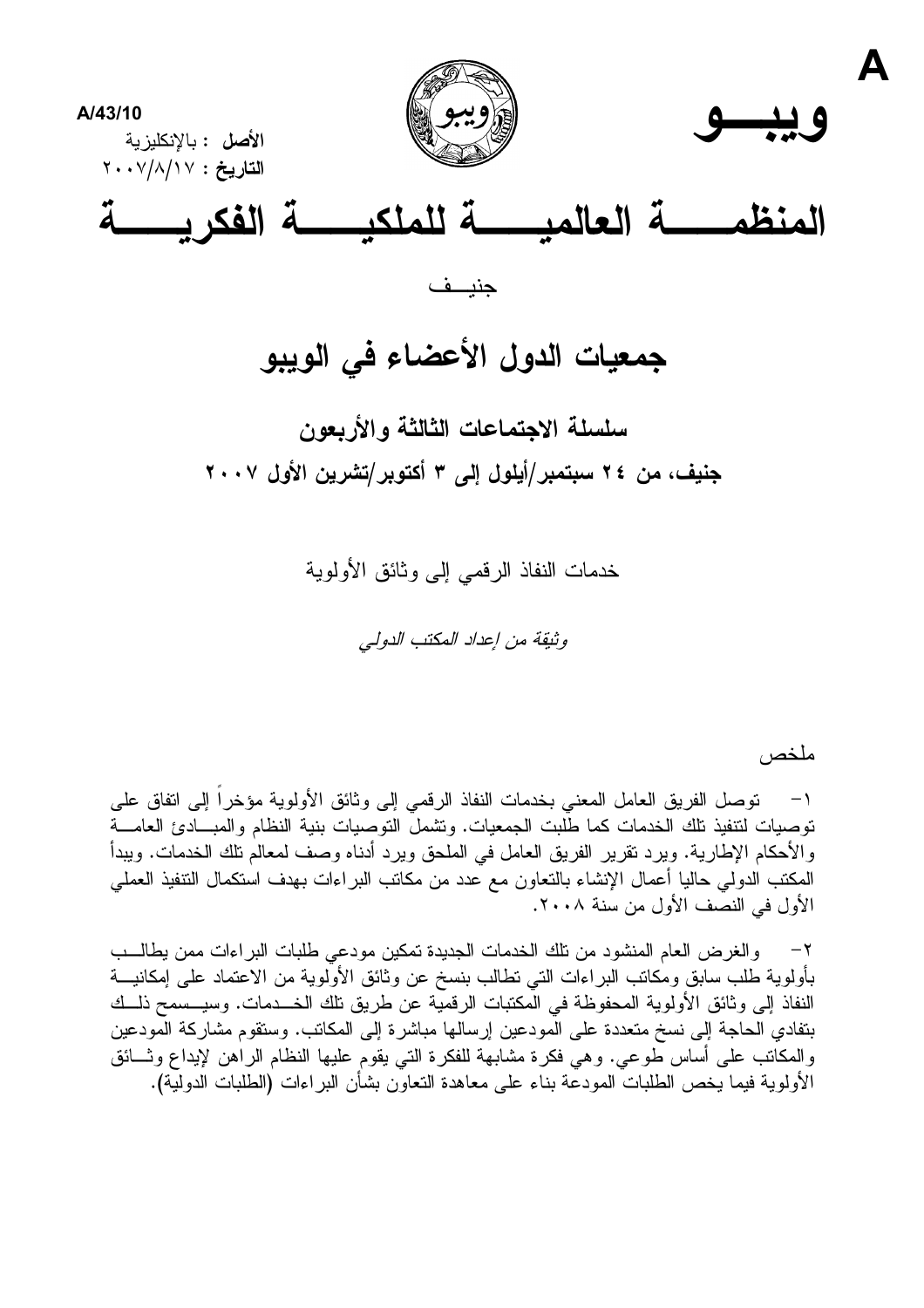معلومات أساسية

٣– صدَّق كل من جمعية انحاد باريس وجمعية معاهدة قانون البراءات وجمعية معاهـــدة النعــــاون بشأن البراءات'') سنة ٢٠٠٦ على إنشاء خدمات النفاذ الرقمي إلى وثـــائق الأولويــــة. وقـــد اتخـــذت الجمعيات قرارها في ضوء بيان وافق عليه المؤتمر الدبلوماسي بغية اعتماد معاهدة قانون البـــراءات، وبموجبها طلب إلى الويبو أن تسر ع في تكوين نظام المكتبة الرقمية لوثائق الأولويــــة. وقـــد شــــملت مقررات الجمعيات (الفقرة ٢٢٠ من الوثيقة A/42/14) ما يلي:

"( أ ) الموافقة على دعوة فريق عامل مؤقت إلى الانعقاد في وقت مبكر مـــن ســــنة ٢٠٠٧ لبحث المسائل المتصلة بإنشاء خدمات للنفاذ الرقمى إلى وثائق الأولوية، بإدارة المكتب الدولي؛

(ب) ونوجيه المكتب الدولي إلى إعداد أحكام إطاريــــة وإجـــراءات مناســـبة وفقـــا لنوصيات الفريق العامل، لإدارة الخدمات الرقمية؛

(ج) وتوجيه المكتب الدولي إلى نتفيذ خدمات النفاذ الرقمي وفقاً للأحكام الإطاريـــة و الإجر اءات المعدة؛

(د) والنماس من المكتب الدولي أن يرفع إليها، في سبنمبر/أيلول ٢٠٠٧ تقريـــرا بنتائج الفريق العامل المؤقت وبما تم تتفيذه لإنشاء الخدمات إن بدأ".

t – وبناء عليه، دُعـي الفريق العامل المعنـي بـخدمات النفاذ الرقمـي إلـي وثائق الأولوية إلــــي عقـــد جلسته الأولىي في فبر اير/شباط ٢٠٠٧ وجلسته الثانية في يوليه/تموز ٢٠٠٧''.

التوصيات الصادر ة عن الفريق العامل

0 – نوصل الفريق العامل في جلسته الثانية إلى نوصيات يعمل المكتب الدولي حاليا على أساســـها لتنفيذ الخدمات الجديدة. وأعيد استنساخ تقرير الجلسة الثانية (الوثيقة WIPO/DAS/PD/WG/2/4) فـــي ملحق هذه الوثيقة. وفيما يلـى نوصيات الفريق العامل المقتبسة من التقرير :

"٢٣ أوصبي الفريق العامل باستخدام بنية للنظام بغية نتفيذ خدمات النفاذ الرقمي إلى وثـــائق الأولوية اعتمادا على نظام يُدير قوائم النفاذ، كما يوجز المرفق الأول [مـــن نقريـــر الفريـــق العامل]."

"٢٦" وأوصـي الفريق العامل بأن نركز أعمال الإنشاء الأولية علـي الاستفادة مـــن خـــدمات المراسلة التي يتيحها النظام الثلاثي لتبادل الوثائق (TDA) ونظـــام معاهـــدة التعـــاون بـــشأن البراءات كما يُشار إليه في الفقرة ١٨ من الوثيقة WIPO/DAS/PD/WG/2/2."

-

 $(1)$ <sup>(י)</sup> النقي مجلس اتحاد باريس لحماية الملكية الصناعية وجمعية معاهدة قانون البر اءات وجمعية الاتحاد الدولمي للنعاون بشأن البراءات في إطار سلسلة الاجتماعات الثانية والأربعين لجمعيات الدول الأعضاء في الويبو التي انعقدت في جنيف من ٢٥ سبتمبر َ/أيلول إلى ٣ أكتوبر /تشرين الأول ٢٠٠٦.

<sup>&</sup>lt;sup>(1)</sup> انظر موقع الويبو الشبكي على العنوان www.wipo.int/pdocaccess لاستقاء المعلومات عن الفريق العامل بما في ذلك وثائق الاجتَّماعات ومنتدىٌّ وثائق الأولوية الإلكترونـي.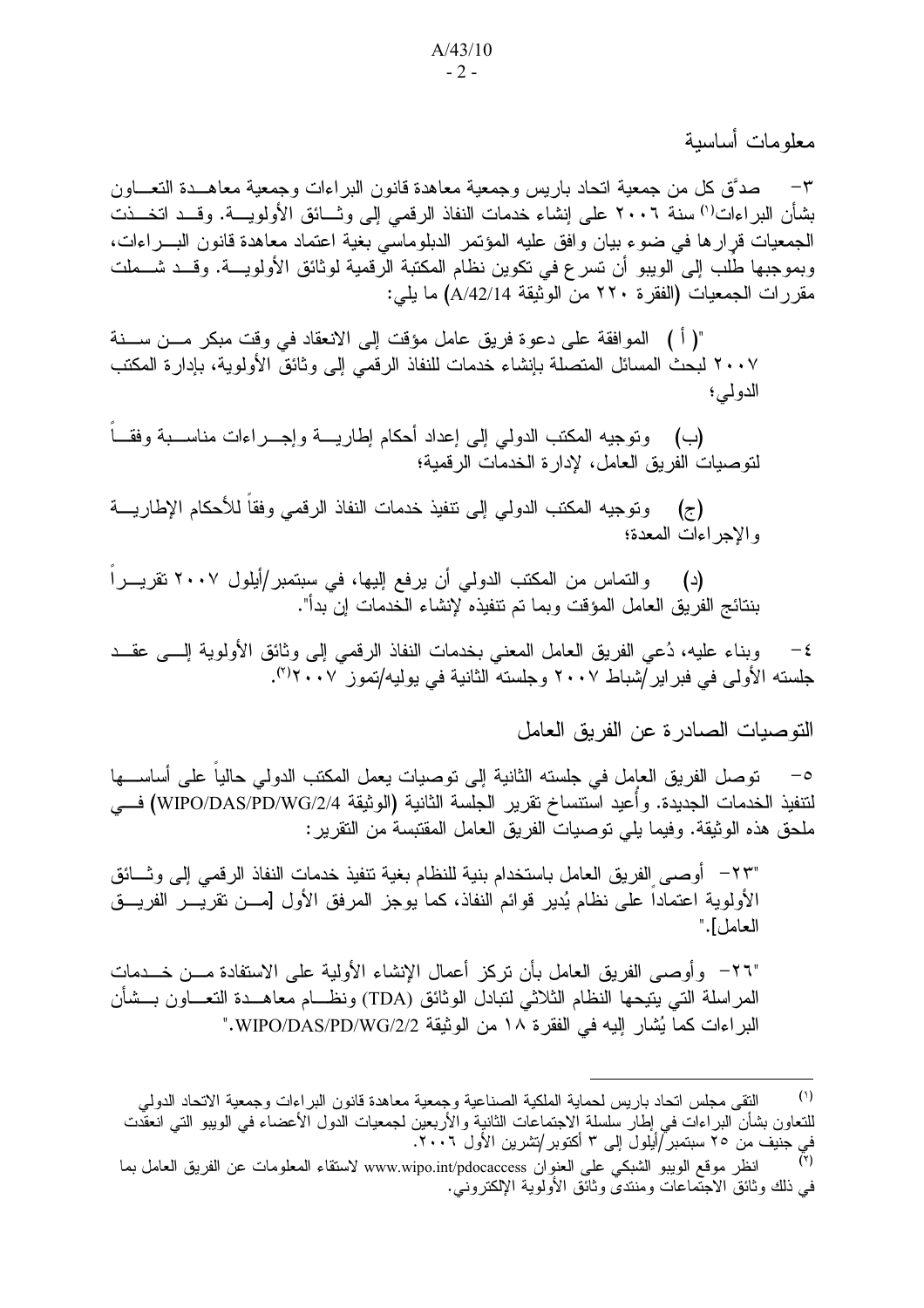"٣٥" ۖ وأوصـي الفريق العامل باعتماد المبادئ العامة لتنفيذ خدمات النفاذ الرقمـي إلـي وثـــائق الأولوية كما يظهر في المرفق الثاني [من تقرير الفريق العامل]."

٣٨" - وأوصـي الفريق العامل المكتب الدولـي بأن يُعدَّ الأحكام الإطارية، كما يرد فِي المرفق الثالث [من تقرير الفريق العامل]، مقترنة بالملاحظات التوضيحية الملحقة بها ورهنا بإدخـــال الأمانة مزيد من التعديلات على صياغتها، بما في ذلك التعديلات المذكورة في الفقرة ٤٣ [من نقرير الفريق العامل]، بعد النشاور مع المشاركين في الفريق العامل عن طريق منتدى وثـــائق الاولوية الإلكتروني".

٦− وينطوي نقرير الفريق العامل أيضا بما في ذلك الفقرنان ٢٤ و ٢٥ الواردتان في التقرير ذاتـــه علـى مسائل جوهرية أخرى نتصل بالخدمات الجديدة التـي نوقشت، ويستعرض النقرير ما نوصل إليــــه الفريق العامل من استتناجات حول كيفية التعامل مع بعض الاعتبار ات التقنية بمقتضىي النظام الجديـــد ومنها إدخال النصويبات على وثائق الأولية.

بنية النظام والمبادئ العامة والأحكام الإطارية

×− سيُنجز المكتب الدولي هذه الخدمات الجديدة عملا بتوجيهات الجمعيات واستنادا إلى بنية النظام والمبادئ العامة والأحكام الإدارية النبي أوصبي بها جميعها الفريق العامل وأشير إليها فـــي كـــل مـــن المرفق الأول والثانـي والثالث علـي النوالـي من نقرير الفريق العاملِ (المُستسَخ مرة أخرى فـي ملحـــق هذه الوثيقة). وهذه المرفقات مُكمِّلة لبعضـها البعض ومنداخلة بدلًا من أن نكون مُستقلة. وقد أبــــرزت بعض المعالم الأساسية *بالخط المائل* فيما سيلي من فقرات تسهيلا للأمور إلا أنه بنبغي العـــودة إلــــى المرفقات في حد ذاتها للحصول على مزيد من التفاصيل.

المعالم الرئيسية

^− تبر ز *بنية النظام* (المرفق الأول*) النموذج الشبكي* الذي يَظهر في الرسم التوضيحي في المرفق الثاني (الصفحة ١٣ من الملحق). و*ستعزز* النظم التي ستتشأ *النظم القائمة،* خاصـة نظام<sup>(٣)</sup> تبادل الوثائق الإلكتروني (PCT-EDI) ونظام<sup>(؛)</sup> تبادل وثائق الأولوية (TDA-PDX). وستفتح هذه الخـــدمات أبـــواب النفاذ إل*ى المكتبات الرقمية* (عن طريق ركن البر اءات في موقع الويبو الشبكي) المحفوظة في مكاتـــب البر اءات والمكتب الدولي. ولا بد من أن تستوفي المكتبات الرقمية *المعايير القائمة*. وســـتكون *ســـرية* وثائق الأولوية غير المتاحة لعامة الناس مضمونة باستخدام *قوائم النفاذ* المحفوظة في موقـــع الويبـــو الشبكي بحيث *يدير ها مودعو الطلبات* باستخدام شفرة التحكم بالنفاذ كما يظهر فـــي الـــشكل ١ ويــــرد بالنفصيل في المرفق الأول (الصفحتان ٩ و ١٠ من الملحق)، وباستخدام *قنوات مأمونة* للمر اسلة بـــين المكتب الدولي ومكاتب البراءات. ويُنتظر استخدام ثلاثة *طرق بديلة للنفاذ* كما يظهر في الشكلين ٢ و ٤ في المرفق الأول (الصفحتان ١١ و١٢ من الملحق) بما يجعل وثائق النفــاذ فـــي المتنـــاول ويمكـــن المودعين من إعداد قوائم النفاذ.

-

<sup>(٤)</sup> أنشأ كل من مكتب البر اءات فـي اليابان ومكتب البر اءات والعلامات النجارية فـي الولايات المتحدة الأمريكية ومكتب البراءات الأوروبي نظام (TDA-PDX) في سياق التعاون الثلاثي فيما بينها (المكاتب الثلاثة) كي نتمكن من نبادل وثائق الأولية فيما ببنها.

<sup>&</sup>lt;sup>(٢)</sup> يفيد نظام (PCT-EDI) في تبادل الوثائق المعنية بتطبيقات معاهدة التعاون بشأن البر اءات بين المكتب الدولمي وعدد هائل من مكانب البراءات.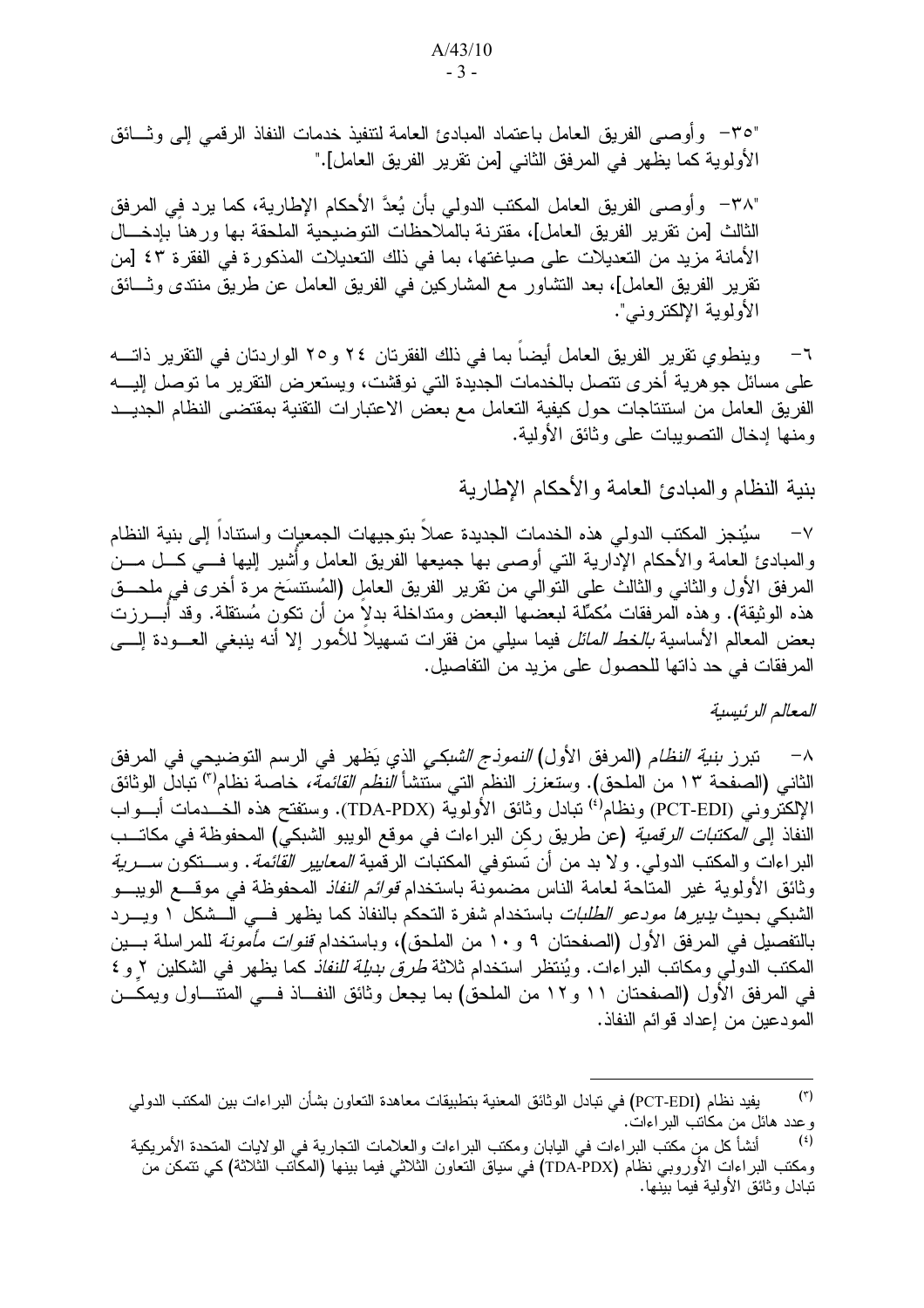٩- وتشدد *المبادئ العامة* (المرفق الثانبي) على أهمية تلبية *احتياجات العمل* الــذي يــضطلع بـــه مودعو الطلبات بحيث يتمكنون من الاستجابة لمتطلبات مكاتب البر اءات فيما يتعلق بوثائق الأولوية من دون أن يُضطروا للحصول على نُسخ معتمدة عن كل واحدة منها وإيداعها في كل مكتب من مكاتــب البراءات التبي ستكون مشاركتها طوعية والتبي قد تحصل أيضا على وثائق الأولوية بموجب نرتيبـــات بدُيلَة. وستعتمد النظم الجديدة عل*ى النموذج الشُّبكي* المذكور في الفقرة ٨ من هذه الوثيقة ولــــن يكــــون هنالك *ازدواجية* في حيازة وثائق الأولوية. ولا بدُّ للنظم من أ*ن تتبادل العمل فيما بينها* بحيث تـــسمح بالنفاذ إلى مختلف المكتبات الرقمية، ومن أن نكون *مرنة* فيما يتعلق بوسائل النقل ونـــسق الوثـــائق. وسيعتمد النظام عل*ى إرسال مأمون للبيانات* وسيكفل *سرية* وثائق الأولوية (انظر أيضاً الفقرة ٨ مـــن هذه الوثيقة). ويُنظر حاليا في نوسيع نطاق هذه الخدمات لتشمل مستقبلا *نــــصوص وثــــائق الأولويــــة المترجمة* وربما أنوعا أخرى من الوثائق. ولا بد من أن يكون النظام *فعالا يتجنب الازدواجيـــة* فــــي العمل وفي حيازة الوثائق وأن يتمتع بقابلية *تحسين قدراته التقنية* كلمـــا ازداد اســـتخدامه وأن يتـــسم *بالشفافية* في توفيره المعلومات عن محفوظات الوثائق وعن مشاركة المكاتب ومتطلباتهـــا. وســـبقدم المكتب الدولمي المساعدة النقنية وسيعمل على نكوين الكفاءات ف*ي البلدان النامية* لتيسير مشاركتها فـــي النظام. أما فيما يتعلق *بالتكاليف* فإن المبادئ العامة نتص على ألا يفرض المكتب الدولمي رسوما لقـــاء تأدبة هذه الخدمات.

١٠ – وتتناول /لأح*كام الإطارية* (المرفق الثالث) عددا من المسائل الضرورية لتنفيذ الخدمات بحيث يتمكن المودعون ومكانب البراءات من الاعتماد عليها اعتمادا يقوم على قدر كبير من الثقة بها. وفيما يلي من فقرات فرعية موجز ببعض المعالم الهامة وإن كان ينبغي الاطلاع على نصوص هذه الأحكام بكاملها للحصول على التفاصيل:

( أ ) نتص الأحكام على *إيداع* وثائق الأولوية و*الإقرار* بإمكانية النفاذ إلى هذه الوثائق التي تعالجُ كما لو أنها قد وردت من المودعين. ورهنا ببعض الضمانات، سيبقى المودع في نهاية المطاف مسؤولًا عن نوفير وثائق الأولوية إذا لم تكن في الواقع متوفرة عن طريق الخـــدمات،(انظـــر الفقـــرة الفر عية (ه) أدناه).

(ب) ويجب أن تستجيب *المكتبات الرقمية* المُشاركة *للمعايير التي ستتـــشأ* بموجـــب هـــذه الأحكام.

وستكون مشاركة مكانب البراءات المودعة والنافذة إلى الخدمات *طوعيـــة.* وســـيكون  $(\tau)$ *إنفاذ* هذه الأحكام خاضعاً صر احة *للقانون الوطني* فهي ليست صكوكاً ملزمة قانوناً.

ويكون *الضمان القانوني* الضروري للمودعين وللمكانب أمراً يكفله نظــامٌ ســـيجري  $\left( \begin{array}{c} 2 \end{array} \right)$ بموجبه ما يلي:"١" ستشارك المكانب الراغبة عن طريق *إبلاغ* المكتب الدولي بأنها تُطبِّــق الأحكــــام الإطارية؛ "٢" سينشر المكتب الدولمي على موقع الويبو الشبكي هذه المعلومات من ضـــمن معلومـــات أخرى مفيدة؛ "٣" سيحتاج أي مكتب *لتصريح المودع* قبل النفاذ، وتحقيقاً لمهذه الغاية ستكفل إجــــراءات العمل والمنطلبات النقنية نطبيق منهج *إدارة قوائم النفاذ* المذكور في الفقرة ٨ من هذه الوثيقة.

(ه) وستقبل المكانب *الشهادة* الصادرة عن المكتب الدولمي بأن وثيقة الأولوية متاحـــة عـــن طريق الخدمات، على أنها بحكم الواقع *إثبات ظاهر بتوفرها،* ولكن إذا تبين أن الوثيقة غير متوفرة من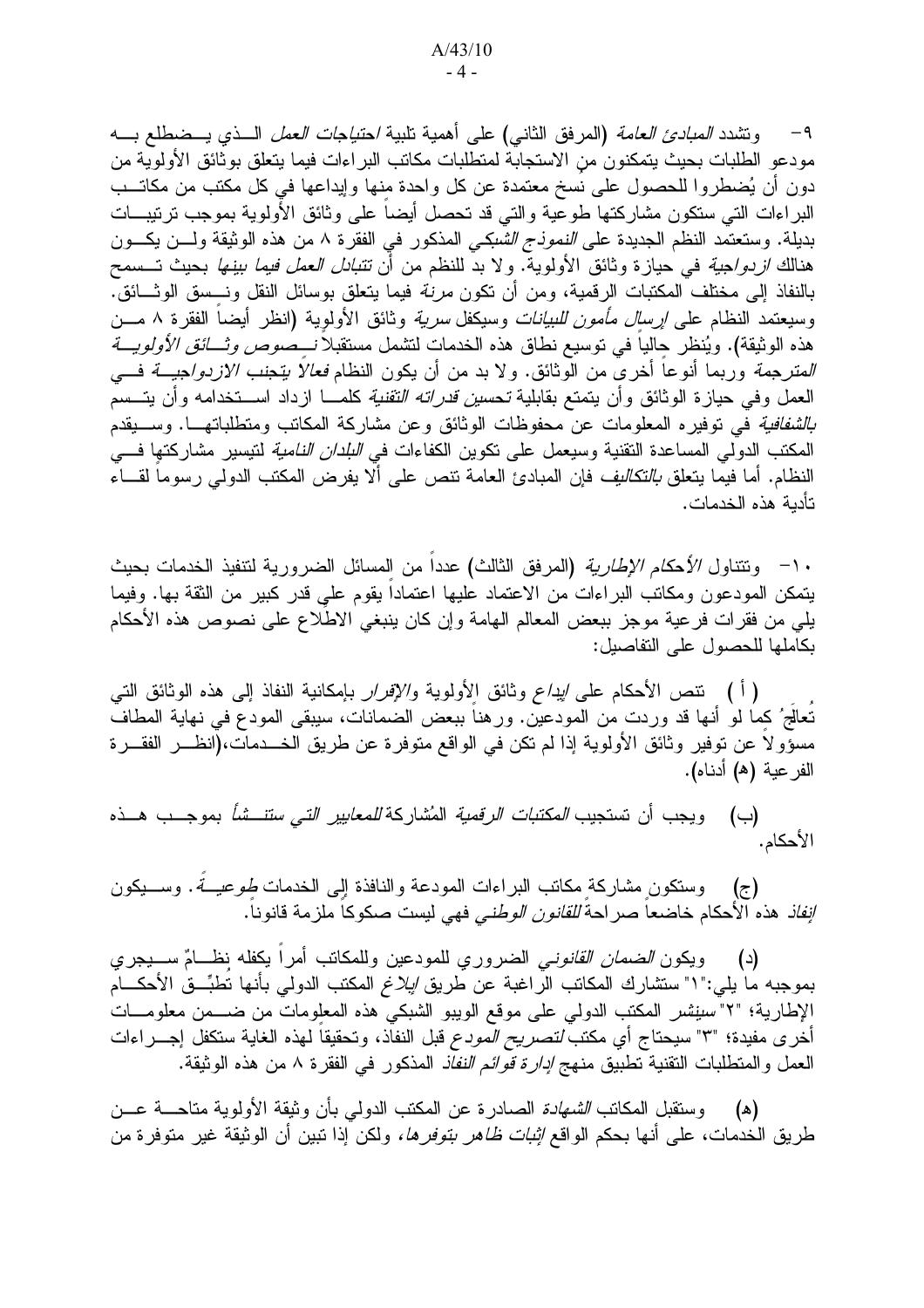الناحية العملية،وَجَبَ على *المودع* أن *يتدارك* الموقف وإلا سيتحمل التبعات بموجب القانون المُطبَّــق في المكتب المعنى؛

(و) *إمكانية توسيع الخدمات*: إن إمكانية توسيع الخدمات لتسمح بالحصول على نـــصوص وثائق الأولوية المترجمة ونفاذ عامة الناس إلىي وثائق الأولوية ستدرس بوصـــفها إمكانيـــة لتحـــسين الخدمات في المستقبل. وسيُتحقق أيضا من إمكانية حصول *المودع على حساب مستخدم* يسمح له بإدارة قو ائم النفاذ.

فيما بينها رهنا بالتشاور مع الفريق الاستشاري بخصوص مسائل ذات أهمية عامة. وســـيكون بــــاب العضوية في الفريق الاستشاري مفتوحا لكافة مكانب البراءات الوطنية والإقليمية الملتزمـــة بأحكـــام اتفاقية باريس والراغبة في الانضمام إلى الفريق الاستشاري. وســـنجري أعمـــال الفريـــق كالعـــادة بالمر اسلة وباستخدام استمار ات الكتر ونبة.

(ح) *سريان المفعول:* ستصبح الأحكام الإطارية *سارية المفعول رسمياً* بعد أن ينتهي المكتب الدولي منَّ إعدادها، وسيحدث هذا الأمرَّ في أقرب وقت ممكن بعد نصفية بعض المـــسائل الَّمتــصلة بصياعتها (الفقرة ١١ من هذه الوثيقة). وسينشأ الفريق الاستشاري اعتباراً من ذاك التاريخ وســـيُحدد المكتب الدولي في هذه المرحلة نواة المكتبات الرقمية التشغيلية<sup>(٥)</sup> ولن تبدأ الخدمات *إجر اءاتها العمليـــة* من حيث إيداع وثائق الأولوية والنفاذ إليها إلا في وقت لاحق يُحدده المكتب الدولي بعد التشاور مــــع الفريق الاستشاري. وسيعتمد بدء الإجراءات العملية على النظم الأساسية المعمول بها فسي المكتــب الدولم ومكتبات التشغيل الرقمية.

١١− *إدخال مزيد من التعديلات على صياغة الأ*حكام: يخضم نص الأحكام الإطارية إلى تعـــديلات ممكنة قبل إعدادها كما يتضح في الفقرتين ٣٨ و٤٢ حتى الفقرة ٤٤ من تقرير الفريق العامل. وربما تدعو الحاجة إلى إدخال تعديلات جوهرية على الفقرتين ١٤ و١٥ تحديدا من الأحكام بالإضافة إلـــي إدخال بعض التعديلات البسيطة على الصياغة، ويثير هذا الأمر أسئلة هامة بخصوص انسجام الأحكام مع القانون المُطبَّق حالياً في بعض مكانب البراءات وخاصة المكانب في السويد والولايـــات المتحـــدة الأمريكية واليابان. ومن الضروري أن نجري الأمانة والمكانب المعنية مزيداً من الدراسات والنقاشات عن هذه المسائل. وقد يستدعى الأمر أيضا إعادة الصياغة بناءً على نتائج هذه الدر اسات المستفيــضة مع إمكانية إضافة نصوص انتقالية تحفظية وعندها ستتشر المقترحات في منتــدى وثـــائق الأولويـــة الإلكتروني للاطلاع عليها قبل أن يُنشئ المكتب الدولي الأحكام الإطارية.

# مسائل أخر ي

١٢– توجز الفقر ات التالية بعض المسائل الأخر ى التي قد تود الجمعيات الإشار ة إليها.

١٣ - مشاركة المكاتب الصغير ة: تقديم المساعدة التقنية إلى البلدان النامية: سيصبح بمقدور المكاتب الصغيرة المشاركة في النظام. إذ إن المكتب الدولي سيقدم المساعدة التقنية وســـيعمل علـــي تكـــوين الكفاءات الملائمة في البلدان النامية والبلدان الأقل نمواً على وجه الخصوص اعتماداً علـــي مناقـــشة احتياجات كل منها من أجل نيسير مشاركتها في النظام. وسيضع المكتب الدولي في مكتبتـــه الرقميـــة

 $(°)$ إن المكتبات الرقمية المتوقع تحديدها بعد وضع الأحكام الإطارية هي مكتبات مكاتب البر اءات في كل من جمهورية كوريا والصين والولايات المتحدة الأمريكية واليابان ومكتب البراءات الأوروبي.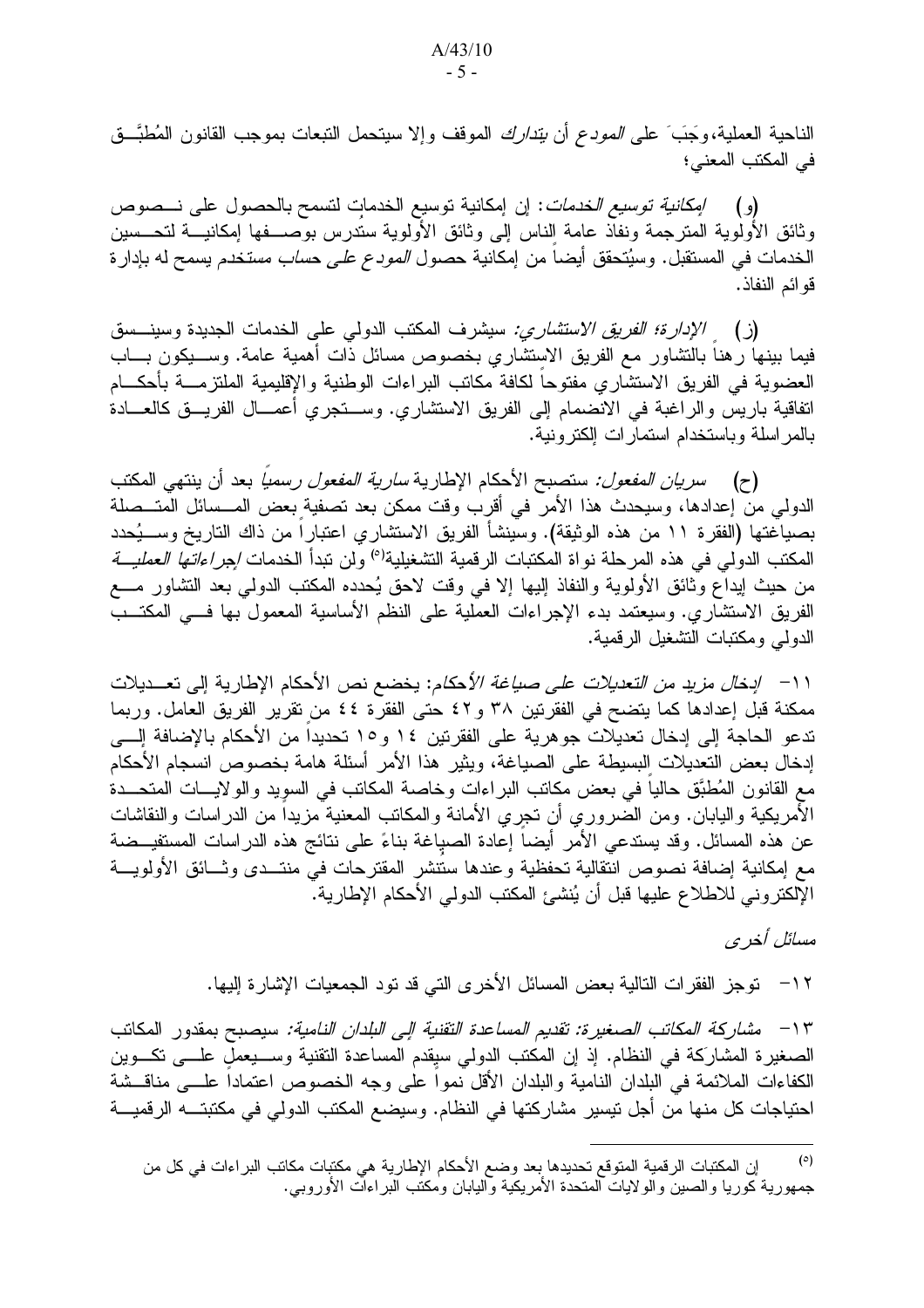وثائق نصدر عن مكانب البراءات غير القادرة على الحفاظ على وثائقها، وقد يتطلب هذا الأمر نـــسخ الوثائق الورقية نسخا ضوئيا. وسيتكفل المكتب الدولي أيضا بطباعة الوثائق لصالح المكاتب التي يتعذر عليها النفاذ إلى وثائق الأولوية على الإنترنت.

٤ ١− *التصديق علـى وثائق الأولوية:*اعتمدت جِمعية ِانحاد باريس وجمعية انحاد معاهدة النعاون بشأن البراءات في قرار سابق لمهما سنة ٢٠٠٤ تفاهما متفظ عليه بخصوص تصديق وثائق الأولوية من أجل تعزيز ثباتها القانونـي نظرا لاستخدام الوسائل الإلكترونية استخداما متزايدا من أجـــل تـــوفير وثـــائق الأولوية وتخزينها ومن ثم نشرها (الفقرة ١٧٣ من الوثيقة A/40/7 عطفا على الفقرة ٩ مــن الوثيقــة A/40/6). وتمشيا مع هذا التفاهم، ستطبق الخدمات أثناء عملها، وعند الإقتضاء، إجـــراءات مبـــسطة للتصديق على وثائق الأولوية التي نتيحها المكتبات الرقمية.

 % "" " # -" D"6 
. 3 إنجاز النظام وهذا النقدير موجز في الفقرنين ٢٧ و٢٨ من نقرير الفريق العامـــل (الـــصفحة ٤ مـــن الملحق).

١٦ – ا*لعمل المستقبلي للفريق العامل*: ستتشأ الأحكام الإطارية رهنا بتسوية المسائل العالقة المذكورة في الفقر ة ١١ من هذه الوثيقة عن طريق المنتدى الإلكتروني، ولن يبقى للفريق العامل ما ينظر فيه من مسائل لم يُبت فيها بعد. وسيدعى الفريق العامل من جديد للانعقاد أو سيُستشار أعضاؤه إذا اســــتدعت الضرورة إدخال تعديلات على الأحكام الإطارية مستقبلا.

تقرير عن تتفيذ المكتب الدولي للخدمات

١٧ – عملا بتوجيهات الجمعيات وتمشيا مع ما اعتمده الفريـــق العامـــل مـــن توصــــيات فـــي ١٩ يوليه/نموز ٢٠٠٧، باشر المكتب الدولي العمل على إنجاز خدمات النفاذ الرقمي إلى وثائق الأولويـــة. وبدأت الأعمال التحضيرية بالتركيز على تصميم بنية النظام التي ستكون دعامة للبنى التحتية القائمـــة تحديدا ومنها نظم تبادل الوثائق الإلكتروني (PCT-EDI) المستخدمة لتبادل وثائق الأولويــــة الخاصـــــة بتطبيقات معاهدة التعاون بشأن البر اءات، ونظم التبادل الثلاثي لوثائق الأولوية (TDA-PDX) التي نفيد فـي ننبادل وثائق الأولوية فيما بين المكانب الثلاثة (الفقرة ٨ أعلاه).

١٨– وستزداد أعمال التصميم والتحليل خلال الفصل الثاني من ســـنة ٢٠٠٧ إذ ستــستخدم نظـــم تجريبية في اختبار ات التسويق بالتعاون مع عدد محدود من مكانب البر اءات المهتمة بالأمر . وســـيُتبَع هذا الأمر في النصف الأول من سنة ٢٠٠٨ بمزيد من أنشطة النطوير واختبار الوحدات الحاســـوبية والتحقق من سلامتها وسلامة النظم التجريبية.

19 – وستحدد في الوقت ذاته الإجراءات العملية مع الاستفادة إلى أقصى قدر ممكن، خاصــــة فـــى مرحلة النطوير المبدئي، من المهارات الموجودة والعمليات والبنى الني نؤدي أصلا دورها في ســــياق عمليات معاهدة النعاون بشأن البراءات.

+7- وفي موازاة ذلك، ســـيعمل المكتـــب الــبدولي علـــي مـــدّ جـــسر بـــين الـــنظم الحديثــــــة ونظـــــــــم (TDA-PDX) عندما يكون ذلك ممكنا بموجب نرنيبات النعاون التـي ستتشأ بــــين المكتـــب الدولي والمكانب الثلاثة. وتدعوالحاجة إلى مدٍّ هذا الجسر في سياق الخدمات الجديدة وعمليات معاهدة النعاون بشأن البراءات.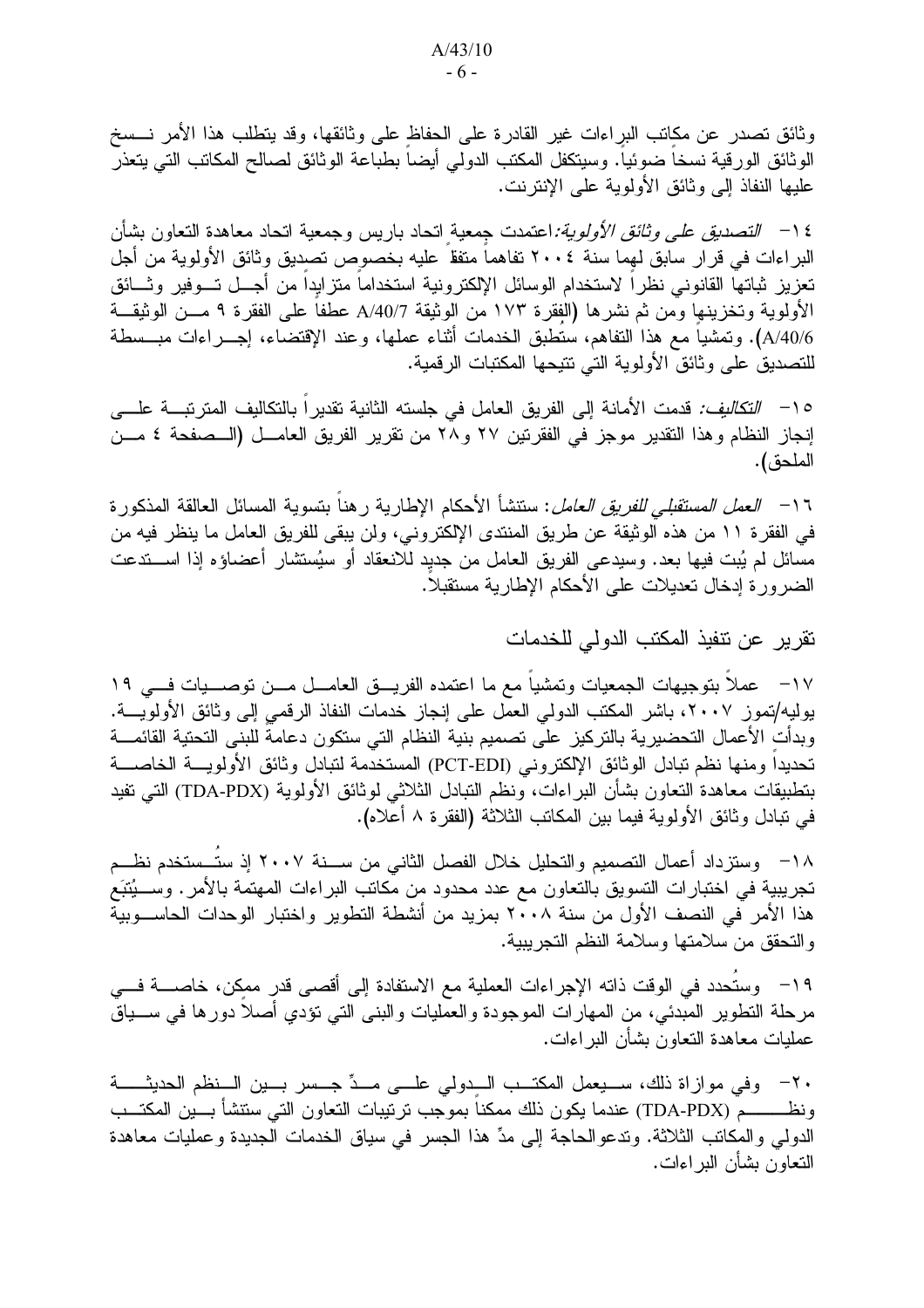٢١– ويتوقع أن يكون النطبيق العملي الأول لنظام الخدمات الجديدة جاهزاً مع نهاية النــصف الأول من سنة ٢٠٠٨. وسيعالج النظام في مراحله الأولى العمليات الأساسية فقط وستُستخدم بعض الوظائف الإضافية مثل معالجة وثآئق الأولوية من الحجم الكبير، كلما ازداد النظام نطوراً.

٢٢– وسيعتمد نصميم الأنظمة وصنعها اعتماداً كبيراً على النشاور مع الفريـــق الاستـــشاري عـــن طريق المنتدى الإلكترونـي الذي سينشأ علـى موقع الويبو الشبكـي. وســـيكون اعتمـــاد جـــدول رمنــــي والإلتزام به قائماً على أساس توصل الفريق الاستشاري في الوقت المناسب إلى توافق في الآراء.

٢٣ - إن جمعية اتحساد بساريس وجمعية معاهدة قانون البراءات وجميع اتحاد معاهــدة التعاون بشأن البراءات مدعوة جميعها السبي الإحاطة علما بنتائج عمل الفريسق العامل المعني بخدمات النفاذ الرقمسي اإسى وثسائق الأولوية والنظر في تقرير المكتب السدولي بخصوص التقدم المحرز نحو تنفيــذ هــذه الخدمات كما تشير اليه هذه الوثيقة.

[يلي ذلك الملحق]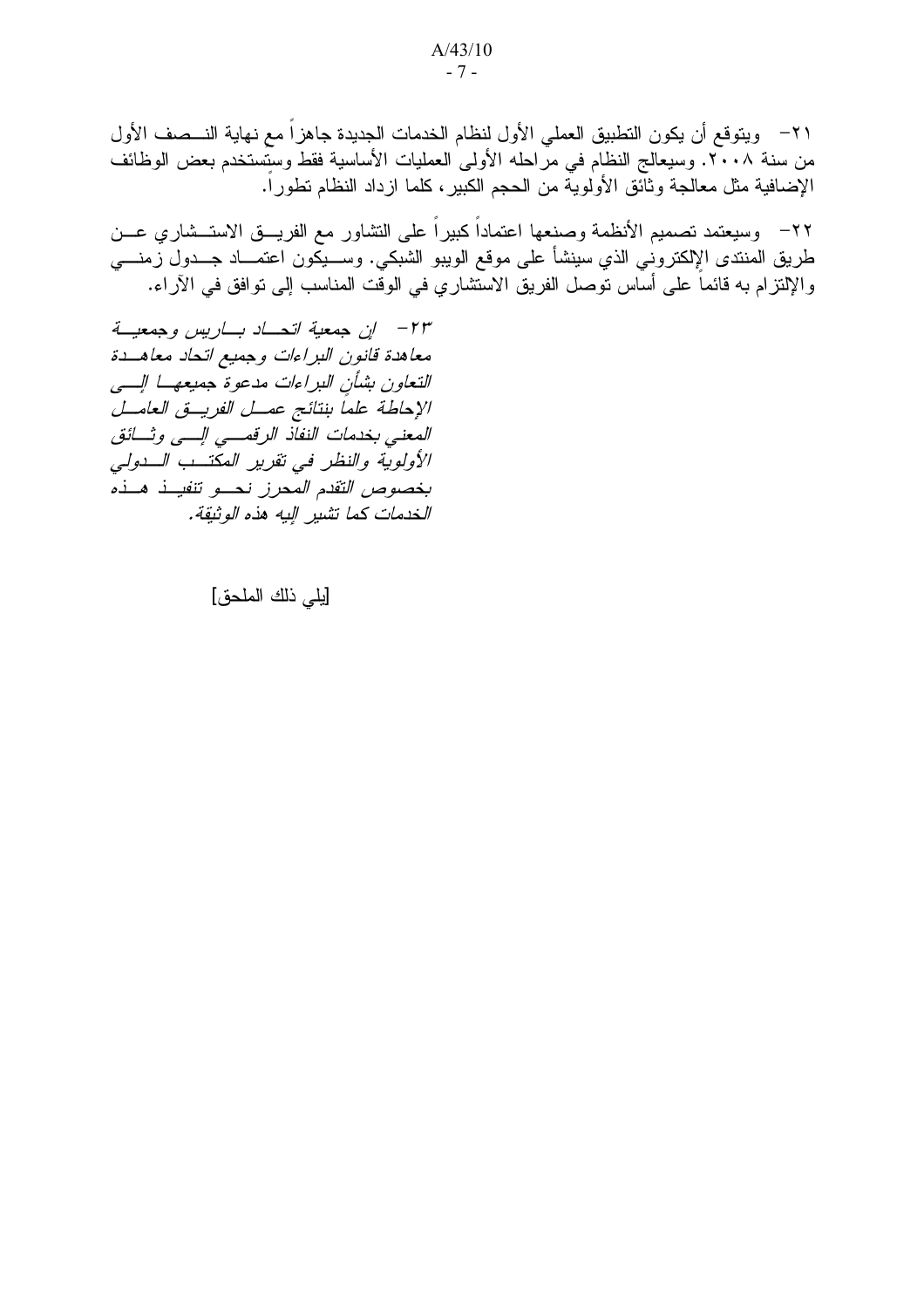#### A/43/10

#### APPENDIX

# الملحق

نقرير الدورة الثانية للفريق العامل المعنى بخدمات النفاذ الرقمى إلى وثائق الأولوية

# *WIPO/DAS/PD/WG/2/4*

المقدمة

١− عقد الفريق العامل المعنى بخدمات النفاذ الرقمى إلى وثائق الأولوية دورته الثانية في جنيــف في الفترة من ١٦ إلى ١٩ يوليه/تموز ٢٠٠٧''.

٢ – وكانت الجهات النالي ذكر ها الأعضاء في الفريق العامل ممثلة في الدورة: "١" الدول النــــالي ذكر ها الأعضاء في الاتحاد الدولي لحماية الملكية الصناعية (اتحاد باريس) أو جمعية معاهدة قـــانون البراءات أو اتحاد معاهدة النعاون بشأن البراءات أو أي نشكيلة منهـــا: الانحــــاد الروســــي وإســــبانيا وإسرئيل وألمانيا وبربادوس والبرنغال والجمهورية التشيكية وجمهورية كوريا والسدانمرك ورومانيـــا والسودان والسويد وصربيا والصين والعراق وفرنسا وفنلندا وكندا وكولومبيـــا ومـــصر والمكـــسيك والمملكة المتحدة وموناكو والنرويج والولايات المتحدة الأمريكية واليابـــان واليونــــان؛ "٢" والمكتـــب الأوروبي للبراءات.

٣– وكانت المنظمة الدولية غير الحكومية التالي ذكر ها ممثلة بصفة مر اقـــب: الجمعيــــة الدوليـــة لحماية الملكية الفكرية (AIPPI).

٤ − وكانت المنظمة الوطنية غير الحكومية التالى ذكر ها ممثلة بصفة مر اقب: المعهد الكندي للملكية الفكر ية.

0– وترد في الوثيقة WIPO/DAS/PD/WG/1/INF/1 قائمة بأسماء المشاركين في الدورة.

افتتاح الدورة

٦– افتتح الدورة نائب المدير العام للويبو ، السيد فر انسس غوري، بالنيابة عن المدير العام، ورحب بالمشاركين.

انتخاب الرئيس ونائبي الرئيس

V− انتخب الفريق العامل بالإجماع السيد بيتر باك (المملكة المتحدة) رئيسا للدورة، والسيد بوغدان بوريتشيفتشي (رومانيا) والسيد جنادي نيغولياف (الاتحاد الروسـي) نائبين للرئيس.

> ^− وعمل السيد فيليب نوماس (الويبو) أمينا للفريق العامل.  $\overline{a}$

 $(1)$ <sup>(י)</sup> للحصول على وثائق عمل هذه الجلسة وللاشتراك في المنتدى الإلكترونـي المُنشأ لنتيسير عمل الفريق العامل يمكن الاطلاع من خلال موقع الويبو على العنوان الثالي: www.wipo.int/pdocaccess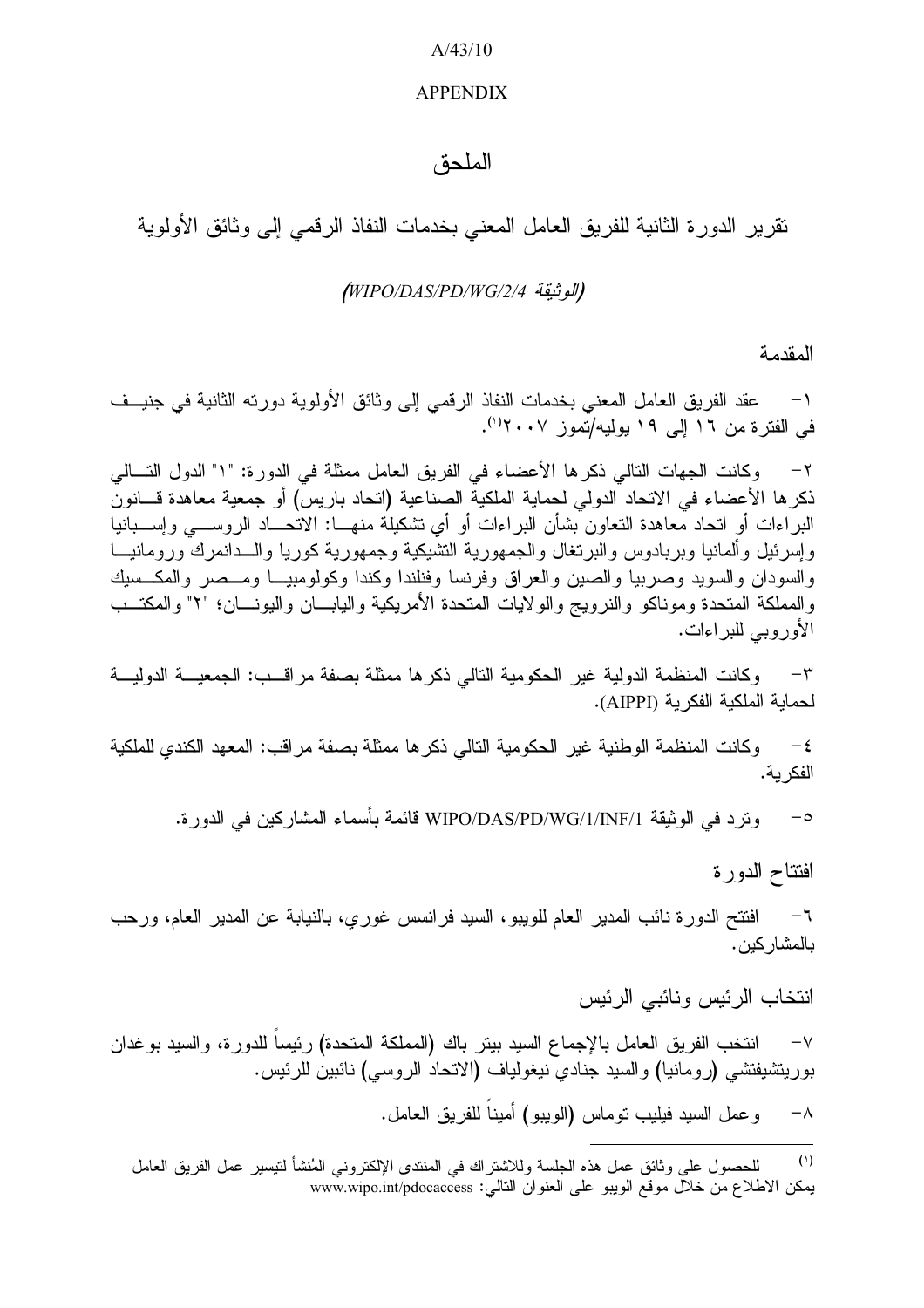#### A/43/10 Appendix  $-2-$

## < *WIPO/DAS/PD/WG/2/4*

اعتماد جدول الأعمال

٩− اعتمد الفريق العامل جدول الأعمال كما ورد في الوثيقة WIPO/DAS/PD/WG/2/1.

• ١- واتفق الفريق العامل على تسجيل محاضر الدورة في تقرير مختصر يـــذكر المـــسائل المهمة المثارة خلال المناقشات والنتائج المحققة.

إنشاء خدمات النفاذ الرقمي إلى وثائق الأولوية

١١– أشارت الأمانة إلى أهمية أن يتوصل الفريق العامل إلى انفاق بشأن بنية النظام والمبادئ العامة والأحكام الإطارية والبنية النتظيمية في هذه الدورة بحيث يبدأ حالا العمل علىي نطوير الأنظمة ومراعاة المسائل العملية بغرض النتفيذ العملي للخدمات في النصف الأول من سنة ٢٠٠٨.

بنية النظام

WIPO/DAS/PD/WG/2/2 - ( "6 

١٣– ونحدث ممثل المكتب الأوروبي للبراءات باسم وفده وبالأصالة عن وفدَي الولايـــات المتحـــدةِ الأمريكية واليابان وأعرب عن دعمه لبنية النظام كما نقترحه الوثيقة WIPO/DAS/PD/WG/2/2 مشيرا على وجه الخصوص إلى أن ذلك سيسمح بقدر كاف من المرونة لمـــشاركة مكاتـــب الإيـــداع الأول ومكانب الإيداع الثَّانـي علـَّى السواء. وأشار ممثَّل المكتب الأوروبـي للبراءات إلـي بعض المسائل التـي لم يُبت فيها بعد. أو لا، يحتاج الفريق الاستشاري الذي سينشأ بموجب الأحكام الإطارية (انظر أدناه) إلى النظر في مدة تخزين وثائق الأولوية في المكتبات الرقمية المعترف بها ولمن الأهمية بمكان أن ينشر المكتب الدولي المعلومات بخصوص هذه المسائل. ثانيا، يجب النطرق في مرحلة من المراحـــل إلــــى إمكانية السماح بالحصول على النصوص المترجمة من وثائق الأولوية، ولكن لا بد من إعطاء الأولوية قبل كل شيبيء لتطوير الأنظمة التي تسمح بالنفاذ إلى وثائق الأولوية في حد ذاتها. ثالثًا، لا بد من تقدير النكاليف المترتبة على هذا المشروع لتغطي عملية بناء النظام ونشغيله مـــستقبلا. واســـنطرد ممثـــل المكتب الأوروبي للبراءات قائلا إنه لمن الملائم أن يظل الفريق الاستشاري في صورة هذه المسألة.

1⁄2 ^ وشددت الأمانة على أنه من المتوقع توفير نظام من شأنه دعم كافة الطرق من أ إلى ج كمـــا تبين الرسوم من ٣ إلى ٥ في الوثيقة WIPO/DAS/PD/WG/2/2 (انظر الرسوم من ٢ إلـــي ٤ فـــي المرفق الأول من هذه الوثيقة) وأضافت الأمانة قائلة إن لكل مكتب مودع الخيار فـي انتقاء أي طريـــق من الطرق لإدخال وثائق الأولوية من مكتباته الرقمية إلى النظام. وأشارت الأمانة إلى أنه على الرغم من ضرورة دعم الطريق ج لتمكين بعض المكاتب من الامتثال إلى الأحكام القانونية المتصلة بـــسرية معلومات طلبات الإيداع، فإن الحاجة تدعو إلى تطوير النظام بتأن لضمان تنفيذ هذه الخدمات بطريقة تريح المنتفعين بها.

10 – وصرح وفد الولايات المتحدة الأمريكية قائلا إن مكتب بلاده سيُضطر إلىي نتفيـــذ الطريـــق ج بسبب مقتضيات القانون الوطنبي فيما يتعلق بسرية بيانات طلب الإيداع وقال إن العمل جار بهذا الشأن لضمان تحقيق نفاذ سريع إلى نظم مكتب البراءات مما سيسمح بالاستجابة السريعة عند دخول الطلـــب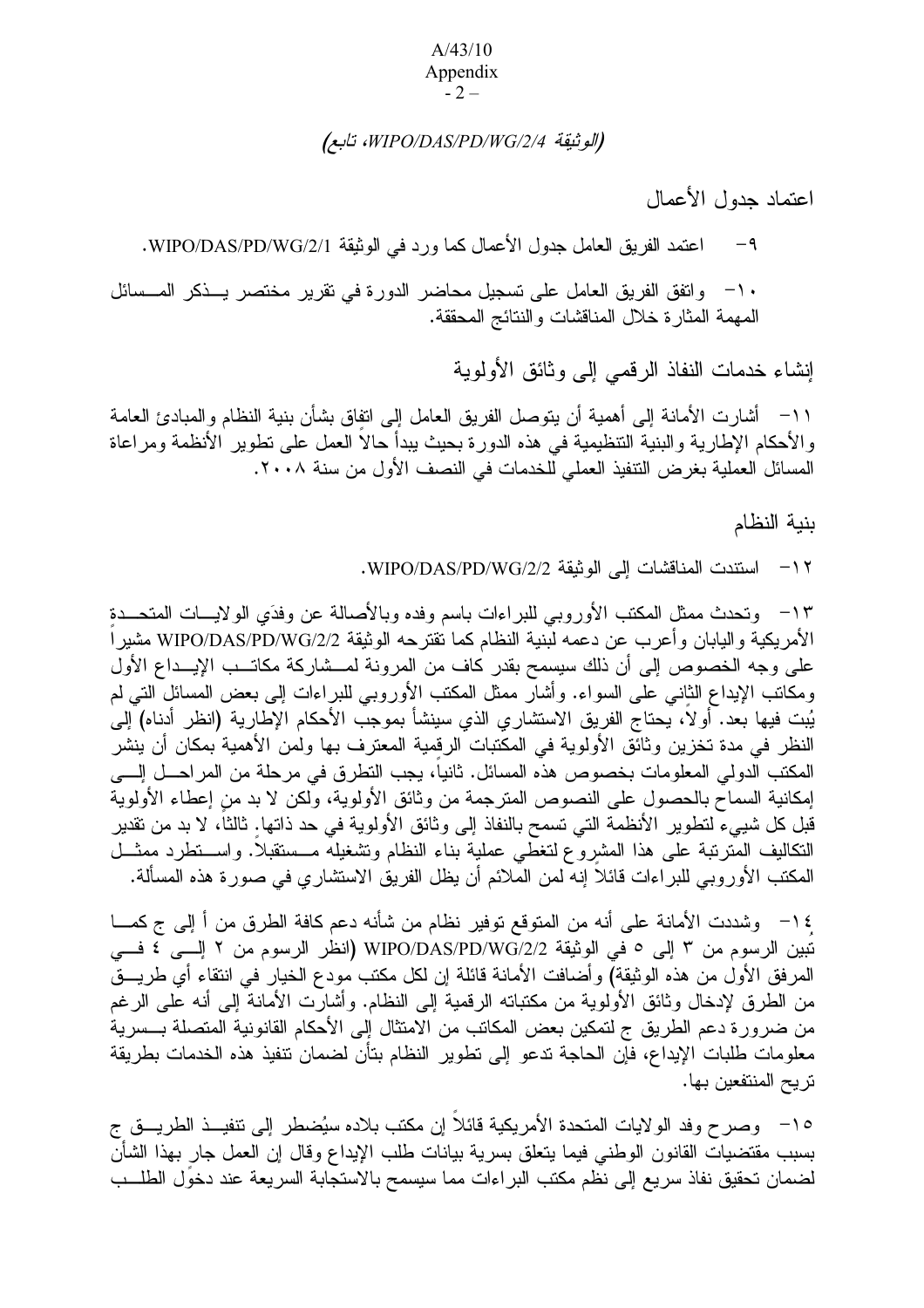$-3-$ 

# (الوثيقة WIPO/DAS/PD/WG/2/4، تابع)

لأول مرة إلى نظام التحكم بالنفاذ. واستطرد قائلاً إنه لن يكون بمقــدور المكتــب أن يـــضمن تـــوفر الخدمات على مدارٍ ٢٤ ساعة سبعة أيام بطولها. وأشار الوفد إلى أنه سيكون من الضروري ضـــمان توفر الخدمات خلال ساعات عمل المكتب الاعتيادية فقط لتلبية احتياجات أغلب المودعين. وأضاف أن النظام بحناج مع ذلك إلى مر اعاة حالات قد بتعذر عليه فيها الاستجابة بسر عة. وقد أشار ممثل المكتب الأوروبي للبراءات إلى أن مكتبه لم يبت بعد في أي من الخيارات الثلاثة المتاحة ولمهــذا فإنـــــه يؤيـــد استبقاء الطربق ج.

١٦− وقد اتفق على ضرورة أن يحظى مكتب الإيداع الأول بإمكانية تأمين خدمات يـــستطيع مـــن خلالها إدار ة قائمة النفاذ بالأصالة عن مودع الطلب بطريقة تشبه الطريقة المقترحة على المكتب الدولي (انظر العبارة الثانية من الفقرة ٨ من الوثيقة WIPO/DAS/PD/WG/2/2 ويرد ذكرها في الفقرة ٤ من المرفق الأول في هذه الوثيقة). وسيسمح هذا الأمر للمودعين في مناطق يضعف الاتصال الشبكي فيها من الانتفاع بهذه الخدمات من دون أن يُضطروا إلى توجيه طلب خطي إلى المكتب الدولي. ويجب أن نتجلى هذه الإمكانية أيضاً في المبادئ العامة المتفق عليها (انظر الفقرآت من ٣٣ إلى ٣٥ أدناه والفقرة 0 في المرفق الثاني).

١٧– وقد شددت عدة وفود بالإضافة إلىي الأمانة على أهمية المرونة وإمكانية التـــشغيل المـــشترك. وأكدت على ضرورة أن يكون النظام قادرا على ضمان المراسلة بين طائفة واسعة من نظم المكاتـــب القائمة وعلى استخدام النظم والبرونوكولات المعمول بها قدر المستطاع بما في ذلك النظــام الثلاثـــي لتبادل الوثائق (TDA-PDX) (انظر الفقرة ١٦ والمرفق في الوثيقة WIPO/DAS/PD/WG/1/6) ونظام تبادل الوثائق الإلكتروني لمعاهدة النعاون بشأن البراءات (PCT-EDI).

١٨− وفيما يتعلق باقتراح تقدمت به أحد الوفود بضرورة تحديد مهلة زمنية يتقيد بها المودعون في إناحة وثائق الأولوية عن طّريق الخدمات، قالت الأمانة إنه من المزمع أن يعتمد مكتب الإيداع الثـــانـيّ مهلة زمنية يلتزم المودعون في حدودها بشروط إناحة وثائق الأولوية عن طريق الخدمات وهي المهلة ذاتها المعتمدة بموجب القانون المطبَّق (الذي يستند إليه مكتب الإيداع الثانبي في عمله) في توريد وثائق الأولوية للمكتب مباشرة باستخدام الطرائق التقليدية. وأضافت الأمانَّة قائلةً إنه لمهذا السبب لا ضرورة لتحديد مهلة زمنية معينة لإدراج وثيقة الأولوية في المكتبات الرقمية لأغراض الخدمات.

١٩ - وانفق على أن العبارة الأولى من الفقرة ٩ في الوثيقة WIPO/DAS/PD/WG/2/2 يجب أن تفهم على أنها لا نتطبق فقط على مدة إيداع طلب لاحق يطالب بالأولوية ولكنها نتطبق أيضا عندما يـــسعى المودع لتلبية شروط من قبيل إناحة وثائق الأولوية في وقت لاحق أي بعــد إيـــداع طلـــب المطالبـــة بالأولوية (انظر الفقرة ٥ في المرفق الأول من هذه الوثيقة).

٢٠ - وفيما يتصل بطلبات هائلة الحجم (مثل الطلبات التي تحتوي على قوائم تسلسل كبيرة أو برامج حاسوبية)، ندعو الحاجة إما إلى النظر في نقييد حجم الملفات بحدود قـــصوى وإمـــا الـــسماح بنقلهـــا باستخدام دعامات مادية مثل أقراص الفيديو الرقمية في بعض الحالات على الأقل كــــإجراء مرحلــــي. فعلى سبيل المثال، تسمح حاليا النظم الثلاثية لتبادل الوثائق بنقل ملفات يتجاوز حجمها ٥٠ ميغابايت إلا أن العمل جار الآن على زيادة هذا الحجم. ويا حبذا لو يراع الفريق الاستشاري هذه المسألة.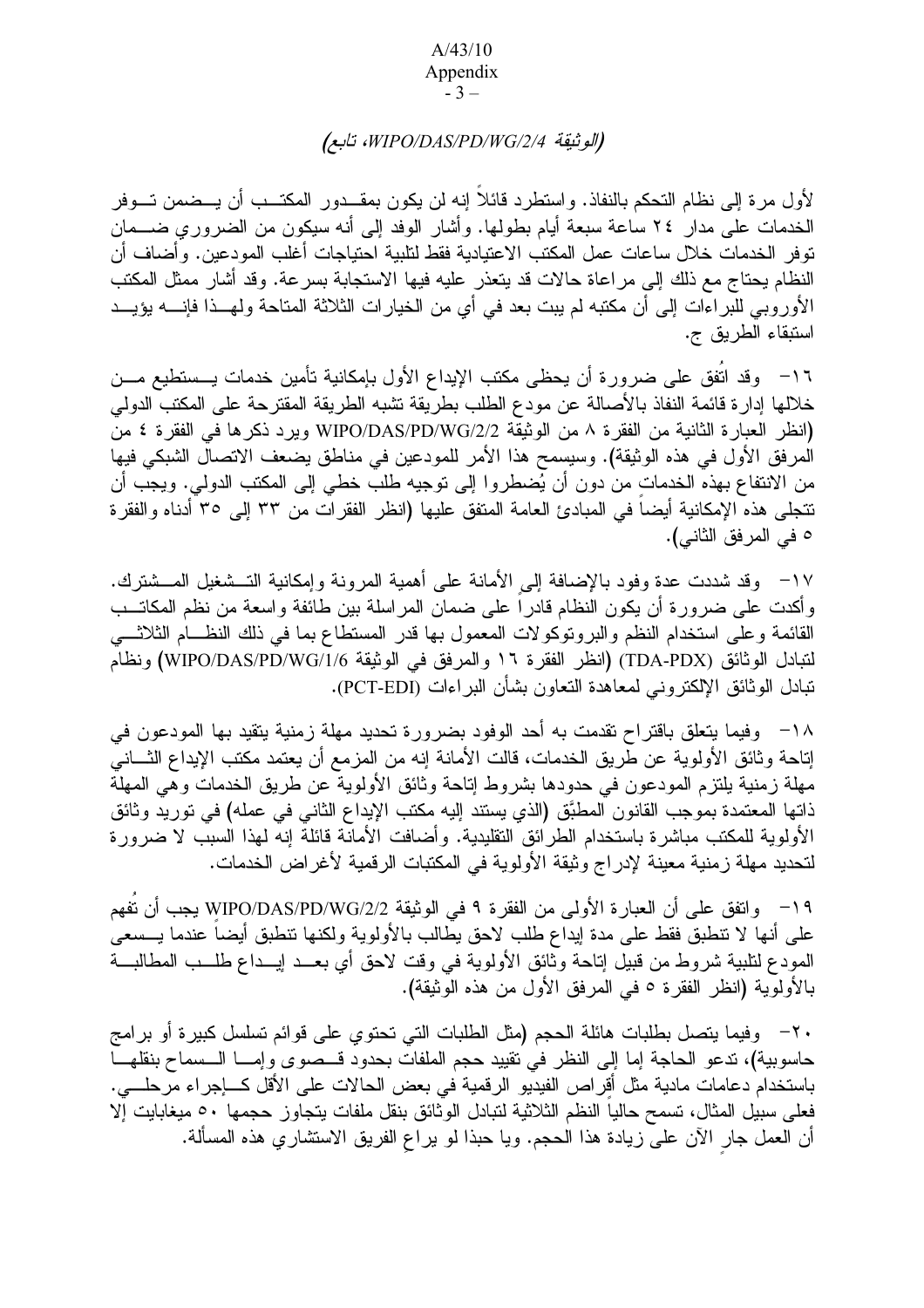## (الوثيقة WIPO/DAS/PD/WG/2/4، تابع)

٢١– وقد اقترح أحد الوفود إجراء مشاورات حول العديد من الاعتبارات التقنية الواردة في الفقـــرة ١٦ من الوثيقة WIPO/DAS/PD/WG/2/2، وردت الأمانة قائلة إنه من الأفضل تتـــاول الكثيـــر مـــن المسائل المعنية على المستوى الثنائي بين المكتب الدولي وفرادي مكانب الإيداع أو النفاذ للتأكد مـــن قدر ة النظام الجديد على الاتصال بأنظِّمتها الخاصة اتصالاً سليماً. وقالت الأمانـــة أيــضـاً إن بعــض المسائل الأخرى هي مسائل أعمَّ وتتطلب التشاور بشأنها مع الفريق الاستشاري الذي يمكن أن يطالب في كافة الأحوال بالمعلومات وأن يصدر التوصيات بخصوص مسائل تؤثر في المكاتب التي تــستخدم هذا النظام. وأضافت الأمانة أن الحاجة ندعو مع ذلك إلى نجنب الإدارة المصغرة لأشــكال نطـــوير النظام التي لا تؤثِّر فيما نقوم به أنظمة مكانب الإيداع والنفاذ من عمليات لأن ذلــك ســـــيبطئ عمليـــة التطوير بشكل كبير جدا.

٢٢– وقد أحيطت الأمانة علماً ببعض المقترحات الخاصة التي أبدتها الوفود بـــشأن مـــسائل تقنيـــة بحاجة إلى مزيد من الاهتمام مع تطور الأنظمة.

٢٣– وأوصمي الفريق العامل باستخدام بنية النظام بغية نتفيذ خدمات النفاذ الرقمي إلى وثائق الأولوية اعتماداً على نظام يُدير قوائم النفاذ، كما يوجز المرفق الأول.

٢٤− وانفق الفريق العامل على أن أساليب نناول الاعتبارات النقنية مثل الاعتبارات الواردة في الفقر ة ١٦ من الوثيقة WIPO/DAS/PD/WG/2/2 يجب أن يحددها المكتب الـــدولي أثنــــاء عملية نطوير النظام الجديد بالتشاور مع الفريق الاستشاري عند الاقتضاء فسي مـــسائل ذات أهمية عامة.

٢٥– وانفق الفريق العامل على أن يراعي الفريق الاستشاري مسألة النعاطي مـــع إدخـــال التصويبات على وثائق الأولوية بموجب النظام الجديد كما نشير إليه الفقرة ١٧ مـــن الوثيقـــة  $.WIPO/DAS/PD/WG/2/2$ 

٢٦– وأوصبي الفريق العامل بأن نركز أعمال الإنشاء الأولية على الاستفادة مـــن خـــدمات المراسلة التي يتيحها النظام الثلاثي لتبادل الوثائق (TDA) ونظـــام معاهـــدة التعـــاون بـــشأن البراءات كما يُشار إليه في الفقرة ١٨ من الوثيقة WIPO/DAS/PD/WG/2/2.

٢٧– وقد قدمت الأمانة تقديراً بالتكاليف المنزنبة على نتفيذ خدمات النفاذ الرقمـــي وتـــشغيلها بمـــا يتمشى مع بنية النظام النبي أوصبي بها الفريق العامل. ولن نكون نكاليف الإعداد الأولـــي باهظـــة لأنِ المعدات الحاسوبية الأساسية والضرورية في مستوى الاستخدام الأولـــي المحتمـــل موجـــودة أصـــــلإ لأغراض معاهدة النعاون بشأن البراءات ولأن الكثير من البرمجيات اللازمة لنسخ الوثـــائق ضــــوئيا وللمراسلة هي إما قيد الاستخدام (فيما يتعلق بنظام تبادل الوثائق الإلكتروني ونظام التبليغ بناء علسى الطلب) وإما قيد الإنشاء (فيما يتعلَّق بمد جسر مخصص للنظام الثلاثي لتبادل الوثائق وتطوير نظـــام ركن البراءات) لأغراض معاهدة النعاون بشأن البراءات. ونقدر نكاليف نطوير برمجيـــات الأنظمـــة الخاصة بخدمات النفاذ الرقمي بمبلغ ١٠٠ ١٨٥ فرنك سويـــسري بالإضــــافة إلـــي تطـــوير بعـــض البرمجيات وأنشطة الصيانة التي ستصبح تحت إشراف الفرق الداخلية المسؤولة عن برمجيات نظـــام معاهدة النعاون بشأن البراءات المذكور أعلاه. وما أن نبدأ عمليات الخدمات فإنها لن نتطلب إشــــراف أكثر من موظف إداري واحد فقط حسب ما هو متوقع. وعندما تبلغ الخدمات مرحلة كافية من النضوج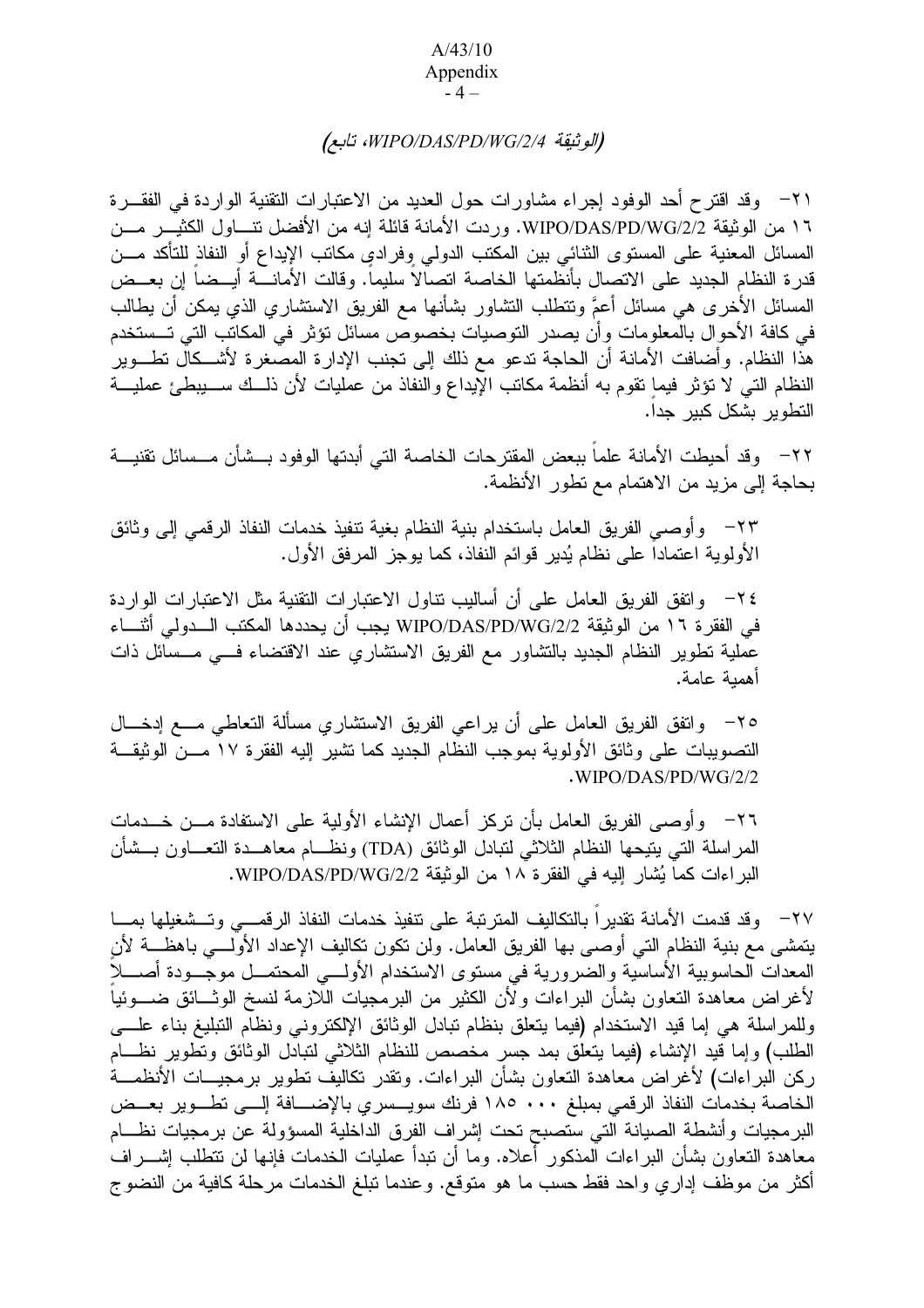#### A/43/10 Appendix  $-5 -$

# < *WIPO/DAS/PD/WG/2/4*

سيحتاج الأمر إلى تنصيب مزيد من المعدات الحاسوبية الخاصة لضمان تقديم خدمات موثـــوق بهـــا بأقصـي طـاقة وبتكلفة يبلـغ مقدار ها ١٨٠ . ١٨٠ فرنك سويسري بإشــــراف موظـــف إدراي واحـــد أو موظفين اثنين للمساعدة على تشغيل النظام.

٢٨– وأشارت الأمانة إلى أن هذه النكاليف والوظائف الإدراية ستُكيف مع ما هو متاح من ميزانيـــة وموظفين، ومن الممكن تكييف نلك الوظائف مع كادر الموظفين عن طريق زيادة أوجه الكفاءة بإدخال المزيد من التحسينات على الأنظمة المعلومانية في إطار نظام معاهدة التعاون بشأن البــــراءات خـــــلال الفتر ة قيد الاستعر اض.

٢٩ – وقد نوه وفد اليابان بما أجرته الأمانة من تقدير للتكاليف مشيرا إلىي أن الشفافية والمساءلة في إدارة المنظمة أمران هامان للدول الأعضاء وللمنتفعين بنظام البراءات على السواء.

٣٠ وقد لاحظت العديد من الوفود إلى أنه ستترتب على مكاتب الإيداع والنفاذ تكاليف نتيجة تطوير الأنظمة المشاركة وإدارتها.

البنية التنظمية والأحكام الإطارية

٣١ - تركزت المناقشات على الوثيقة WIPO/DAS/PD/WG/2/3.

٣٢– ور أت الأمانـة أن خدمات النفاذ الرقمـى ستتشأ إلـى جانب أنظمـة النفاذ الأخــــرى إلــــى وثــــائق الأولوية وأن مكانب الإيداع الثانـي يـجب أن نتحلـي بالمرونـة فـي استرجاع وثائق النفاذ من أي مـــصدر بلائمها.

المبادئ العامة

٣٣ – استندت المناقشات إلى نص المبادئ العامة المتفق عليها الواردة في المرفق الثاني من الوثيقـــة WIPO/DAS/PD/WG/2/3 وتحتوي على بعض التغييرات المقترحة على المبادئ التي ســـبق واتفـــق عليها الفريق العامل في دورته الأولى.

٣٤ - واتفق الفريق العامل على إدخال المزيد من النغييرات على المبادئ كما تشير إليه الفقـــرة ١٦ أعلاه.

٣٥ – وأوصـي الفريق العامل باعتماد المبادئ العامة لنتفيذ خدمات النفاذ الرقمـي إلـي وثـــائق الأولوية كما يظهر في المرفق الثاني.

الأحكام الإطارية والملاحظات القوضيحية

٣٦– تركزت المناقشات على صباغة الأحكام الإطارية والملاحظات التوضيحية كمـــا يظهـــر فـــي المر فق الثالث من الو ثبقة WIPO/DAS/PD/WG/2/3.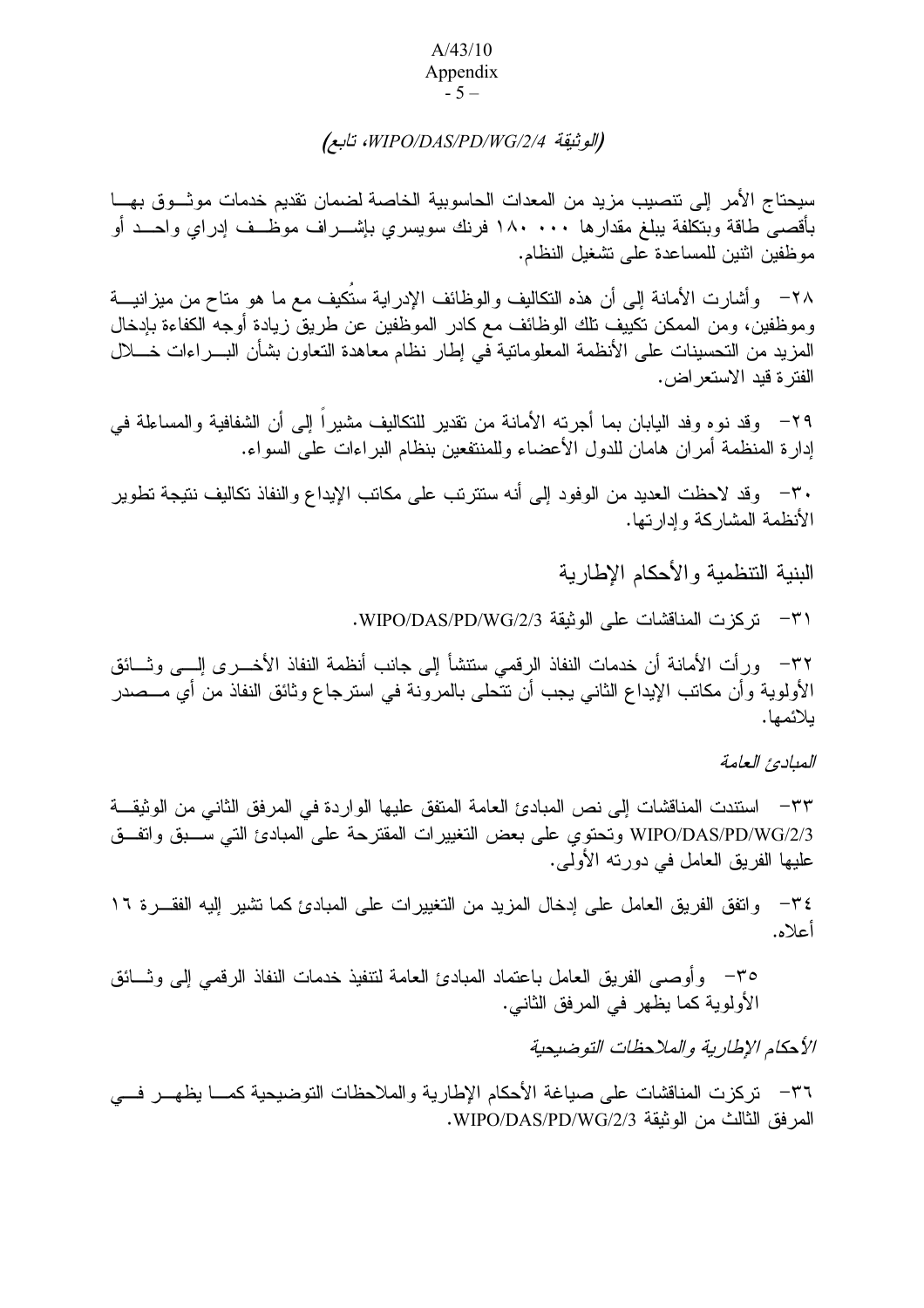## $-6-$

# (الوثيقة WIPO/DAS/PD/WG/2/4، تابع)

٣٧– ونُظمت جلسات جانبية غير رسمية دُعيت إلى المشاركة فيها كل الوفود بغية النظر في بعض المسائل التقنية ومسائل الصباغة فيما بتعلق بالأحكام الإطارية والملاحظات التوضيحية. وكنتيجة لهذا العمل، اتفق الفريق العامل على عدد من التغيير ات وأدخلها في النص الذي صدِّق عليه.

٣٨ - وأوصبي الفريق العامل المكتب الدولي بأن يُعدَّ الأحكام الإطارية، كما يرد في المرفق الثالث مقترنة بالملاحظات التوضيحية الملحقة بها ورهنا بإدخال الأمانة مزيد من التعـــديلات على صياغتها، بما في ذلك التعديلات المذكورة في الفقـــرة ٤٣ أدنــــاه، بعـــد التـــشاور مــــع المشاركين في الفريق العامل عن طريق منتدى وثائق الأولوية الإلكتروني.

٣٩– ويشار في الفقرات التالي ذكرها إلى بعض التعليقات والإيضاحات فيما يتعلق تحديداً بمــسائل تتطلب المزبد من الاهتمام وإدخال التغبير ات المحتملة على الصباغة.

· ٤- واتفق على أن الأحكام الإطارية لا نؤثر في الحقوق والالتزامات الأساسية أو نترتب عليها أية النزامات جديدة بموجب انفاقية باريس أو معاهدة قانون البراءات (انظر الفقرنين ٤ و ٩ من الأحكـــام الإطارية والملاحظتين التوضيحيتين ٤ و٨)

٤١- وفيما يتعلق بالفقرة ٧ من الأحكام الإطارية، أشار وفدا جمهورية كوريـــا والـــصين الِــــي أن مكانتبيهما يُشغلان حالياً مكتبات رقمية تستخدم لنتبادل وثائق الأولوية، وأعرب الوفدان عن الرغبة فـــي أن يُطلق على مكتباتها الرقمية وصف مكتبات مشاركة منذ البداية. وقد لوحظ أيضاً أن مكتب الملكيـــة الفكرية الكوري سيطبق فريباً بروتوكول النظام الثلاثي لتبادل الوثائق. وأكـــدت الأمانــــة أن التبـــادل الإلكتروني لوثائق الأولوية جار حاليا بين المكتب الدولي وهذين المكتبين في سياق معاهــدة التعـــاون بشأن البراءات، وكنتيجة لهذا الأمر لا نتوقع الأمانة مواجهة أية صعوبات في إنشاء الربط الضروري لأغراض خدمات النفاذ الرقمي. وقالت الأمانة إن هذه المكتبات الرقمية قد ضمت بنساء عليسه إلسي المكتبات التي سيطلق عليها صفة المكتبات المشاركة منذ البداية تحــت الفقـــرة ٧ "١" مـــن الأحكــــام الإطارية (انظر الملاحظة التوضيحية ٧).

٤٢– وأشارت ثلاثة وفود إلى أن الفقرنين ١٢ و١٣ من الأحكام الإطارية الــواردنين أصـــلاً فـــي الوثيقة WIPO/DAS/PD/WG/2/3 ستتعارضان مع قوانينها الوطنية وتتضاربان معها ولاحظت الوفود أيضا أن الإجراءات المتبعة في بعض الحالات كانت مفيدة نوعا ما للمودعين أكثر مـــن الإجــــراءات المدرجة في هاتين الفقرتين. وبينما انفق الفريق العامل على ضرورة توفير الحماية الملائمة للمـــودع من خطر نعطل الخدمات بعد أن يكون قد انبع خطوات سليمة وفي حينها لإناحة وثائق الأولوية فسي مكتب الإيداع الثاني عن طريق الخدمات، رأى أيضاً أنه من المناسب، قبل اســـتحقاق موعـــد تـــسليم الوثيقة، أن يُرسل المكتب إخطاراً للمودع بالحاجة إلى توريد وثائق الأولوية أو إتاحتها. وحينها يجب على المودع أن يتقيد بالمهلة المحددة (و هي ليست أقل من شهرين اعتباراً من تاريخ الإخطار). وجرت محاولات لمر اعاة هذه المخاوف تجلت في نص الفقرتين المعادة صباغته والواردتين كفقرتين ١٤ و١٥ في الملحق الثالث.

٤٣ - واتفق على ضرورة أن تحظى الوفود بالفرصة لإمعان النظر فيما إذا كـــان نـــص الفقـــرتين المذكورتين في المرفق الثالث (الفقرتان ١٤ و١٥) يحقق الهدف المنشود ولبيان التعليقات بخــصوص إعادة الصياغة أو النقدم بمقترحات بشأنها عن طريق منتدى وثائق الأولوية الإلكترونـي. وأشار وفـــدا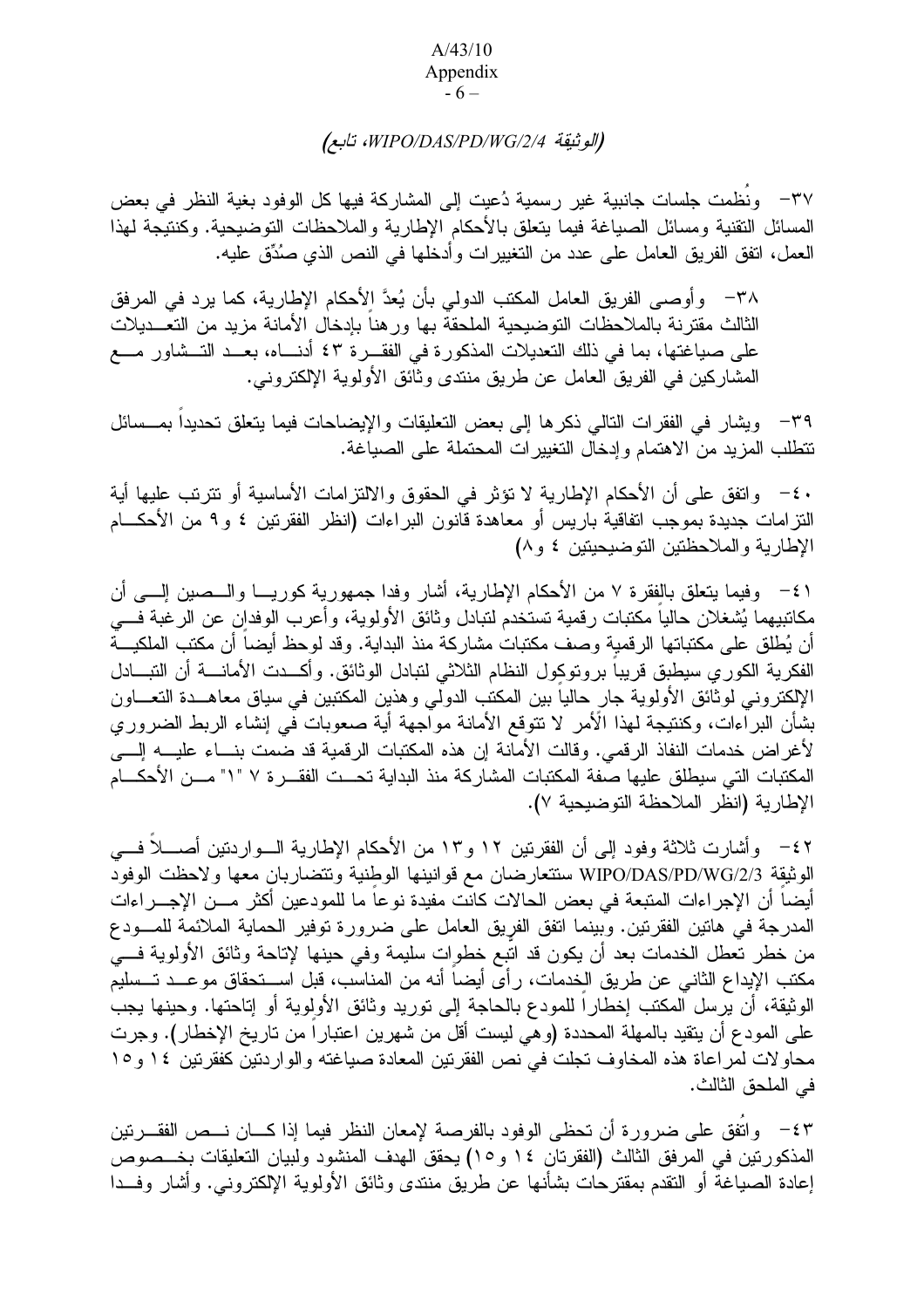#### $-7-$

# (الوثيقة WIPO/DAS/PD/WG/2/4، تابع)

الولايات المتحدة الأمريكية واليابان تحديداً إلى أنهما سيتحققان مما إذا كان النص سينسجم مع قـــوانين بلديهما. وقال وفد اليابان إنه إذا نبين أن النص يتعارض مع قوانين بلده فإنه سيسعى لتـــضمينه نـــص انتقالي تحفظي يكفل إدخال التغييرات الضرورية بموجب القانون الوطني بغية التمكن من تطبيق هــذه الأحكام. واتفق على ضرورة إدراج هذا النص إذا أظهرت اعتبارات أخرى ضـــرورته، وسيُــصاغ النص بالتشاور مع الوفود عن طريق منتدى وثائق الأولوية الإلكترونـي. وصـر ح أيضـاً وفد السويد قائلاً إن الفقر تين ستتعار ضان مع النصوص الحالية لقانونها الوطني.

٤٤ - وأوضحت الأمانة أن الفقرنين ١٢ و١٥ من الأحكام الإطارية تشكل في الواقع كيانا واحدا ومن شأن إدخال نص انتقالـي أو استثناءات عليها أن يؤدي إلـي النباس الأمر علـي المودعين وربما أوقعهــم في فخ. طالما أن خطر فقدان المودعين لحقوقهم نتيجة هذا القصور في الخدمات علـــي الـــرغم مـــن اتباعهم كافة الخطوات بشكِّل سليم وفي الوقت المحدد ومن دون أن يعلموا بوجود مشكلة في الخدمات حتى يصبح الوقت متأخر ا على ندارك هذا الأمر .

0 £− وأشار ممثل المكتب الأوروبي للبراءات إلى أن مكتبه يفهم الفقرة ١٤ من الأحكام الإطاريـــة على أنها لا تمنع المكتب من فرض رسوم على المودع إن لم يمتثل لتوفير وثيقة الأولوية.

٤٦ - ورداً على استفسار بدر من أحد الوفود أكدت الأمانة أن قائمة السبل الكفيلة بإتاحــــة الأولويــــة لعامة الناس عن طريق الخدمات كما يشار إليه في الفقرة ١٧ من الأحكام الإطاريــــة قائمــــة كاملــــة. وأردفت قائلة إن وثائق الأولوية بمكن أن نتاح أيضاً بسبل أخرى ولكن نوخياً للسرية المطلوبة لا يمكن رفع القيود المفروضة على النفاذ إلى الوثائق *عن طريق الخدمات* إلا صُرِّح بذلك بإحــدى الطرائـــق المذكور ة في الفقر ة ١٧. ولوحظ أيضا أنه في حالة نشر مكتب الإيداع الثاني للوثـــائق فــــإن المكتـــب المعنى يجب أن يكون "مكتب النفاذ المعتمد" كما تحدده الفقرة ١٤ وسيكون القانون المطبق القانون الذي يعملٍ هذا المكتب بموجبه. وأكدت الأمانة أن المكاتب ليست ملزمة بإخطار المكتب الدولي بأن الوثائق قد نشر ت.

٤٧ - وفيما يتصل بالفقرة ١٨ "٤" من الأحكام الإطارية أكد أحد الوفود أنه من الضرورة بمكان على قسم النشر الإعلامي في المكتب الدولي التمييز بوضوح بين الإخطارات والمعلومـــات الـــواردة مـــن المكانب بموجب الفقرة ٨ والفقرة ١٠ من الأحكام الإطَّارية، على النوالي بهدف تجنب النباس الأمــــر على المودعين.

٤٨ – وفيما يتصل بالفقرة ٢٢ من الأحكام الإطارية، لاحظ الفريق العامل أن متطلبـــات النـــصـوص المترجمة ستختلف كفاية عن متطلبات وثائق الأولوية، ولهذا السبب لم يكن ممكنــــاً تطبيـــق الأحكــــام الإطارية مع مراعاة ما يقتضيه اختلاف الحال في النصوص المترجمة عندما أنشئت الخدمات لمراعاة هذه النصوص. وسيحتاج الفريق الاستشاري إلى النظـــر فـــي الإجــــراءات التـــشغيلية الـــضرورية والتوصيـــة ،عند الاقتضاء، بإدخال تعديلات على الأحكام الإطارية بنظر فيها الفريق العامل بموجب الفقرة ٢٤ من هذه الأحكام.

٤٩ -- وفيما يتصل بالفقرة ٢٣ من الأحكام الإطارية، لاحظ أحد الوفود أن توفر وثائق الأولوية على المكتبات الرقمية لأطول مدة مسألة هامة للمكانب الراغبة تحميل الوثائق عندما ندعوها الضرورة لذلك فقط، ومن المحتمل أن يحصل هذا الأمر بعد منح البراءة بمدة طويلة، إلا أن الوفد رأي أن ذلك قـــد لا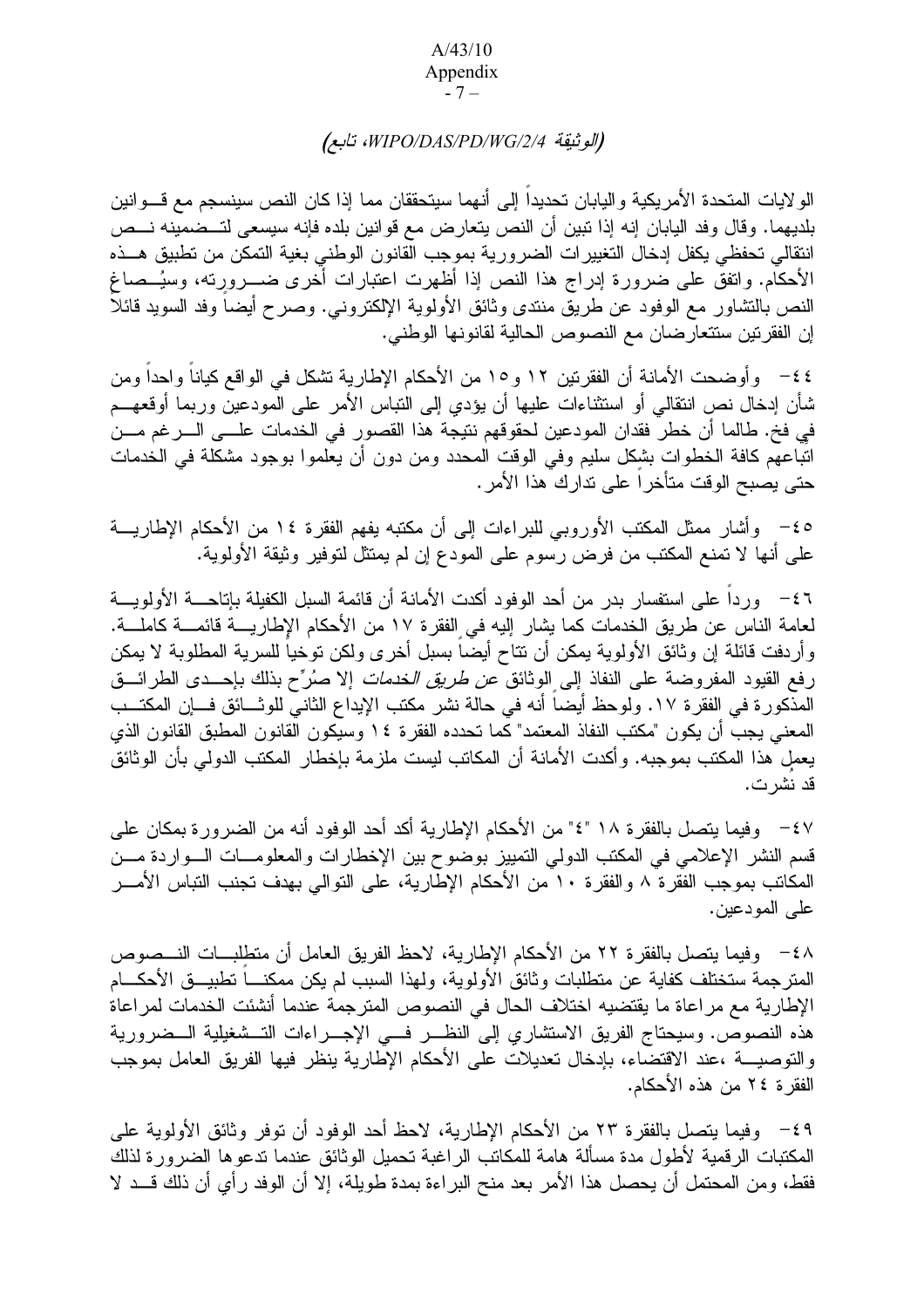## $-8-$

# (الوثيقة WIPO/DAS/PD/WG/2/4، تابع)

يكون أمراً بالغ الأهمية خلال التطوير الأولى للخدمات طالما استمرت الوثائق بالتحميل بشكل منستظم كجزء من إجراءات ما بعد منح البراءة.

٥٠ - ورأى أحد الوفود أن تعريف "طلب البراءة" في الفقرة ٢٥ "٨" من الأحكام الإطارية لا يغطي كافة أنواع الحماية للاختراع الذي من الجائز أن يكون أساس الحق في الأولويــــة بموجـــب القــــوانين المختلفة المتعلقة بالبر اءات. ولاحظ أحد الوفود تحديدا إنه من المفيد تطبيق النظام على نماذج المنفعة. ور أي الفريق العامل أن النعريف يشمل غالبية واسعة من الطلبات التي ستكون مهمة على الأقل فـــي الوقت الراهن بما أن الخدمات نتطور ولكنه لاحظ أن يمكن إعادة النظر في التعريف في مرحلة لاحقة عندم يُنصَّبِ النظام ويعمل.

٥١ – واتفق على أن الملاحظات التوضيحية التي اعتمدها المكتب الدولي إلى جانب الأحكام الإطارية يمكن أن تخضع لتعديلات بعد التشاور مع الفريق الاستشاري علـــي التغييـــرات الجوهريـــة (انظـــر الملاحظة التوضبحية ١).

٥٢ - وأحاط الرئيس الفريق العامل علماً برسالة كان نلقاها من وفد كولومبيا وتعذر عرضــــها فــــى الوقت المحدد في هذه الدورة. ولاحظ الرئيس أن أغلب المسائل المثارة في الرسالة كانت موضع نقاش الفريق العامل ولاحظ أيضاً ضرورة النطرق لمسائل أخرى خلال العمل الذي نؤديــــه الأمانــــة حاليــــاً ومرر الرئيس الرسالة إلى الأمانة.

العمل المستقبلي

٥٣ - وذكَّرت الأمانة الوفود بالحاجة إلى تسوية المسائل التي لم يُبت فيها بعد في الأحكام الإطاريــــة عن طريق المنتدى الإلكتروني (انظر الفقرتين ٤٢ و٤٤ أعلاّه). وعندما يُتوصل ْإلــــى اتفْــاق بـهـــذه الطريقة ستتشأ الأحكام الإطارية ولن يكون هنالك مسائل عالقة بحاجة إلىي مراعاة الفريق العامل لمهـــا. ومع ذلك فإن الفريق العامل سيدعى إلى الانعقاد مرة أخرى أو سيستشار أعضاؤه إذا نطلــب الأمـــر إدخال تغيير ات على الأحكام الإطارية في المستقبل.

٥٤ – ولاحظت الأمانـة أنـه بـعد إعداد الأحكام الإطـاريـة سيدخل الفريق الاستشاري حيز النفاذ وسيبدأ العمل على الإجراءات العملية والمنطلبات النقنية. وسيعمل الفريق الاستشاري على العموم من خــــلل المراسلة وباستخدام المنتدى الإلكتروني. وتشجع الأمانة على مشاركة مكاتب البـــراءات والمنظمـــات المهتمة بصفة مر اقب.

٥٥– وأشارت الأمانة إلى أنها سترفع بناء على طلب الجمعيات نقريرا إليها عن نتائج عمل الفريق العامل والنقدم المحرز بانجاه ننفيذ الخدمات. ومن أجل النظر فيه خلال سلسلة الاجتماعـــات الثالثـــة و الأر بعين في سبتمبر /أيلول و أكتوبر /تشر بن الأول ٢٠٠٧

07 - واعتمد الفريق العامل بالإجماع هــذا التقرير في ١٩ بوليه/تموز ٢٠٠٧.

[تلى ذلك المرفقات]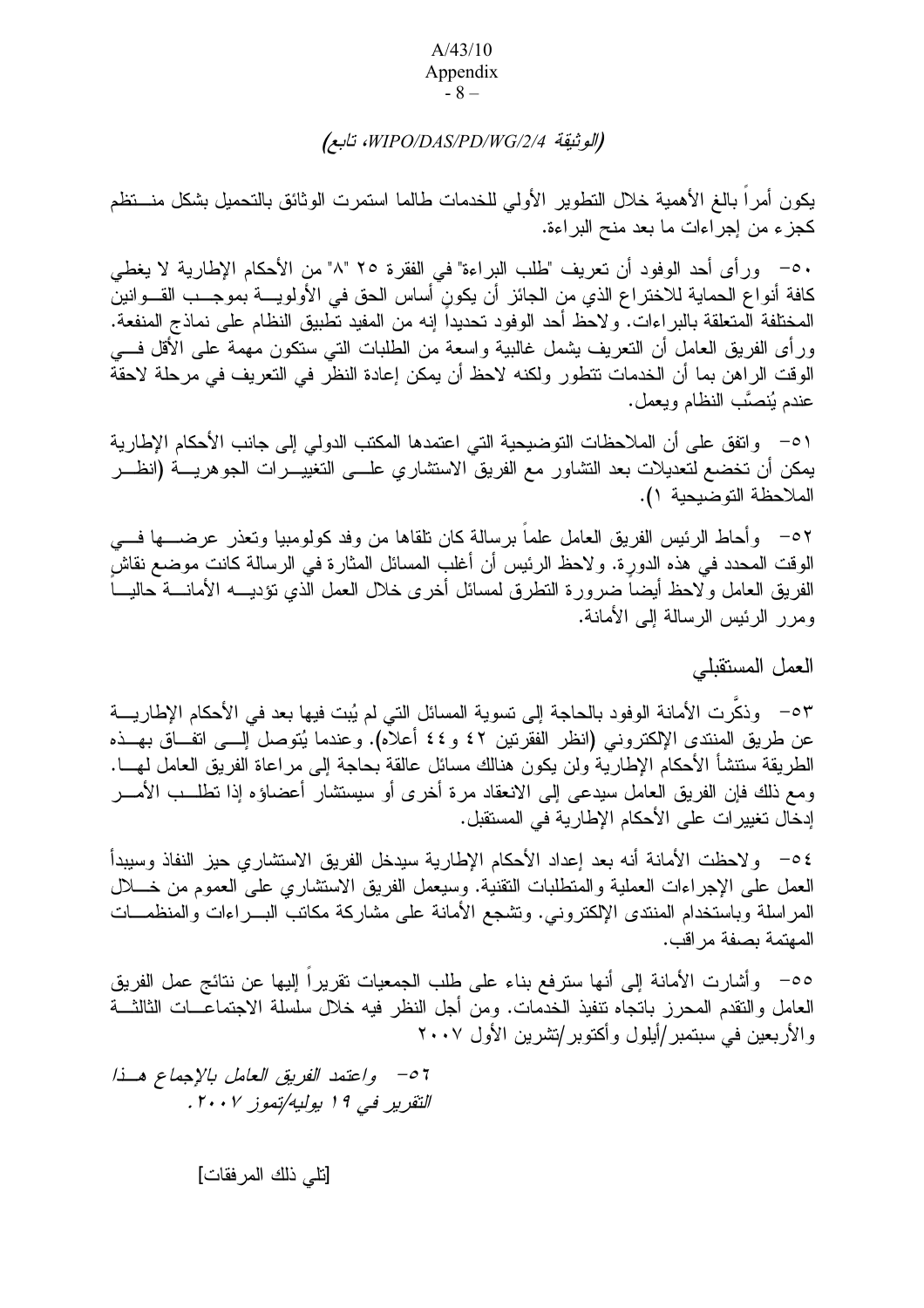A/43/10 Appendix  $-9-$ 

## < *WIPO/DAS/PD/WG/2/4*

# المرفق الأول

# بنية نظام خدمات النفاذ الرقمي إلىي وثائق الأولوية

ا – يجب أن تكون بنية النظام على غر ار النموذج الشبكي الموضَّح في المخطط البياني في المبادئ العامة (انظر المرفق الثانبي) فيسمح بالوصول إلى شريحة من المكتبات الرقمية للمكانب وقـــد يكـــون بعض هذه المكتبات أيضا متاط لمكانب أخر ى بطر ائق نفاذ تختلف عن الطر ائق التي توفر ها خـــدمات النفاذ الرقمي (DAS). ولا بد للنظام من وضع النسخ المعتمدة عليها من وثائق الأولوية فـــي متنــــاول خدمات النفاذ الرقمي عبر مكتب الإيداع الأول (OFF)، إذ نزد إما من المودعين مباشرة وإمــــا مــــن المكانب الأخرى المشاركة في خدمات النفاذ الرقمي. وعلى النظام أيضا نوفير مجموعة مرنــــة مـــن الإجراءات العملية ونسق الوثائق كما يرد في الفقرة ٣ من المبادئ العامة.

٢− ويظهر أدناه نظام النحكم بالنفاذ. وتجري عمليات هذا النظام لدى مكتب الإيداع الأول ولكنـــه فـي واقع الأمر يعمل بالطريقة ذاتـها أينما وجدت مكتبة رقمية مناسبة محفوظة فـي أي مكتب يحتـــوي علـى نسخ معتمدة من وثائق الأولوية (مثل مكتب الإيداع الثانـي OSF)، ونرد هذه النسخ إلـى المكتـــب من وكيل معتمد أو من مودع يحتفظ المكتب باسمه وبعنوانه وهو لمهذا يستطيع إرسال شـــفرة الــــتحكم بالنفاذ إلى أي فرد يتمتع بحق الانتفاع بتلك الوثيقة .

٣– ويجب أن يَحصل التحكم بوثيقة النفاذ عن طريق "قائمة النفاذ" كما يتبَع وصفه وكمــــا يبــــرزهِ الرسم الأول. ففي هذا النظام، يُمنح المودع الراغب في توفير طلب براءة قد يـــصبح لاحقـــا أساســـا لمطلب بالأولوية عبر خدمات النفاذ الرقمي، شفرة التحكم بالنفاذ خاصة بطلبه. ويجب أن يدعم النظام عدة طرق لدخول وثائق الأولوية إلى نظام خدمات النفاذ الرقمي مع مراعاة القيود القانونية ومنطلبات المنتفعين كما يرد بالتفصيل في الفقرتين ٨ و ٩ أدناه وفي الرسوم من ٢ إلى ٤. ولا بد من أن يـــسمح النظام للمودعين بتغيير شفرة النحكم بالنفاذ وقائمة النفاذ باستخدام خدمات النفـــاذ الرقمــــي فــــي كـــل الأوقات، ولا بد أن يزود النظام المودعين أيضا بالوسائل الكفيلة بالتصريح للكشف عما يكفـــي مـــن معلومات في خدمات النفاذ الرقمي (كما ستدعو الحاجة أيضا إلى ذلك في حالة مكاتب مثـــل مكتـــب الولايات المتحدة للبراءات والعلامات التجارية)، وكذلك نزويد مكتب الإيداع الثانـي بالمعلومات عـــن النواريخ التي أنيحت خلالها وثائق النفاذ للخدمات وعن زمن منح المودع الإذن بالنفــاذ اإــــي مكتـــب الإيداع الثاني.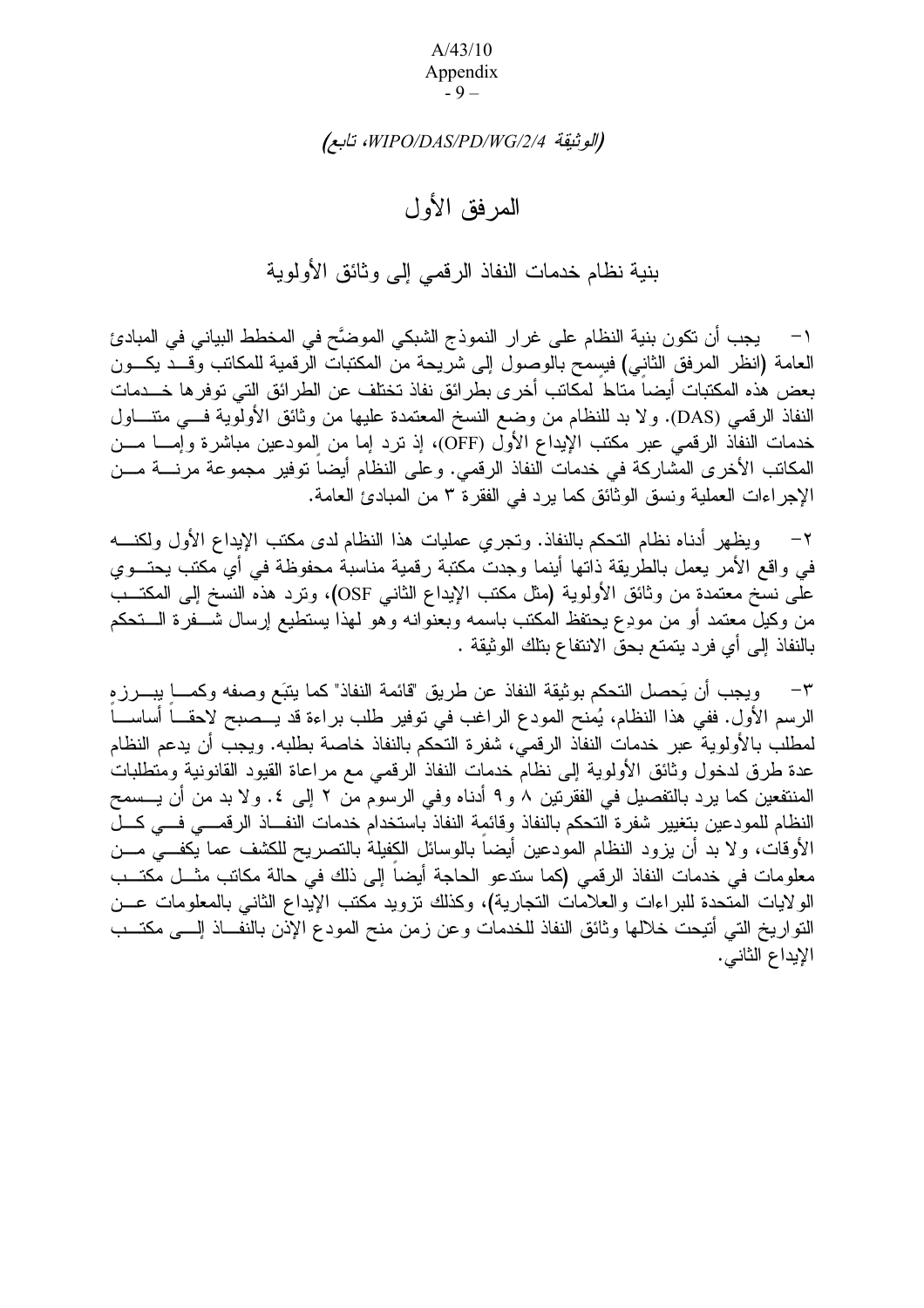#### $A/43/10$ Appendix  $-10-$

# (الوثيقة WIPO/DAS/PD/WG/2/4، المرفق الأول، تابع)



٤—— ويمكن للمودع، باستخدام رقم الطلب والشفرة الخاصة به، مراقبة أي مكتب من مكانب الإيداع الثاني مسموح له بالنفاذ إلى الطلب بوصفه طلب وثيقة أولوية من خلال تعديل الإعدادات فسي فائمـــة النفاذ التي يحتفظ بها المكتب الدولي في خدمات مراقبة النفاذ. وعادة ما يقوم المودع بهذا الأمر عـــن طريق واَّجهة المستخدم على الإنترنت، إلا أنه بالنسبة للمودعين ممن يتعذر عليهم النفاذ عن طريـــق الإنترنت، فإن المكتب الدولي أو أي مكتب من مكاتب الإيداع الأول الذي يقدم هذه الخدمات ســــيحدد التَّفاصُّلِل بناءً على طلب يُرسَّل عبرَ البريد ويرد طيه المعلومات المطلوبة.

وعندما إيداع طلب لاحق بالمطالبة بالأولوية (أو يُودع في وقت لاحق بعد أن يستوفي المودع  $-$ 0 متطلبات وثائق الأولوية بعد الإيداع)، لا يحتاج المودع إلا لإبلاغ مكتب الإيـــداع الثـــانـي المـــشارك بوجوب سحب وثيقة الأولوية من خدمات النفاذ الرقميّ. ولا يطالَب مكتب الإيداع الثاني بأية معلومات أكثر من التفاصيل البيبليو غرافية الاعتيادية التي نرسل عند إيداع طلب مطالبة بالأولوية بهدف النفـــاذ إلى وثائق الأولوية والسبب في ذلك أن مكتب الإيداع الثاني سبقٌ ومُنح التصريح بالنفاذ إلـــي وثيقـــة الأولوبة المعنبة بالأمر استنادا لقائمة النفاذ داخل الخدمات.

والجدير بالذكر أن خطوة التصريح بالنفاذ ستكون خطوة أساسية. إذ لن يكون بمقدور مكتــب الإيداع الثاني النفاذ إلى وثيقة الأولوية عبرَّ النظام ومن المحتمل أن تــضيع الحقــوق إلا إذا صـــرَّح المودع بالنفاذ أو نبيَّن للنظام ما إذا كانت الوثيقة قد نُشرت أساساً.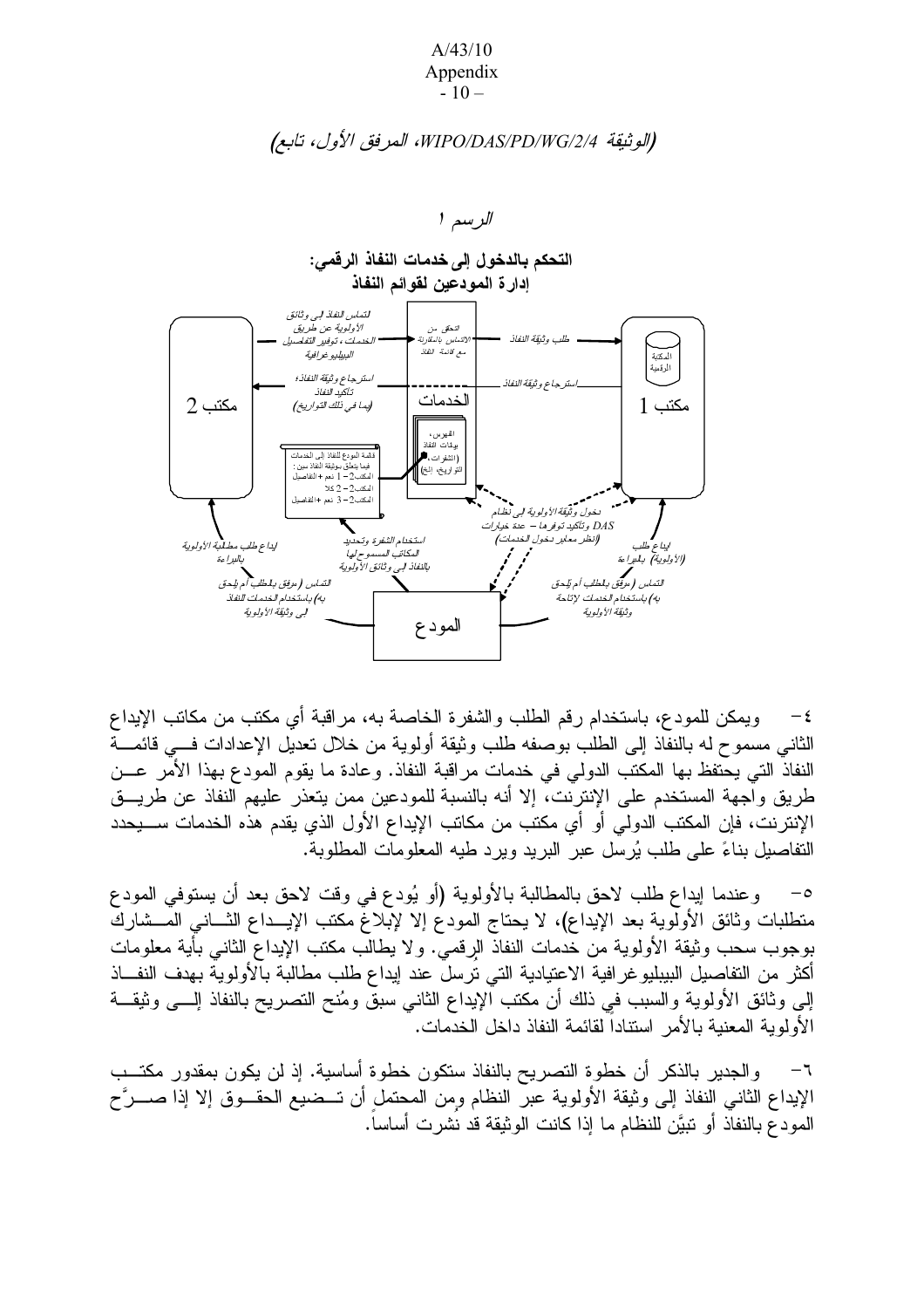#### A/43/10 Appendix - 11 –

# (الوثيقة WIPO/DAS/PD/WG/2/4*، المرفق الأول*، تابع)

V− ومن الممكن أن تشمل أعمال التطوير مستقبلا نظام "فتح حساب" بحيث يتمكن المودعون ممن ينقدمون بالكثير من الطلبات من إعداد قائمة نفاذ "معيارية"، إلا أن هذه القائمة لا تشكل جـــزءا مـــن النظام الذي سيبدأ العمل به وذلك خفضا للتكاليف وكسبا للوقت اللازم في استخدام نظام عمل أساسي.

ادِخال وثائق الأولوية إلى نظام خدمات وثائق النفاذ؛ تخصيص شفرات التحكم بالنفاذ أو تأكيدها

^− سيحتاج النظام إلى النعامل مع المكتبات الرقمية المحفوظة في المكانب التي تسيِّر عملها تحت قيود قانونية مختلفة فيما يتصل بسرية الطلبات والتفاصيل الخاصة بالمودعين. ومن الضروري على ما يبدو سلوك ثلاثة طرق ممكنة موضحة في الرسوم ٢ و٣ و ٤ أدناه:

( أ ) الطريق أ: بمقدور مكتب الإيداع الأول الذي يحتوي على المكتبة الإلكترونية أن يرسل إلى خدمات النفاذ الرقمي معلومات عن وثيقة الأولوية و بعض المعلومـــات الـــضرورية للاتـــصال بالمودع (سواء أكان بريد المراسلة الشخصـي أم البريد الإلكترونـي)؛ أو

(ب) الطريق ب: بمقدور مكتب الإيداع الأول أن يرسل إلى خدمات النفاذ الرقمي معلومات عن وثيقة الأولوية دون الإسهاب في التفاصيل بانتظار أن يتمكن المودع من الولوج إلىي خدمات النفاذ الرقمي مباشرة بشفرة التحكم بالنفاذ الخاصة به؛ أو

(ج) الطريق ج: ليس بمقدور مكتب الإيداع الأول أن يرسل أية معلومـــات إطلاقـــا إلــــي خدمات النفاذ الرقمي طالما أن المودع لم يرسل شفرة التحكم بالنفاذ التي يتعرف عليها مكتب الإيـــداع الأول. ووفقا لـهذا الـخيار ، نرسل خدمات النفاذ الرقمـي إلـي المودع فقط لا غير تأكيدا بنوفر الوثيقة بعد أن يؤكد مكتب الإيداع الأول على وجودها، وسينجم عن هذا الأمر بعض التأخير في الاستجابة إذا لم يكن في متناول مكتب الإيداع الأول وخدمات النفاذ الرقمي ألية سريعة لدعم عملية التأكيد.

٩ – ويظهر في الرسوم من ٢ إلى ٤ تدفق البيانات المطلوبة. وفي كل حالة من الحالات، سيحصل المودع على شفرة التحكم بالنفاذ نرسل إليه (أو يتلقى تأكيدا بها إذا كان قد سبق وحدد شفرة خاصة به) سواءً من مكتب الإيداع الأول أم من خدمات النفاذ الرقمي. فإن استخدم الطريق أ، ســـيكون بمقـــدور خدمات النفاذ الرقمي أن نرسل إلى المودع نأكيدا بنعرف النظام على وثيقة الأولوية بـــشكل صــــحيح. وإن استخدم الطريقين بِ و ج، لن يُرسل التأكيد إلا في وقت لاحق عما هو عليه في الطريق أ وتحديدا حين يدخل المودع أو لا شفر ة الولوج إلى خدمات النفاذ الرقمي كي يتمكن من التحكم بقائمة النفاذ إذ قد لا يحتفظ النظام قبل هذه الفترة بأي سجل عن الطلب أو لا يشمل معلومات كافية لتفعيل شفرة الــــتحكم بالنفاذ داخل خدمات النفاذ الرقمي.

التسليم المأمون

• ١− لكي يتحقق أمن النظام لا بد من أن تكون هوية المكاتب الحافظة للمكتبات الرقمية أو الساعية الِمِي النفاذ إلى وثائق الأولوية معروفة. بيد أن هذا الأمر لا يتطلب اعتبارات خاصة لأنه على الــــرغم من صعوبة التحقق من هوية الشخص المدعى بإنه مودع، فإن المكانب المشاركة عبارة عن مجموعة محدودة يتشارك المكتب الدولي معها بقنوات مراسلة موثوق بها. وتحتوي كافـــة الأنظمـــة المقتـــرح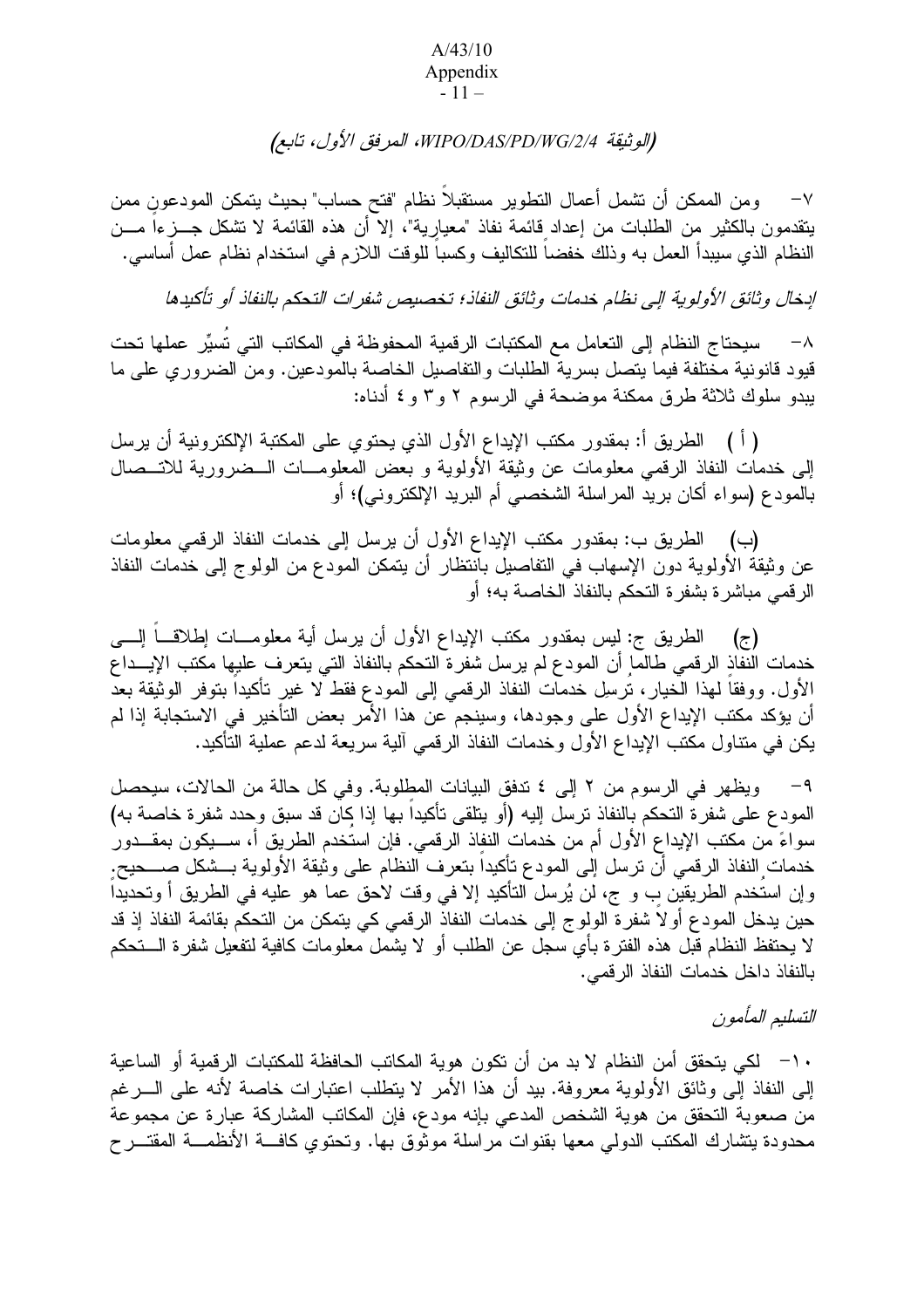#### $A/43/10$ Appendix  $-12-$

# (الوثيقة WIPO/DAS/PD/WG/2/4، المرفق الأول، تابع)

استعمالها في النر اسل أساساً على وسائل نكفل إنشاء قنوات مأمونة بين المكتب الدولمي ونقطة معينــــة يمكن تحديدها كمكتب معتمد.

الرسم ٢

الدخول إلى خدمات النفاذ الرقمي – الطريق ألف: يرسل المكتب 1 معلومات عن وثيقة الأولوية وتفاصيل عن المودع إلى الخدمات 2)<br>ارسال المعلومات من المكتب 1 المكتب 1 الخدمات (قد يُنشأ شقر ة الِي نظام الخدمات: التَحكم بالنفاذ إذ (يَنشأ شفرة التحكم معلومات عن وثيقة الأولوية ر .<br>بالنفاذ اذا لم يُرسلها تعذر علٰی المود ع<br>ادِخال شفرۃ نفاذ • تفاصيل مراسلة المودع  $(1 - L)$ لمكتب • شفرة التحكم بالنفاذ (اختياري) صالحة)  $\bigcirc$  $\mathcal{L}(\mathcal{S})$ برسل المودع إلى المكتب 1: نظام الخدمات برسل إلى المودع: • طلباً بالانتفاع من خدمات النفاذ • تأكيداً بإمكانية النفاذ (بما فيه الر قمہ • شفرة التحكم بالنفاذ المطلوبة التاريخ) • (تأكيداً) شفرة التحكم بالنفاذ (اختياري اذا سمح مكتب الإيداع) الأول بذلكم المودع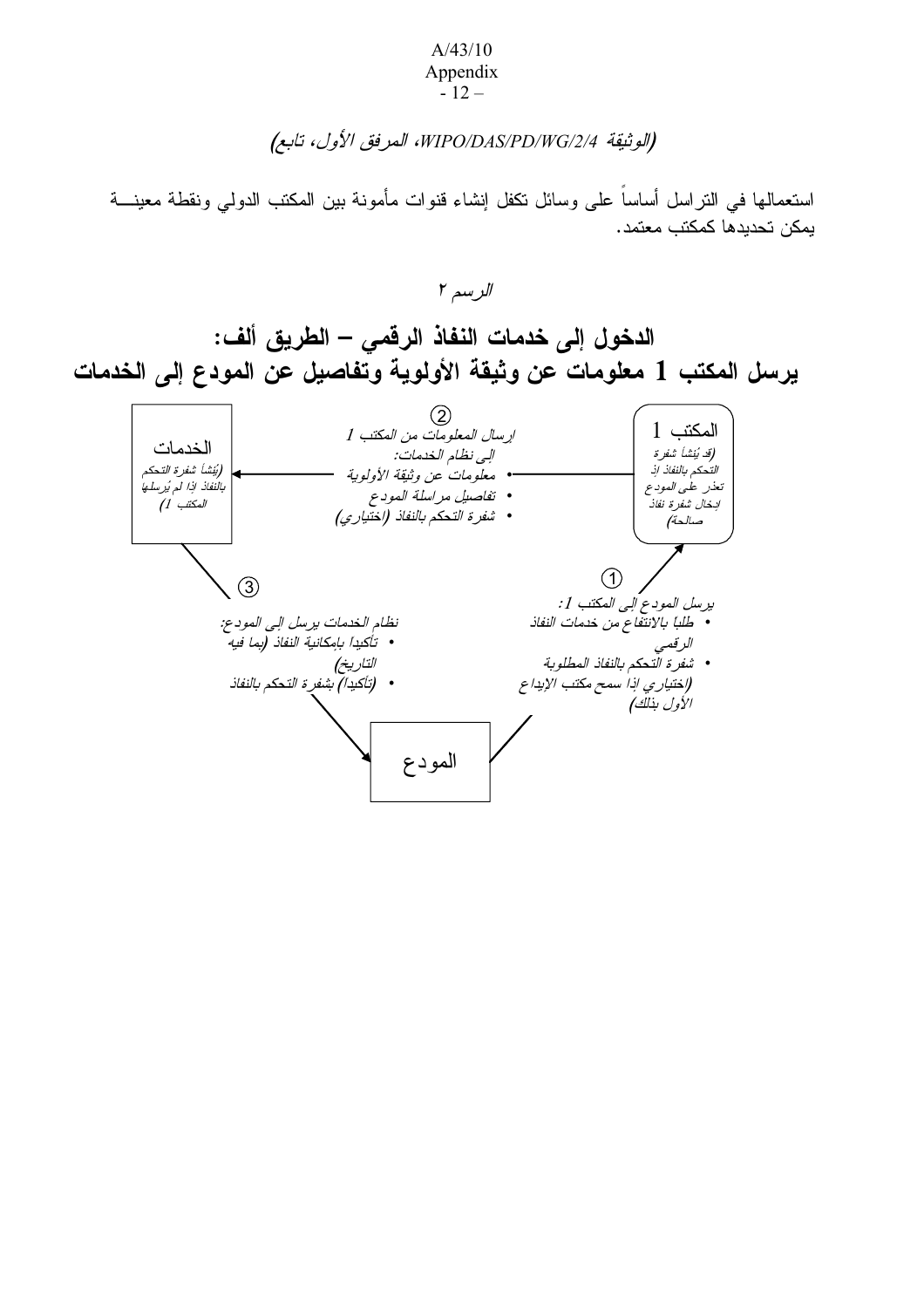#### $A/43/10$ Appendix  $-13-$

(الوثيقة WIPO/DAS/PD/WG/2/4، المرفق الأول، تابع)

الرسم۳

الدخول إلى خدمات النفاذ الرقمي – الطريق باء: يرسل المكتب 1 إلى الخدمات معلومات عن وثيقة الأولوية من دون تفاصيل المودع

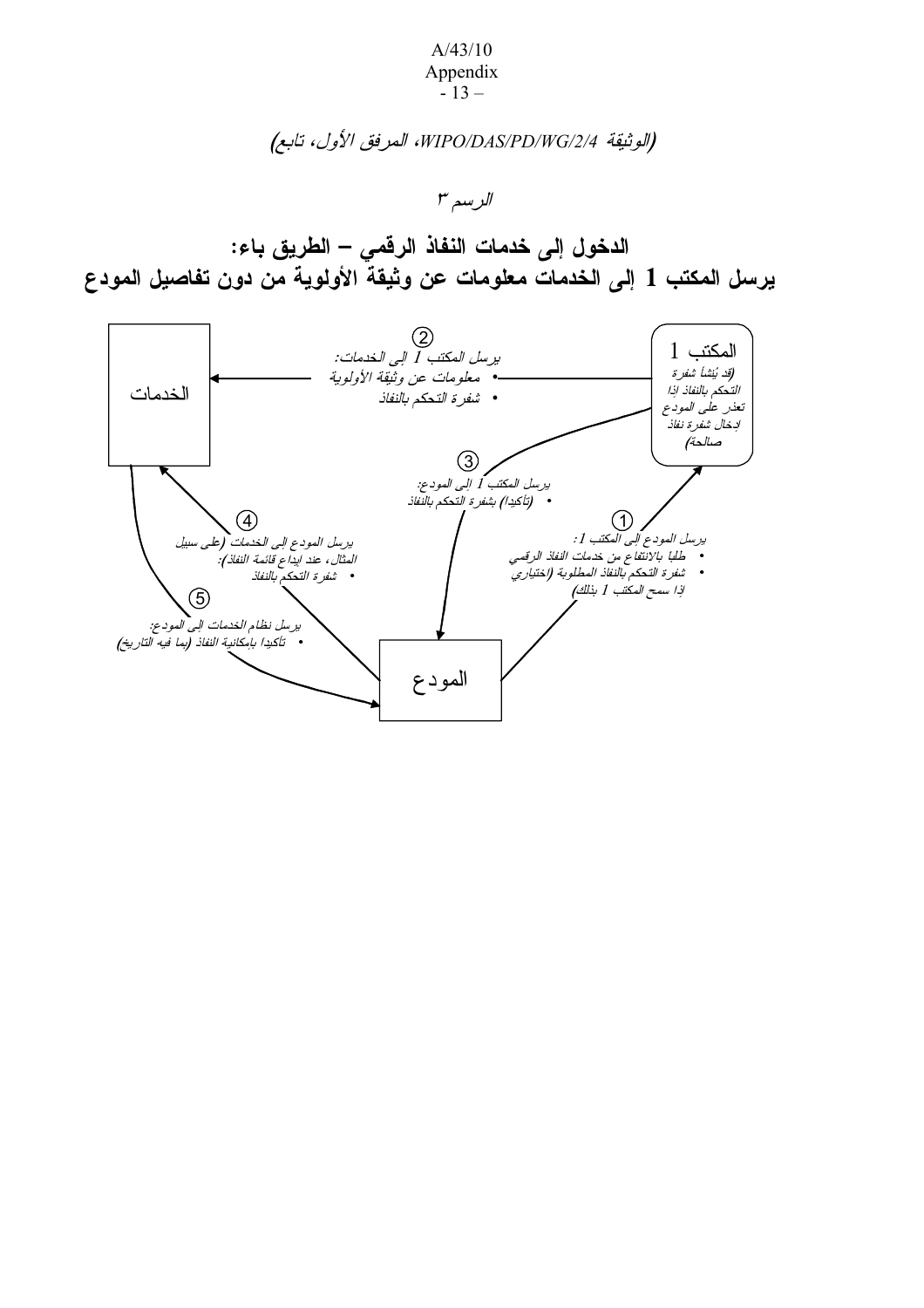#### $A/43/10$ Appendix  $-14-$

(الوثيقة WIPO/DAS/PD/WG/2/4، المرفق الأول، تابع)

الرسم ٤

الدخول إلى خدمات النفاذ الرقمي – الطريق جيم: لا يرسل المكتب 1 أية تفاصيل مباشرة إلى الخدمات



[يلي ذلك المرفق الثاني]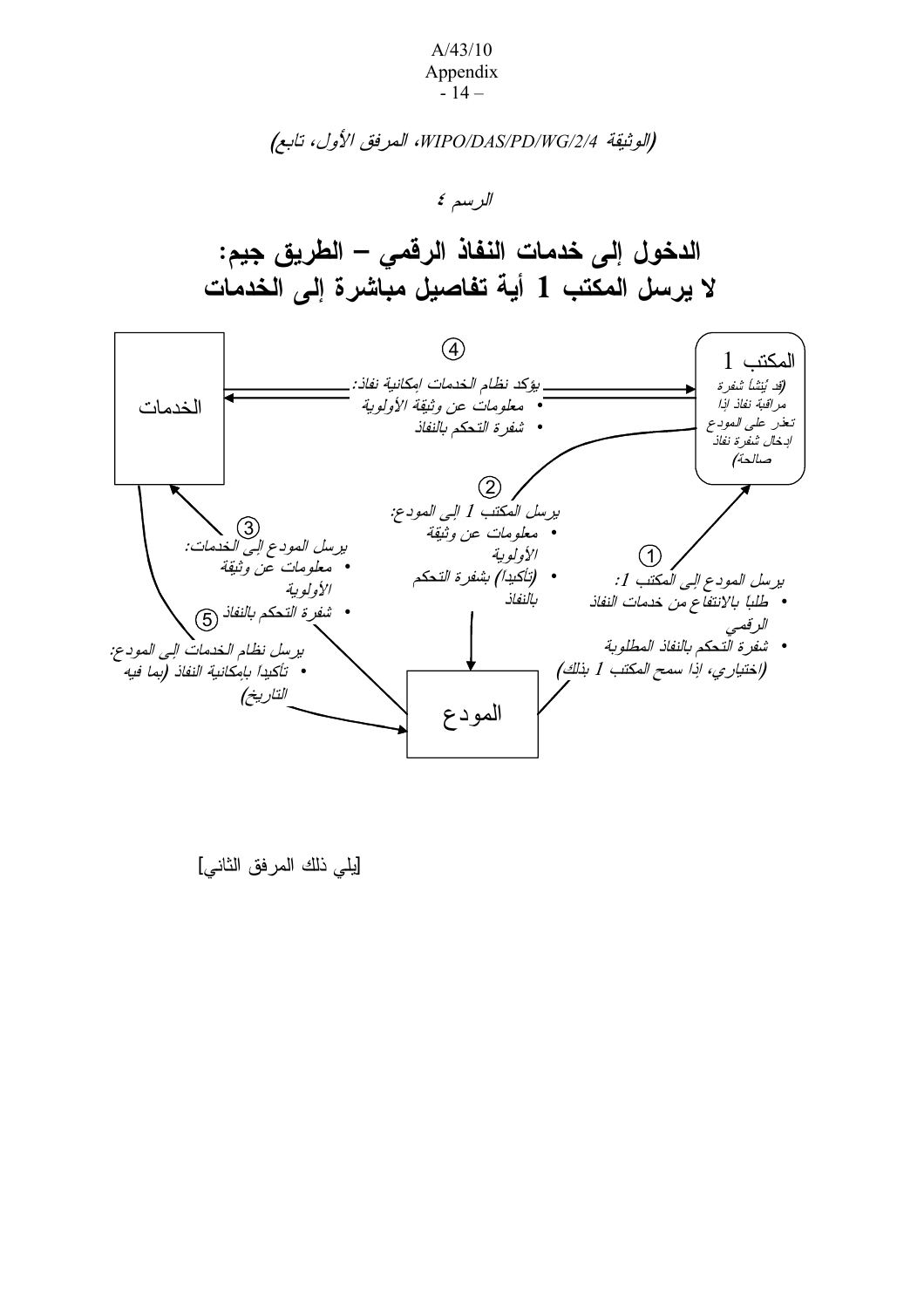#### $A/43/10$ Appendix  $-15-$

## (الوثيقة WIPO/DAS/PD/WG/2/4، تابع)

# المر فق الثاني

المبادئ العامة لتتفيذ خدمات النفاذ الر قمي إلى وثائق الأولوية

( – /حتباحات العمل

( أ ) من المطلوب أساسا السماح للمودع بالامتثال لمقتــضيات مكاتــب الإيــداع الثـــانـي بخصوص وثائق الأولوية من غير أن يضطر إلى الاستحصال على نسخ معتمدة عن كل واحدة منهـــا و تقديمها.

(ب) سيكون النظام متاحاً لمشاركة مكاتب أي دولة عضو في اتحاد باريس إن رغبت فـــي ذلك، بمعزل عن عضويتها في معاهدات أخرى ومع مراعاة تفاوت الَّقدرات في مختلف المكاتب.

(ج) سيكون بإمكان المكاتب أن تختار الاستحصال على وثائق الأولوية بناء على نرتيبات تبرمها مع المكتب الدولي، بدلاً من إبرام ترتيبات ثنائية متعددة.

(د) لا بد من أن يكفل النظام تحسينات في الأداء والفعالية لفائـــدة المـــودعين والمكاتـــب والمكتب الدولي مقارنة بمسار انفاقية باريس التقليدي والنزنيبات الورقية.

٢- النموذج الشبكي

( أ ) /انعد*ام الازدواجية في الأنظمة:* سيقوم النظام على استخدام مكتبــات رقميـــة تحفــظ المكانب فيها وثائق الأولوية. وسيحفظ المكتب الدولمي في مكتبته الرقمية وثائق الأولوية الواردة إليه من مكانب ليست لها مكتبات رقمية.



قد تسمح الطرق البنيلة (منها النظام الثلاثي) النفاذ إلى وثائق الأولوية المحفوظة في المكتبات ذاتها بشروط مختلفة. وبإمكان الويبو النفاذ من خلال خدماتها إلى بعض المكتبات عن طريق هذا المعابر. إذ يجب أن نكون الأنظمة قابلة للتشغيل مطً.

المكتبات موجودة في عدة أماكن، منها مكاتب تحفظ وثائقها، والبعض ربما يحفظ وثائق عدة مكاتب أخرى، ومكتبة لدى المكتب الدولمي (للطلبات الدولية ووثانق البلدان التي تطلب إلى المكتب الدولي حفظ وثانقها، والنسخ المعتمدة الواردة من المودعين).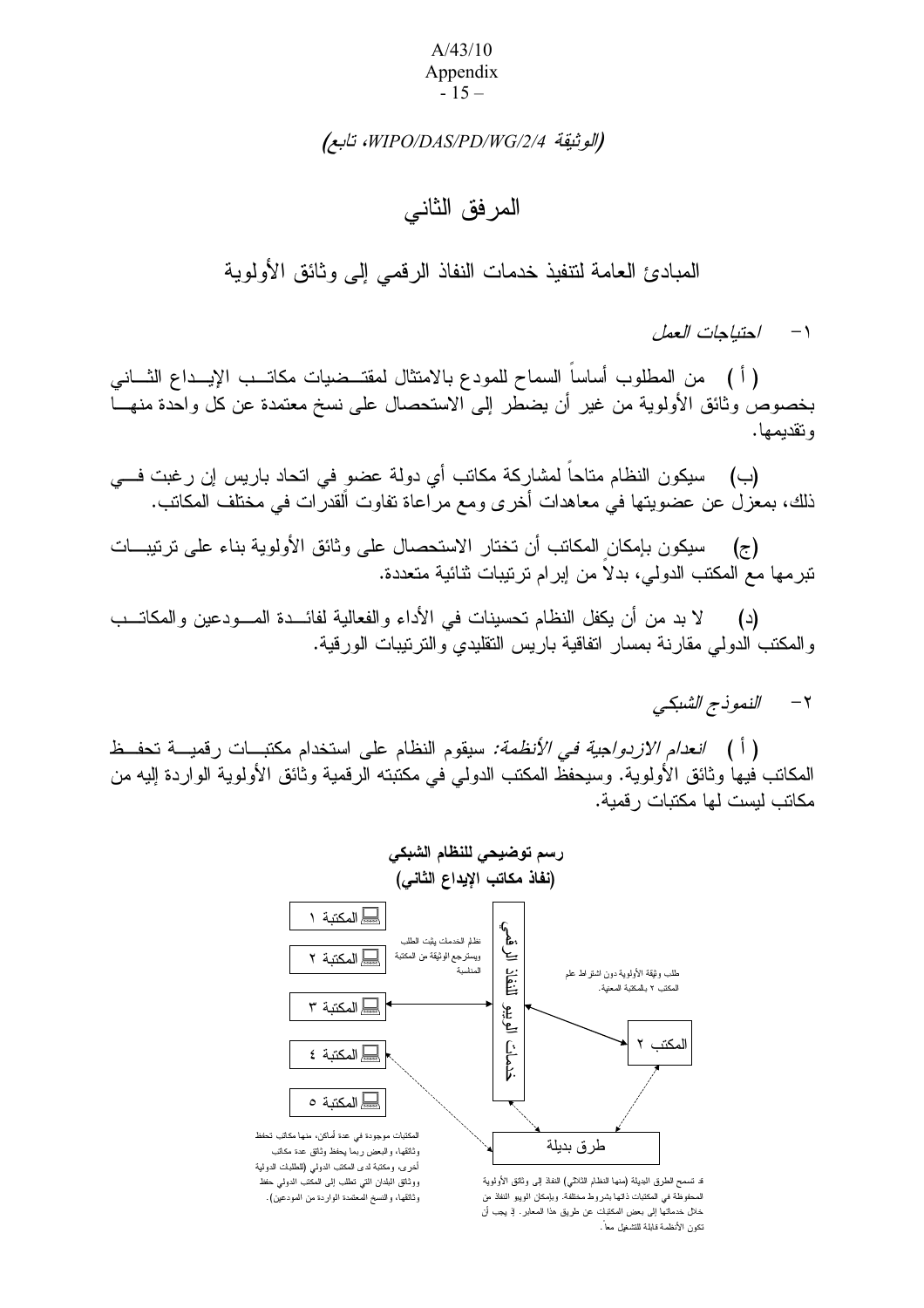#### A/43/10 Appendix  $-16-$

# (الوثيقة WIPO/DAS/PD/WG/2/4، المرفق الثاني، تابع)

(ب) *إمكانية التشغيل المشترك:* ستستخدم البرونوكولات المشتركة والمعلومـــات الأساســـية لضمان إمكانية النفاذ إلى وثائق الأولوية بالطريقة ذاتها مهما كانت المكتبة الرقمية التى تكون الوثيقـــة محفوظة فيها، كأن تكون مكتبة المكتب الدولمي أو النظام الثلاثـي أو غيرِها.

 % 5  - &  M(" 2 \* + -6  المادية (القرص المرئي وغير المرئي) وبروتوكول SFTP لنقل الملفات والنظام الثلاثي) ونسق الوثيقة (الورق ومواصفات معيار الويبو ٣٦ والمواصفات الدنيا لمعاهدة التعاون بشأن البراءات (التبي تـــستند إلى نسق PDF ونسق TIFF) ونسق SDIF) بغية ضمان قبول جميع السنظم القائمسة لنبسادل وثسائق الأولوية. وسيسمح النظام بتحويل النسق نيسيرا للتشغيل المشترك.

٤ – *إرسال مأمون للبيانات:* سيكون مستوى الأمن المكفول عند إرسال البيانات معادلا على الأقـــل للمستويات المرعية في النظم الجاري تشغيلها في سياق معاهدة التعاون بشأن البراءات لتبادل البيانات الدقيقة.

2 F , 5 , " 2" < 
" 6 ` 2 < ضمان إمكانية النفاذ لمكانب الإيداع الثاني بتصريح من المودع لا غير . وسيتحقق هـــذا الأمــــر عـــن طريق قائمة النفاذ يشرف عليها المودع عن طريق موقع الخدمات الإلكترونـي عمومـــا، ولكـــن مـــن الممكن بدلا من ذلك إرسال التفاصيل المطلوبة إلى المكتب الدولي أو إلى مكتب الإيداع الأول إذا تعذر على المودع الاتصال بالإنترنت.

 - 9 " " @ 2 @ \* + 2aK6 AB' ) .- أولوية في مكتبة رقمية بهدف تمكين مكاتب الإيداع الثاني من النفاذ إليها بناء على ترتيبـــات مماثلــــة عامة للترتيبات الخاصة بوثائق الأولوية. ولا بد من عمل إضافي للوقوف على العواقب المترتبة على نفاوت شروط المكانب بشأن النصديق على النصوص المنرجمة وإمكانية الاستحصال على نص منرجم من مصادر مختلفة وإمكانية استخدام النظام فيما يتعلق بوثائقٍ أخرى لمها صلة بالموضوع ذاته، مثـــل الوثائق التي تؤكد حق الأولوية و لا سيما إذا كان الحق منقو لاً إلى شخص آخر .

٧ - الفعالية

( أ ) ت*فادي الازدواجية:* سيكون بالإمكان نفادي لزدواجية العمـــل والببيانــــات والمعلومــــات المحفوظة لدى المكتب الدولـى والمكاتب. وينطبق ذلك بصفة خاصة علـى المكتبات الرقمية الموجـــودة حاليا في ظل النرنيبات الخاصة بالنظام الثلاثي مثلا.

(ب) ت*حسين القدر ة التقنية:* سيدار النظام بحيث يمكن معالجة كميات ضخمة مـــن البيانــــات وإرسالها بسرعة كافية للتحميل والنتزيل مع مرونة ملازمة لها تأخذ فسى الحـــسبان احتمـــال نزايـــد الاحتياجات في المستقبل.

(ج) *الشفافية:* ستوضع على موقع الويبو على الإنترنت بيانات مستوفاة حول النظام، بمـــا فيها الإطار التوضيحي ووصف لمشاركة المكاتب في النظام ونطاقها وموقع وثائق الأولوية المحفوظة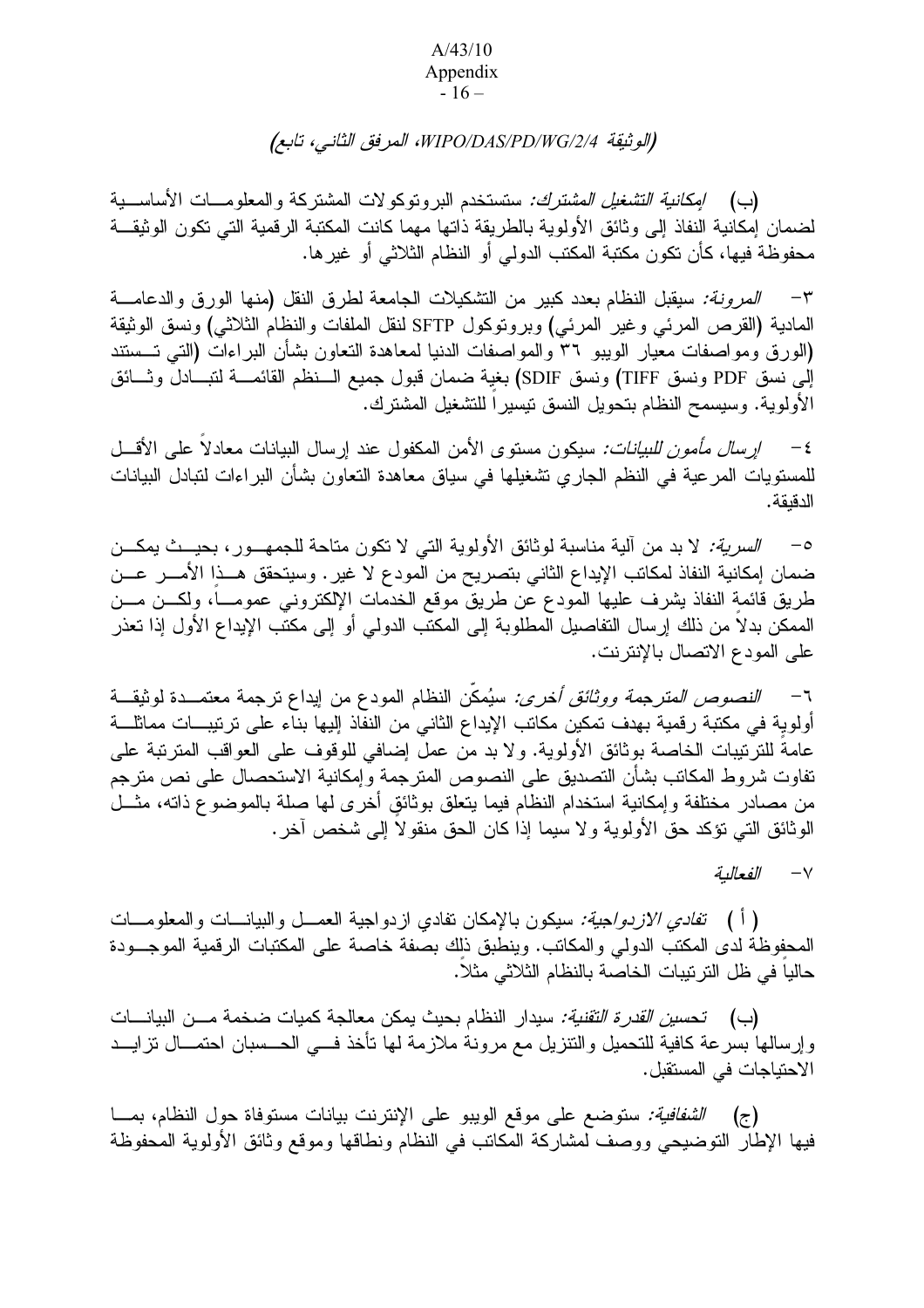#### $A/43/10$ Appendix  $-17-$

# (الوثيقة WIPO/DAS/PD/WG/2/4، المرفق الثاني، تابع)

في المكتبات الرقمية والشروط وتفاصيل العمل الخاصة بالمكانب، بما في ذلك ما يطـــرأ عليهــــا مــــن تغيير .

*النبلدان النامية:* سيقدم المكتب الدولي مساعدة تقنية ويتولى تكوين الكفاءات الـــضرورية فـــي  $-\lambda$ البلدان النامية ولا سيما أقلها نمواً، بعد مناقشة احتياجات الواحد منها نلو الأخر لنيسير مشاركتها فـــي النظام.

> الرسوم: لن يطالب المكتب الدولي بتسديد أي رسم لقاء تأدية الخدمات.  $-9$

[يلي ذلك المرفق الثالث]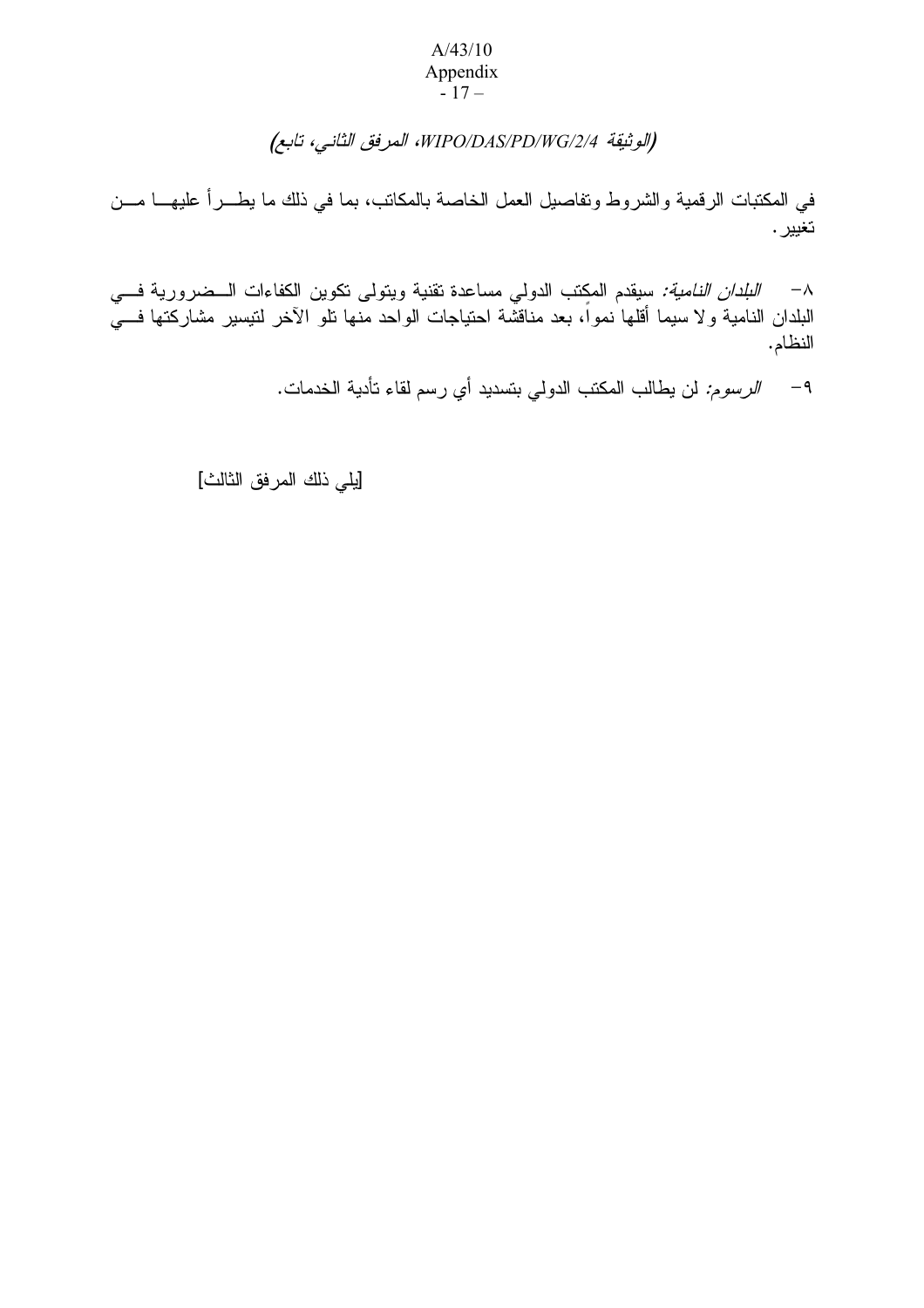#### A/43/10 Appendix  $-18-$

## < *WIPO/DAS/PD/WG/2/4*

# المر فق الثالث

الأحكام الإطارية لخدمات النفاذ الرقمي إلى وثائق الأولوية'')ا"

أُعدت في [ الناريخ ]

خدمات النفاذ الرقمي

١− أعدَّ المكتب الدولي الأحكام الإطارية عملا بقرار جمعية اتحاد باريس وجمعية معاهدة قـــانون البراءات وجمعية اتحاد معاهدة النعاون بشأن البراءات وبناءً على نوصيات الفريـــق العامـــل بـــشأن خدمات النفاذ الرقمي إلى وثائق الأولوية ("الفريق العامل")<sup>(٢)</sup>.

٢– وتمارس خدمات النفاذ الرقمي إلى وثائق الأولوية ("الخدمات") عملها وفقــاً لمهــذه الأحكـــام وبالاستناد إلى الممبادئ العامة وبنية النظام التـي أوصـي بـها الفريق الـعامل''').

٣– والغاية من هذه الخدمات إفساح المجال أمام المودعين ومكانب البراءات ليختاروا بكل بساطة وأمان سبل نوفير وثائق الأولوية مع مراعاة القانون المطبَّق وبالاستناد إلىي الانفاقـــات والتفاهمـــات<sup>(؛)</sup> الدولية المتصلة بهذا الشأن.

٤ − ويكون نتفيذ مكانب البر اءات لمهذه الأحكام مسألة تخضع للقانون المطبَّق<sup>(٥</sup>).

0− وتصبح هذه الأحكام نافذة اعتبارًا من تاريخ إنشائها إلا إذا بدأت الخدمات إجراءاتها العملية من حيث إيداع وثائق الأولوية والنفاذ إليها اعتبارًا من ناريخ يحدده المكتب الدولمي بعد التشاور مع الفريق الاستشار و،<sup>(٦)</sup>.

> بد من فهم المفردات والعبارات الواردة فـي هذه الأحكام استرشادا بالفقرة ٢٦.  $-7$

> > المكتبات الر قمبة المشاركة

بر المكتبة الرقمية مكتبة مشاركة لأغراض هذه الأحكام ("مكتبة رقمية مشاركة") إذا:  $-<sup>V</sup>$ 

9. \* , /A = !" % 
 1" 5!

"٢" وخصها المكتب الدولي بالذكر ، بناءً على طلب من أحد مكانب البراءات، فـــي وقـــت لاحق وبعد النشاور مع الفريق الاستشاري.

^– وتتطبق المعايير المشار إليها في الفقرة ٢٣ على كافة المكتبات الرقمية المشاركة.

 $\overline{a}$ 

ا " انظر الفقرة ٣٨ والفقرات من ٤٢ إلى2٤ من الوثيقة WIPO/DAS/PD/WG/2/4 فيما يتعلق بإمكانية إدخال المزيد من التغيير ات على صياغة الأحكام الإطارية.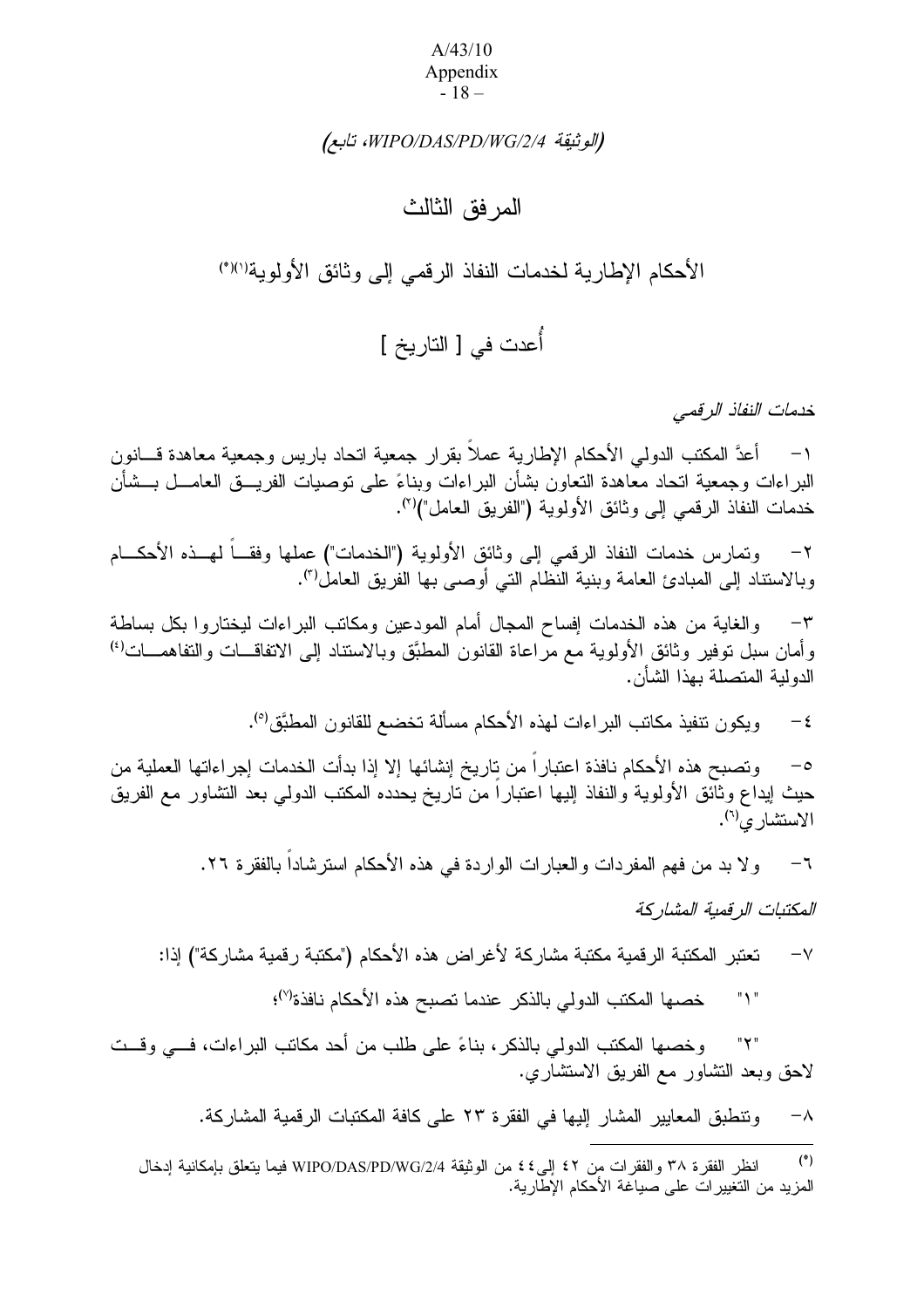#### A/43/10 Appendix - 19 –

## (الوثيقة WIPO/DAS/PD/WG/2/4، المرفق الثالث، تابع)

٩− ولا يُنشئ الإخطار الصـادر عن أحد مكانب البراءات بموجب الفقرة ١٢ أية التزامات نترتـــب على هذا المكتب لجهة القبول بالمكتبة الرقمية المشاركة لأغراض القاعدة (٢(٤ من النظام الأساســــى بموجب معاهدة قانون البراءات'').

مكاتب الإيداع وإمكانية توفر وثائق الأولوية عن طريق الخدمات

• ١− يحق لمكتب البراءات ("مكتب الإيداع") أن يُخطِر المكتب الدولي بأن نسخ طلبـــات البـــراءات التي يودعها في مكتبة رقمية مشاركة<sup>(٩)</sup> في صدد أن تصبح متاحة عن طريق الخدمات بوصفها وثائق أولوية تمشيا مع هذه الأحكام. ويحيط هذ الإخطار المكتب الدولي علما بالإجراءات العملية المتـــصلة بهذا الموضوع وبالمتطلبات التقنية المشار إليها في الفقرة ٢٣، بما في ذلك تحديد أي خيار مـــن بــــين الخبار ات المتاحة.

١١– ويحق للمودع أن يرفع إلى المكتب الدولي أية وثيقة من وثائق الأولوية أو إلى مكتب البراءات الجاهز لنلقي وثائق الأولوية في هذا الخصوص، وترفق هذه الوثيقة بطلب يفيد بأنها ستودع في مكتبة رقمية مشاركة وستصبح متاحة عن طريق الخدمات.

مكاتب النفاذ

1 ا – يحق لمكتِب البر اءات ("مكتب النفاذ") أن يُخطر المكتب الدولي بأنه، تحقيقا لأغر اض القـــانون المطبَّق''') ور هنا بالفقرات من ١٣ إلى ١٥، سيعالج وثيقة الأولوية المتاحة له عن طريق الخدمات كما لو أنها قد وردت إليه من المودع. ويحيط هذ الإخطار المكتب الـــدولي علمــــا بــــالإجراءات العمليـــة المتصلة بهذا الموضوع وبالمتطلبات التقنية المشار إليها في الفقرة ٢٣، بما في ذلك تحديد أي خيـــار من بين الخيار ات المتاحة.

١٣– وتكون الشهادة الصادرة عن المكتب الدولمي بأن وثيقة الأولوية أصبحت متاحة لمكتب إيـــداع محدد عن طريق الخدمات بما في ذلك التفاصيل البيبليو غر افية'<sup>\' )</sup> وتاريخ إتاحة هذه الوثيقة، في متناولِ المودع والمكتب عن طريق الخدمات'''). ويقبل المكتب هذه الشهادة، رهنا بالفقرتين ١٤ و١٥ وتحقيقا لأغر اض القانون المطبَّق، كشهادة ثبوتية بالمسائل التـي تحتوي عليها.

فر صة للإمتثال

1 \ – إذا نصت الشهادة المشار إليها في الفقر ة ١٣ على أن وثيقة الأولوية أصبحت متاحــــة لمكتـــب النفاذ عن طريق الخدمات في التاريخ المحدد لها أو قبل هذا التاريخ ("التاريخ المنشود") وتطلب الأمر أن تكون وثيقة الأولوية متوفرة ضمن هذا الناريخ بموجب القانون المطبَّق، ولكن المكتب لاحظ، سواء قبل هذا التاريخ المنشود أو فـي حينـه أو بـعد حينـه، عدم ورود وثيقة الأولويـة إليـه، يقوم المكتـــب بنــــاء عليه بإخطار المودع ويعطيه الفرصة لتزويده بالوثيقة أو لضمان أن تصبح الوثيقة متاحة له عن طريق الخدمات في مهلة محددة لا تتجاوز الشهرين اعتبار ا من تاريخ الإخطار (١٠٣°).

 $\overline{a}$ 

انظر الفِقرات ٣٨ و ٤٢ إلى ٤٤ في الوثيقة WIPO/DAS/PD/WG/2/4 فيما يتعلق بإدخال تغييرات ممكنة على " هذه الفقر ة تحديدا من الأحكام الإطارية.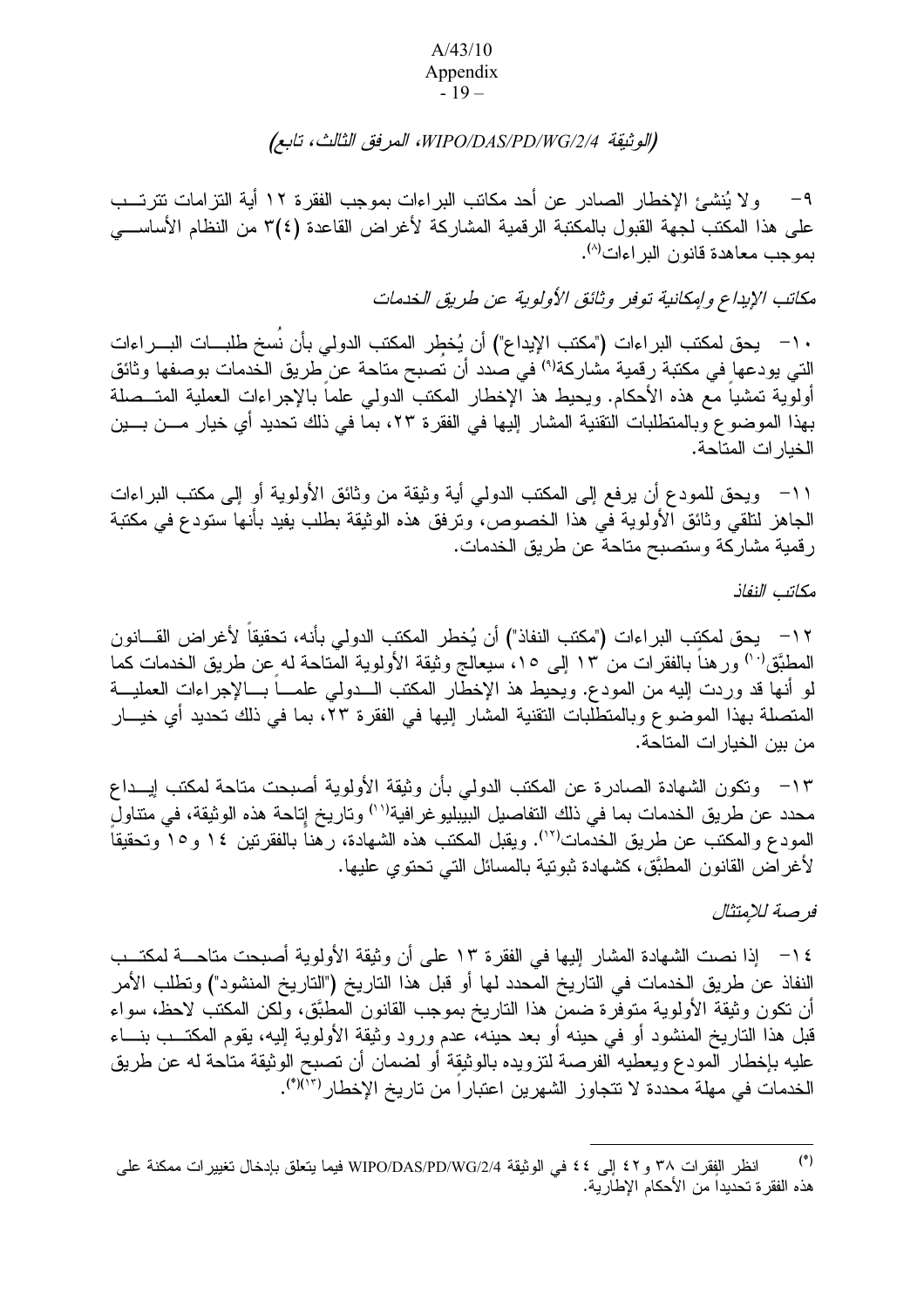#### A/43/10 Appendix  $-20-$

## (الوثيقة WIPO/DAS/PD/WG/2/4، المرفق الثالث، تابع)

10 – وإذا وردتٍ وثيقة الأولوية إلى المكتب أو أصبحت متاحة له عن طريق الخدمات ضمن المهلة المحددة، فإنها ستعالج كما لو أنها قد أُتيحت في الوقت المنصوص عليه في الشهادة. وإذا لم ترد وثيقة الأولوية أو لم تكن متاحة للمكتب ضمن هذه المهلة المحددة، تنطبق حينها العواقب المنصوص عليهـــا في القانون المطبَّق.

وثائق الأولوبية غير المتاحة لعامة الناس

١٦– إن وثيقة الأولوية غير المتاحة لعامة الناس بموجب الفقرة ١٧ متوفرة عن طريـــق الخــــدمات للمكانب فقط لا غير ("مكانب معتمدة") ونسمح هذه المكانب للمودعين بالنفاذ نمشيا مـــع الإجـــراءات العملية والمنطلبات النقنية المشار إليها في الفقرة ٢٣.

وثائق الأولوية التي تصبح متاحة لعامة الناس

١٧– نصبح وثائق الأولوية متاحة لعامة الناس عن طريق الخدمات<sup>(٣١</sup>):

بناءً على طلب بهذا الخصوص يتلقاه المكتب الدولي من المودع؛  $^{\prime\prime}$   $^{\prime\prime}$ 

"٢" وبناءً على إخطار يتلقاه المكتب الدولي أو على أساس معلومات بستحصل عليها مـــن مكتب الإيداع أو من مكتب معتمد بأن الوثيقة متاحة لعامة الناس بموجب القانون المطبَّق<sup>(°۰)</sup>؛

"٣" وإذا أصبحت الوثيقة متاحة لعامة الناس بوصفها وثيقة أولوية يحتفظ بها المكتب الدولمي في سياق طلب دولمي بموجب معاهدة النعاون بشأن البراءات<sup>(١٦)</sup>.

١٨– ونكون وثيقة الأولوية المتاحة لعامة الناس بموجب الفقرة ١٧ متوفرة لأي مكتب نفاذ ويجـــوز أن نصبح مناحة لعامة الناس من دون الحاجة إلى نصريح من المودع.

ترجمة نصوص وثائق الأولوية

19 – يحق للمكتب الدولي، بعد التشاور مع الفريق الاستشاري، اتخاذ التـــدابير اللازمــــة للـــسماح بترجمة نصوص وثائق الأولوية التي ستودع وتصبح متاحة عن طريق الخدمات'''.

نشد المعلومات

+7 ينشر المكتب الدولي على موقع الويبو الإلكتروني المعلومات الخاصة بالخدمات بما في ذلك ما يلى:

- "١" إنشاء هذه الأحكام وإدخال أية تعديلات عليها فـي وقت لاحق؛
	- "٢" وتاريخ بدء الإجراءات العملية للخدمات؛
		- "٣" وأسماء المكتبات الرقمية المشاركة<sup>(١٨)</sup>؛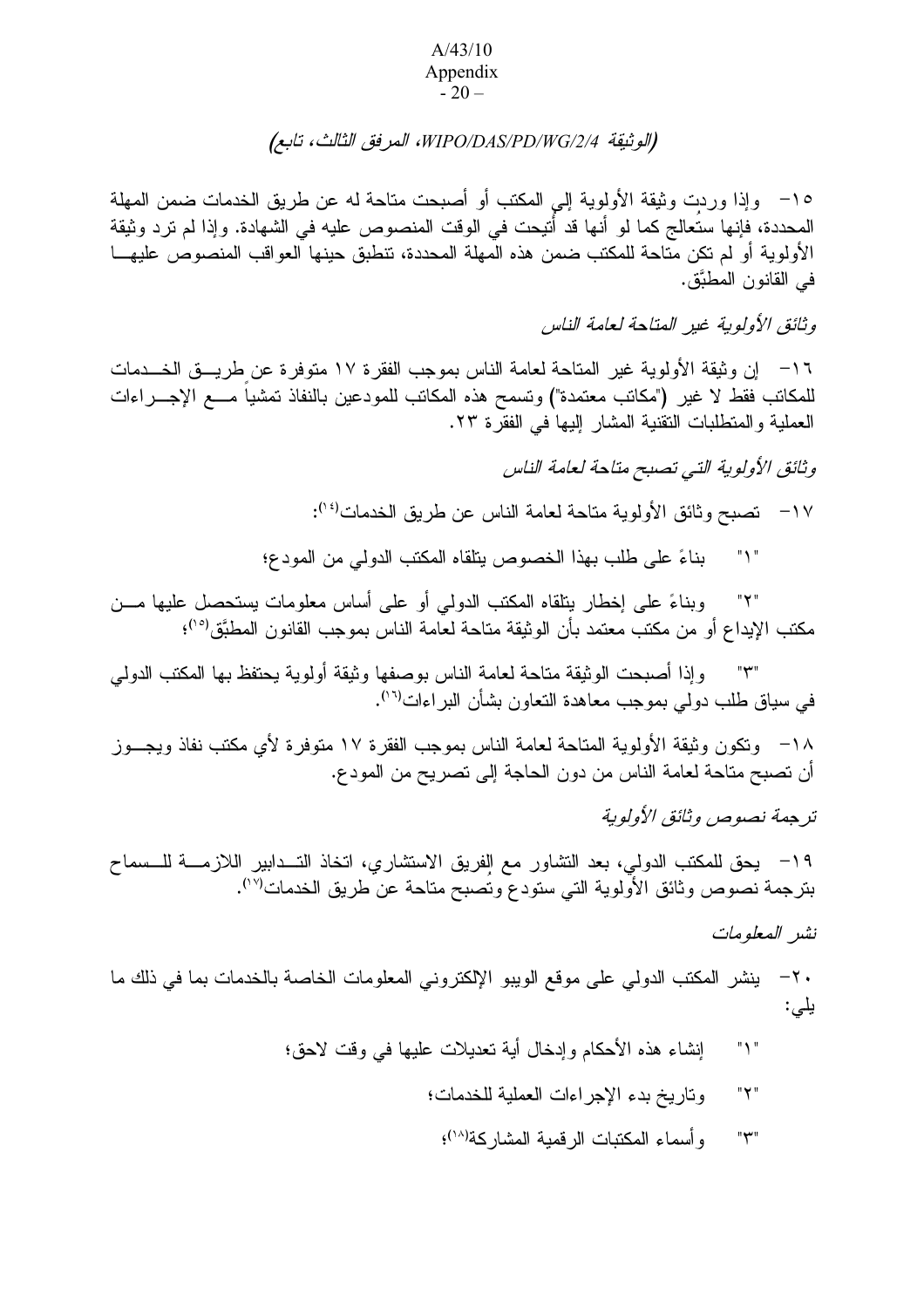#### A/43/10 Appendix  $-21-$

# (الوثيقة WIPO/DAS/PD/WG/2/4، المرفق الثالث، تابع)

"٤" والإخطارات والمعلومات الواردة من مكانب البراءات<sup>(١٩)</sup> بموجب الفقرنين ١٠ و ١٢؛

"٥" والإجراءات العملية والمنطلبات النقنية المشار إليها في الفقرة ٢٣.

الفريق الاستشاري

٢١– يتألف الفريق الاستشاري مما يلي:

" ١" مكانب البر اءات التي يتلقى منها المكتب الدولى الإخطار ات بموجــب الفقـــرنين ١٠  $5179$ 

"٢" ومكاتب البراءات الأخرى التي تخطر المكتب الدولي برغبتها فـــي المـــشاركة فـــي الفريق؛

"٣" والمنظمات المهتمة، بصفة مراقب، المدعوة إلى حضور اجتماعات الفريق العامل بعد إخبار المكتب الدولي عن ر غبتها في المشاركة في الفريق الاستشاري.

٢٢– ويُجري الفريق الاستشاري جلسانه بشكل أساسي عن طريق المراسلة والمنتـــدى الإلكترونــــي على موقع الويبو الشبكي.

الإجراءات العملية والمتطلبات التقنية

٢٣– يحق للمكتب الدولي بعد التشاور مع الفريق الاستشاري اتخاذ ما يلزم من إجـــراءات عمليـــة ومتطلبات نقنية مفيدة لسير عمليات الخدمات وإدخال التعديلات عليها، بما في ذلك معايير المكتبـــات الرقمية المشاركة<sup>(٦٠)</sup> بموجب الفقرة ٧ والوسائل الكفيلة بتمكين المودعين مـــن التـــصـريح بالنفــــاذ<sup>(٢١</sup>) لأغر اض الفقر ة ١٦.

ادخال التغييرات

٢٤ – يجوز للمكتب الدولي أن يُغير هذه الأحكام تمشيا مع توصيات الفريق العامل أو بعد التـــشاور مع كافة أعضاء الفريق العامل.

اللغات

٢٥ – نعدُّ هذه الأحكام بالإسبانية والإنكليزية والروسية والصينية والعربية والفرنسية وتعتبـــر كافـــة النصوص متساوية في الحجية.<sup>(٢٢</sup>)

 " "% 
 \* , /A 
.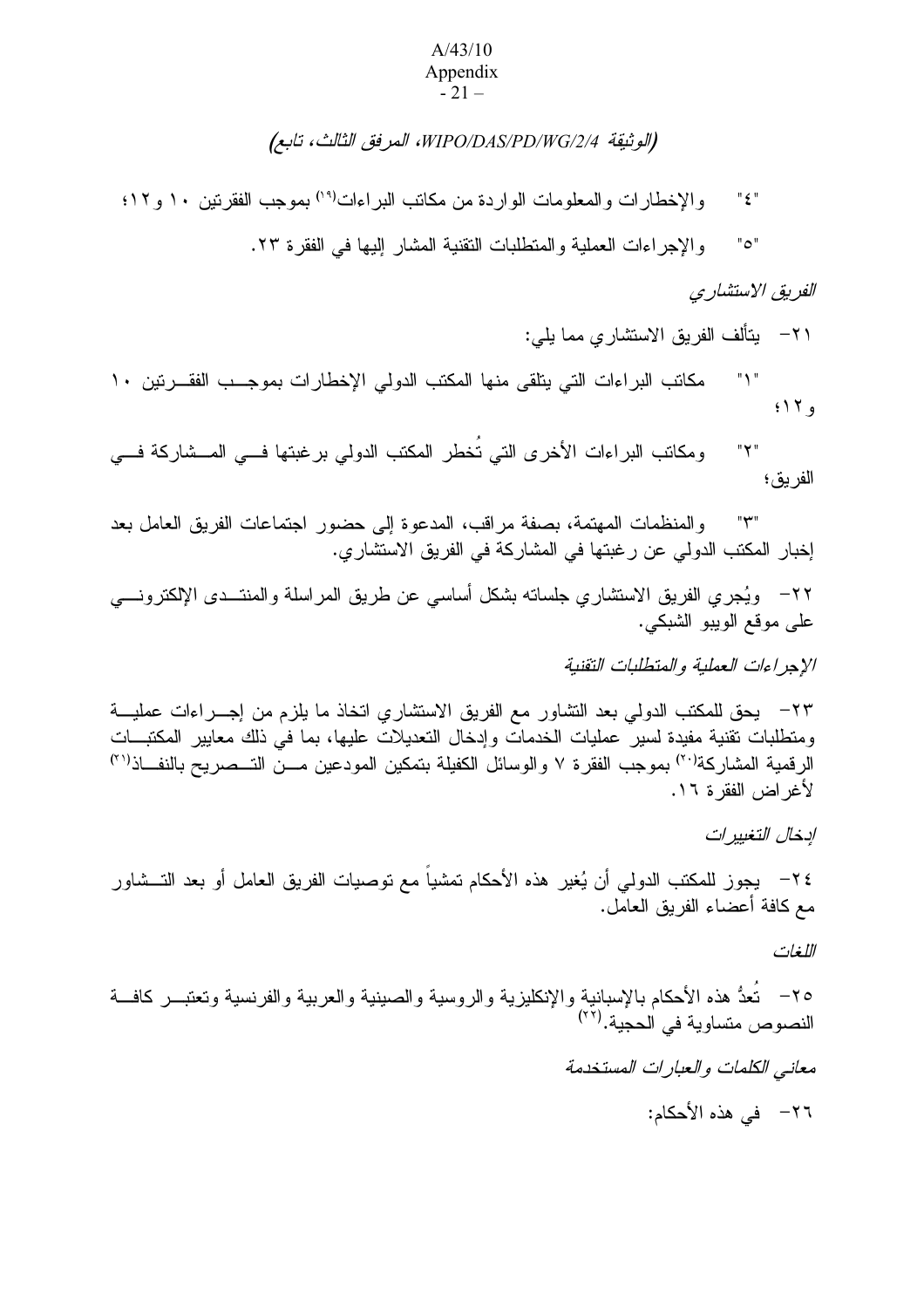#### A/43/10 Appendix  $-22-$

# (الوثيقة WIPO/DAS/PD/WG/2/4، المرفق الثالث، تابع)

"\" تعني عبار ة "القانون المطبَّق" القانون الوطني أو التشريعات القانونية الإقليميــــة التــــي يعمل في ظلها مكتب البراءات؛

"٢" وتعني كلمة "المودع" الشخص المذكور بهذه الصفة في سجلات مكتب البراءات حيث أودع الطلب ويفيد أيضـا معنـى ممثل المودع المعتمد بموجب القانون المطبَّق؛

ونعني كلمة "معتمدة" معتمدة لأغراض هذه الأحكام وأغراض المسادة ٤ د (٣) مـــن اتفاقية باريس، سواءً من المكتب حيث أودع هذا الطلب أم من المكتب الدولي فيما يتعلق بالنفاذ عـــن طريق الخدمات، مع مر اعاة النفاهم المتفق عليه القائم بين جمعية اتحاد وجمعية اتحاد معاهـــدة النعاون بشأن البراءات فيما يتعلق باعتماد وثائق الأولوية<sup>(٢٠)</sup>؛

"٤" وتعني عبارة "الفريق الاستشاري" الفريق الاستشاري المشار إليه في الفقرة ٢١؛

- "0" وتعني عبارة "المكتب الدولي" مكتب الويبو الدولي؛
- "٦" وتعني عبار ة "اتفاقية باريس" اتفاقية باريس لحماية الملكية الصناعية؛
- "V" وتعني عبار ة "اتحاد باريس" اتحاد باريس لحماية الملكية الصناعية؛

"٨" وتعني عبارة "طلب البراءة" طلب من النوع المشار إليه في المادة ٣ من معاهدة قانون البر اءات<sup>(٢٤)</sup>؛

"٩" وتعني عبارة "مكتب البراءات" إدارة تمنح البراءات أو تعالج طلبات البراءات بتكليف من دولة تكون طرفا في اتفاقية باريس أو عضوا في الويبو أو بتكليف من منظمة حكومية دولية تكون دولة واحدة على الأقل من الدول الأعضاء فيها طرفا في اتفاقية باريس أو عضوا في الويبو<sup>(٢٥</sup>)؛

". ١" وتعني عبارة "معاهدة النعاون بشأن البر اءات" معاهدة النعاون بشأن البر اءات؛

"\ \" وتعني عبارة "اتحاد معاهدة النعاون بشأن البراءات" الاتحاد الـــدولي للنعـــاون بـــشأن البر اءات؛

> "١٢" وتعني عبارة "معاهدة قانون البراءات" معاهدة قانون البراءات؛ "١٣" وتعني عبارة "وثيقة الأولوية" نسخة معتمدة من طلب البراءة'<sup>'٢٩</sup>)؛ "١٤" وتعني "الويبو" المنظمة العالمية للملكية الفكرية.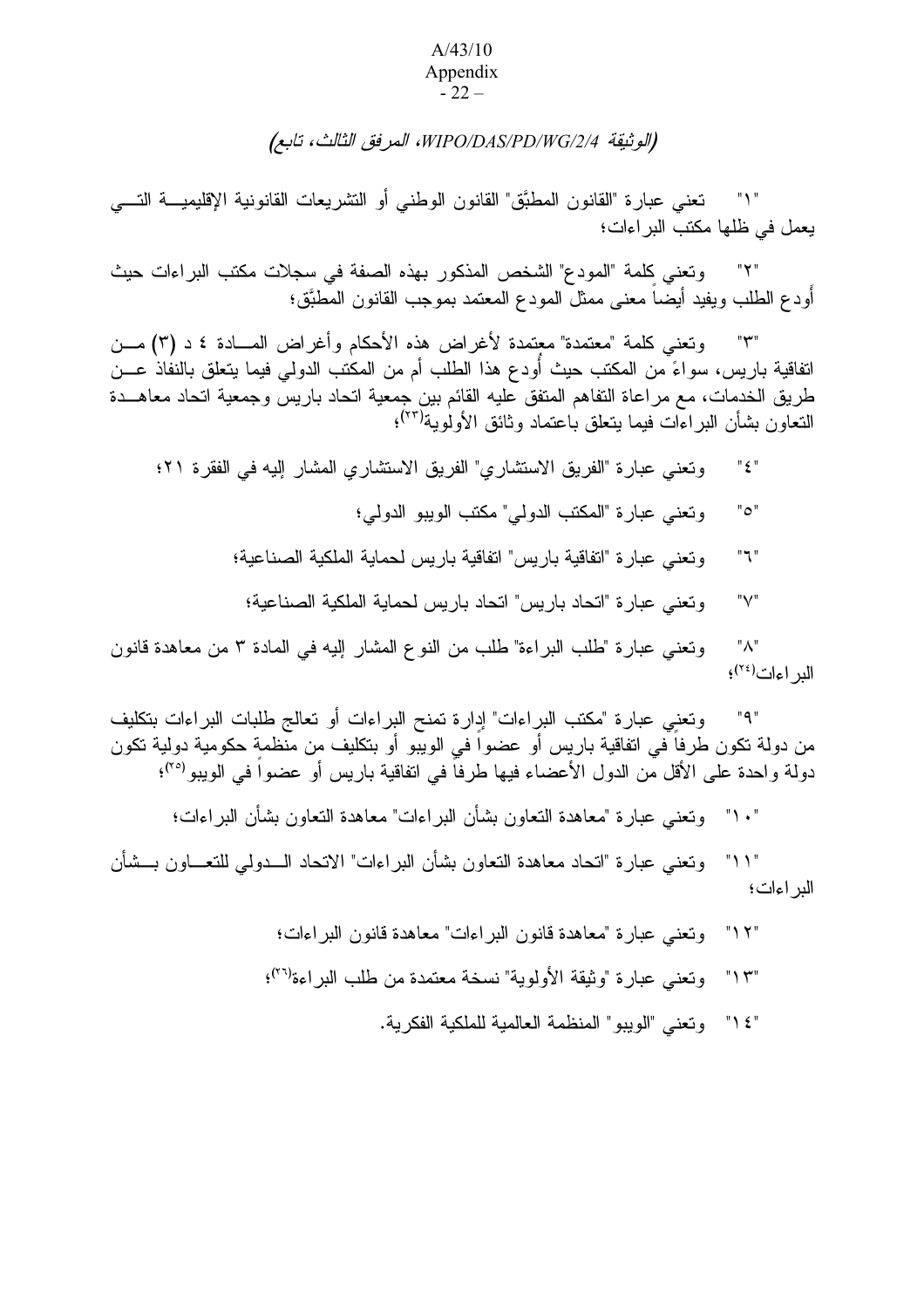#### A/43/10 Appendix - 23 –

#### (الوثيقة WIPO/DAS/PD/WG/2/4، المرفق الثالث، تابع)

الملاحظات التو ضبحبة

(١) تلحق الأحكام الإطارِية بهذه الملاحظات التي أعدها المكتب الدولي لأغراض التوضـــيح، ولا تشكل هذه الملاحظات جزءا من الأحكام الإطارية في حد ذاتها، بيد أن الفريق العامل اعتمدها مقترنة بالأحكام الإطارية (انظر الفقرة ٣٨ من الوثيقة WIPO/DAS/PD/WG/2/4). ويحق للمكتــب الـــدولمي تعديل الملاحظات النوضيحية بعد التشاور مع الفريق الاستشاري بشأن التغييرات الجوهرية.

بالنسبة لقرار الجمعيات بشأن إنشاء الخدمات بناءً على توصيات الفريق العامل، انظر الفقرة  $(\Upsilon)$ ٢٢٠ من الوثيقة A/42/14 في تقرير الجمعيات المعتمد في ٣ أكتوبر /تشرين الأول ٢٠٠٦. أما بالنسبة للنوصيات الصادرة عن الفريق العامل، انظر الوثيقة WIPO/DAS/PD/WG/2/4 من تقريره المعتمــد فی ۱۹ یولیه/تموز ۲۰۰۷.

- (٣) وانظر الفقرتين ٢٣ و ٣٥ والمرفقين الأول والثانبي في الوثيقة WIPO/DAS/PD/WG/2/4.
	- (٤) وتشمل الاتفاقات والتفاهمات الدولية ذات الصلة بالموضوع ما يلي تحديدا:

"١" النبيان الذي وافق عليه المؤتمر الدولي لتبني معاهدة قانون البراءات المعتمــدة فـــي ١ يونيه/حزير ان ٢٠٠٠، والذي طلب إلى الويبو الإسراع في تكوين نظام المكتبة الرقمية لوثائق الأولوية وأشار إلى أن هذا النظام سيعود بالفائدة على أصحاب البراءات وغيرهم ممن يرغبون في النفاذ إلــــى وثائق الأولوية (انظر البيان المنفق عليه رقم ٣ الوارد في الوثيقة PT/DC/47 وفي منشور الويبو رقم  $\frac{1}{2}$  (  $\sqrt{2}$  )

"٢" وأحكام انفاقية باريس ومعاهدة قانون البراءات ومعاهدة النعاون بشأن البراءات المعنية بمطالب الأولوية ووثائق الأولوية (انظر على وجه الخصوص: المادة ٤ د من انفاقية باريس والمادة ٦ والقاعدة ٤ من معاهدة قانون البر اءات والمادة ٨ والقاعدة ١٧ من معاهدة التعاون بشأن البر اءات)؛

"٣" والبيان الذي وافقت عليه كل من جميعة انحاد باريس وجمعية انحاد معاهدة النعــــاون بشأن البراءات واعتمدته في ٥ أكتوبر/تشرين الأول ٢٠٠٤، فيما يتعلق بالتصديق على وثائق الأولوية المتاحة والمخزنة والمنشورة في المنتدى الإلكتروني (انظر الفقرة ١٧٣ من الوثيقة A/40/7 التـي تشير الي الفقر ة ٩ من الوثيقة A/40/6)؛

"٤" والالتزامات التي قطعتها الدول الأعضاء في منظمة التجارة العالمية التي ليست طرفا فـي انفاقية باريس، بالاعترِاف بـحقوق الأولوية، ويـجوز، تـحقيقا لأغراض هذه الاتفاقية، إيداع وثـــائق الأَولوية والنفاذ الِيها أيضاً عن طريق الخدمات.

(٥) ولا نتشئ الأحكام الإطارية النزامات نعاهدية دولية نترنب على مكانب البراءات المـــشاركة. وتهدف هذه الأحكام إلى نيسير نوفير وثائق الأولوية لأغراض انفاقية باريس دون أن نؤثر في الحقوق والالتزامات الأساسية المنشأة بموجب نلك الانفاقية أو معاهدة النعاون بشأن البراءات ولا أن نفــضـي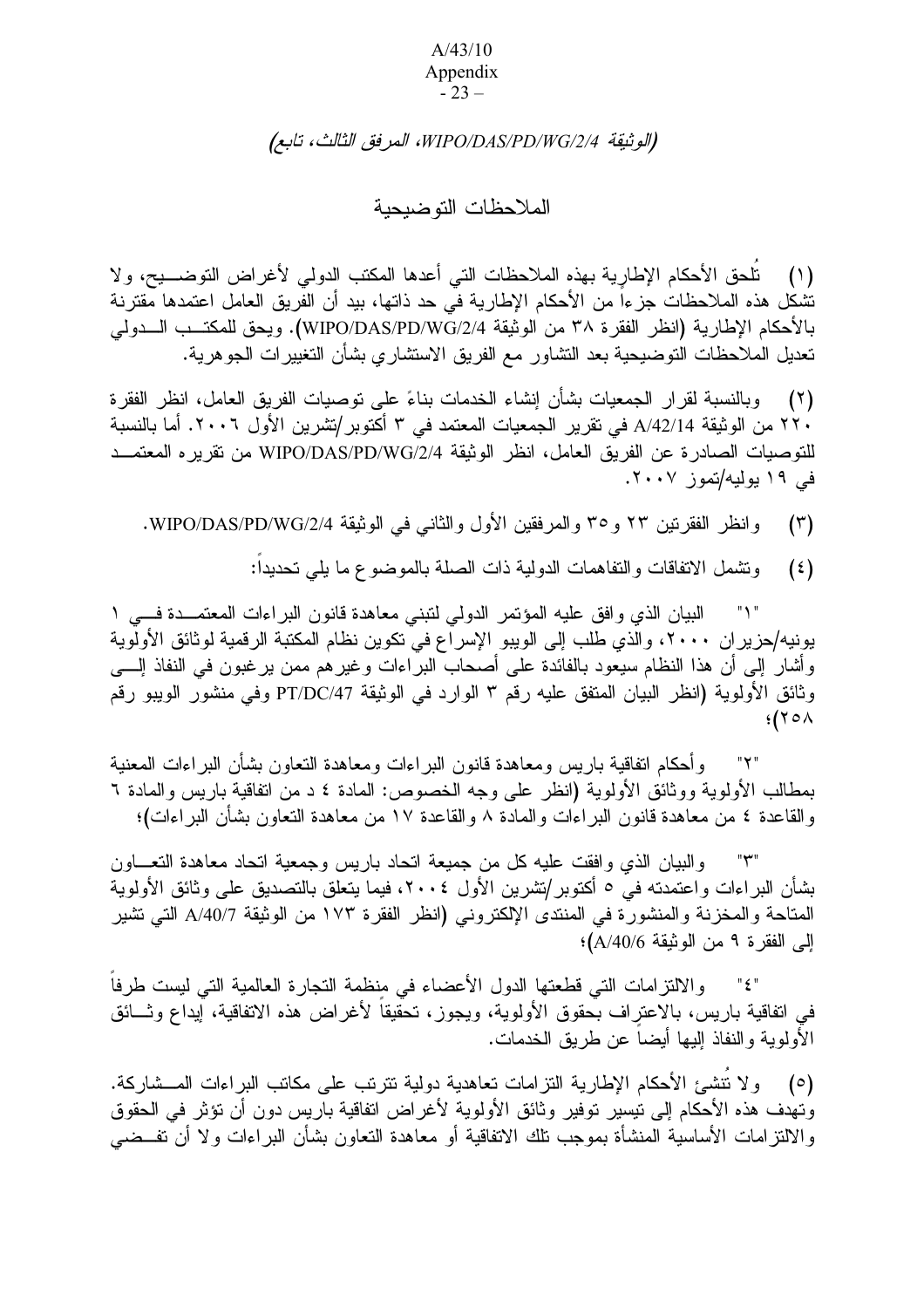#### A/43/10 Appendix - 24 –

## (الوثيقة WIPO/DAS/PD/WG/2/4، المرفق الثالث، تابع)

إلى أية النزامات جديدة بموجب انفاقية باريس أو معاهدة النعاون بشأن البراءات؛ انظر علــــى وجــــه الخصوص الفقرة ٩ من الأحكام الإطارية.

(٦) وسيُمكن هذا الأمر على سبيل المثال من إرســـال الإخطـــارات بموجـــب الفقـــرات ١٠ و ١٢ و ٢١ "٢" و"٣" من الأحكام الإطارية قبل أن نبدأ الخدمات إجراءاتها العمليـــة ممـــا يـــسمح للفريـــق الاستشاري بالاضطلاع بدور نشط في إنشاء هذه الخدمات.

(٧) وينوي المكتب الدولمي أن يعين أو لا المكتبات الرقمية التابعة لمكاتب البر اءات التي نتبادل أصلا وثائق الأولوية عبر المنتدى الإلكتروني وهذه المكانب هي نحديدا مكتب الملكية الفكريــــة لجمهوريــــة الصين الشعبية والمكتب الكوري للملكية الفكرية والمكتب اليابانى للبراءات ومكتب الولايات المتحـــدة الأمريكية للبراءات والمكتب الأوروبي للبراءات بالإضافة إلى المكتب الدولي في حد ذاته.

(٨) ولما كان مكتب البراءات المشارك غير ملزم بقبـــول مكتبـــة رقميـــة مـــشاركة لأغــــراض القاعدة ٤ (٣) من معاهدة قانون البراءات، فإنه حرُّ بالطبع في قبول تلك المكتبة الرقمية للغرض ذاته إن رغب في ذلك.

(٩) ويحق لمكتب البراءات غير القادر على إنشاء مكتبته الرقمية وصيانتها أو غير الراغب فـــي ذلك أن يتوصل مع المكتب الدولي أو مع أي مكتب آخر مستعد للتعامل مع عمليـــات الإيـــداع، إلــــي ترتيبات تكفل إيداع وثائق الأولوية في المكتبة الرقمية المحفوظة في المكتب الـــدولي أو ذاك المكتـــب الآخر . وتحقيقاً لهذه الغاية فإن المكتب الدولي على استعداد لتلقى هذه الوثائق عـــن طريـــق المنتـــدى الإلكتروني أو لنسخها ضوئيا إذا وردت في شكل ورقي. وستحتاج الترتيبات المُعدَّة إلىي مراعاة بعض المسائل التقنية من قبيل استخدام نسق بيانات ملائم.

(١٠) وانظر الملاحظتين ٤ و ٥ أعلاه للنعرف على طريقة عمل هذه الأحكام فـــي ســـياق القـــانون المطبَّق وأحكام انفاقية باريس وغير ذلك من الاتفاقات والنفاهمات الدولية.

(١١) ونتقى مسألة ما ينبغي إدراجه من تفاصيل بيبليوغرافية في المكتبات مسألة يتناولهـــا الفريـــق الاستشار ي مع مر اعاة المتطلبات بمقتضىي القوانين المطبَّقة مثلا فيما يتعلق بالحفاظ على سرية الطلبات غبر المنشورة.

(١٢) وستكون الشهادات متاحة للمودعين وللمكاتب المعنية (حصرا) للاطلاع عليهـــا علــــى شــــبكة الإنترنت أو لإرسالها عند الطلب.

(١٣) ويحق بالطبع للمكتب، الذي ينتهج الممارسات المتبعة عموما في إرسال تلك الإخطار ات قبـــل الموعد المنشود، أن يقوم بهذا الأمر سواء أصدرت شهادة بوثيقة الأولوية المعنية أم لم تصدر . وتتسجم المدة المحددة بشهرين مع المدة المنصوص عليها في القاعدة ٦ (١) من معاهدة قانون البر اءات.

(١٤) وتعتبر الفقرة ١٧ من الأحكام الإطارية شاملة من حيث الطرائق المتبعة لإتاحة وثيقة الأولوية لعامة الناس عن طريق الخدمات ولكنها لا نتطبق على الطرائق المتبعة لإتاحة وثيقة الأولوية خـــار ج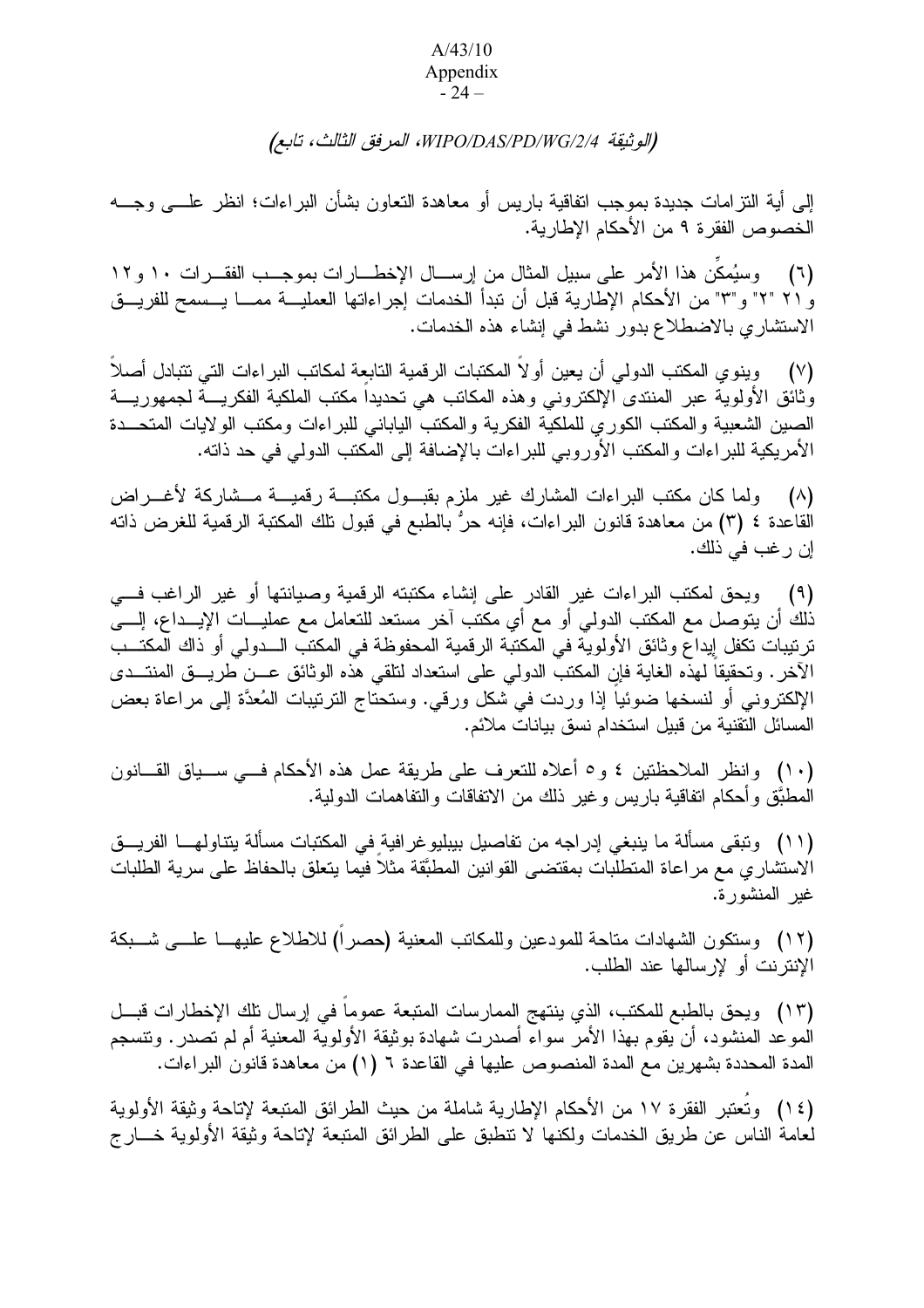#### $A/43/10$ Appendix  $-25-$

## (الوثيقة WIPO/DAS/PD/WG/2/4، المرفق الثالث، تابع)

الخدمات. ومِن المتوقع أن تشمل الإجراءات العملية والمتطلبات التقنية بمقتضبي الفقـــرة ٢٣، أحكامـــاً خصصت لتغطي حالات يُسحب فيها طلب مطالبة بالأولوبة في مر حلة متأخر ة.

(١٥) ولما كانت الفقرة ١٧ "٢" من الأحكام الإطارية َت*مكن* مكتب الإيداع أو مكتب النفاذ المُعتمد من إخطار المكتب الدولمي بأن وثيقة الأولوية متآحة لعامة الناس بموجب القانوّن المطبَّق (أي القانون الذي يطبقه المكتب المُخطر)، فإن هذا المكتب ليس *ملزما* بموجب هذا الحكم أن يُرسل إخطارا عندما تصبح هذه الوثيقة متاحة. ويمكن استقاء المعلومات عن إتاحة الوثيقة لعامة الناس بعد أن يسمح المكتب بهــذا الأمر ، من البيانات التي يتلقاها المكتب الدولي من ذاك المكتب.

(١٦) وانظر القاعدة ١٧,٢ (ج) من معاهدة التعاون بشأن البراءات.

(١٧) وتدعو الحاجة إلى نحديد الإجراءات العملية والمتطلبات التقنية التي نكفل إيـداع النــصوص المترجمة والنفاذ إليها بمقتضى الفقرة ٢٣ من الأحكام الإطارية قبل أن تحدد مهلة لهذا الأمر بموجــب الفقرة ١٩. ولا تتطرق الأحكام الإطارية إلى نوع الشهادات التي ينبغي لمكاتب النفاذ أن تطلبها فـــي حالة النصوص المترجمة، وغير ذلك ولا تفرض قيوداً عليها، ولا نضمَّن الأحكام الإطارية أيــضـاً أنَّ يلبي النص المترجم في هذه الخدمات احتياجات أي مكتب نفاذ بعينه؛ وستترك هذه المــسائل للقـــانون المطبَّق في كل مكتب. ويُؤمل مع ذلك أن يكون بمقدور العمل المستقبلي تحقيق قدر من توافق الــــنهج في هذه المسألة وأن يتفق عدد من المكانب على نص مترجم واحد.

(١٨) وستشمل تفاصيل النشر الخاصة بالمكتبات الرفمية المشاركة، على سبيل المثال، تاريخ بــدئ عمل المكتبة الرقمية بموجب الخدمات والمتطلبات المتعلقة بشكل الوثائق ...إلخ.

(١٩) وسيكون بالطبع نشر التفاصيل المحدَّثة عن الإخطارات ومتطلبات المكاتب وما يتصل بها من تغييرات أمرا حيويا للمودعين الراغبين في الاعتماد على الخدمات كوسيلة مأمونة لتلبيــــة مقتـــضيات توفير وثائق الأولوية. وسيكون من الضرورة بمكان، على سبيل المثال، نشر التفاصيل عـــن الطــــرق المحتملــــة لنفـــــاذ وثـــــائق الأولويـــــة الِـــــى الخـــــدمات (انظــــــر المرفـــــق الأول مـــــن الوثيــــق WIPO/DAS/PD/WG/2/4) والمناحة في مكتب معين من مكاتب الإيداع الأول.

(٢٠) ومن المتوقع أن تشمل معايير مشاركة المكتبات الرقمية على سبيل المثال معايير مـــن قبيـــل السماح بالنفاذ وضمان السرية واشتراط إعداد ترتيبات خاصة بوثائق النفاذ المودعة تخزن لفترة محددة اعتباراً من ناريخ الأولوية. ومن باب المقارنة، يُلحظ أن الملفات المتصلة بالطلبات الدولية بمقتــضـي معاهدة النعاون بشأن البراءات يجب أن تحفظ في المكتب الدولي لمدة ٣٠ عاما اعتبارا مـــن تـــاريخ استلام النسخة المسجلة؛ انظر القاعدة ٩٣,٢ "أ" من معاهدة التعاوِّن بشأن البر اءات.

(٢١) وكما سبق شرحه في الوثيقة WIPO/DAS/PD/WG/2/2، فإن النظام الوحيد المتوقع اعتمـــاده في الوقت الراهن لضمان الحصول على نصريح المودع بالنفاذ هو نظام نحكم المودع بقائمة المكانب المعتمدة المحفوظة في المكتب الدولي. وستُستخدم شفرة التحكم بالنفاذ لتأكيد هوية المودع لدى تحديث القائمة، وسيضمن استخدام قنوات اتصال مأمونة بين المكتب الدولي ومكتب النفاذ النعرف على هوية مكتب النفاذ.